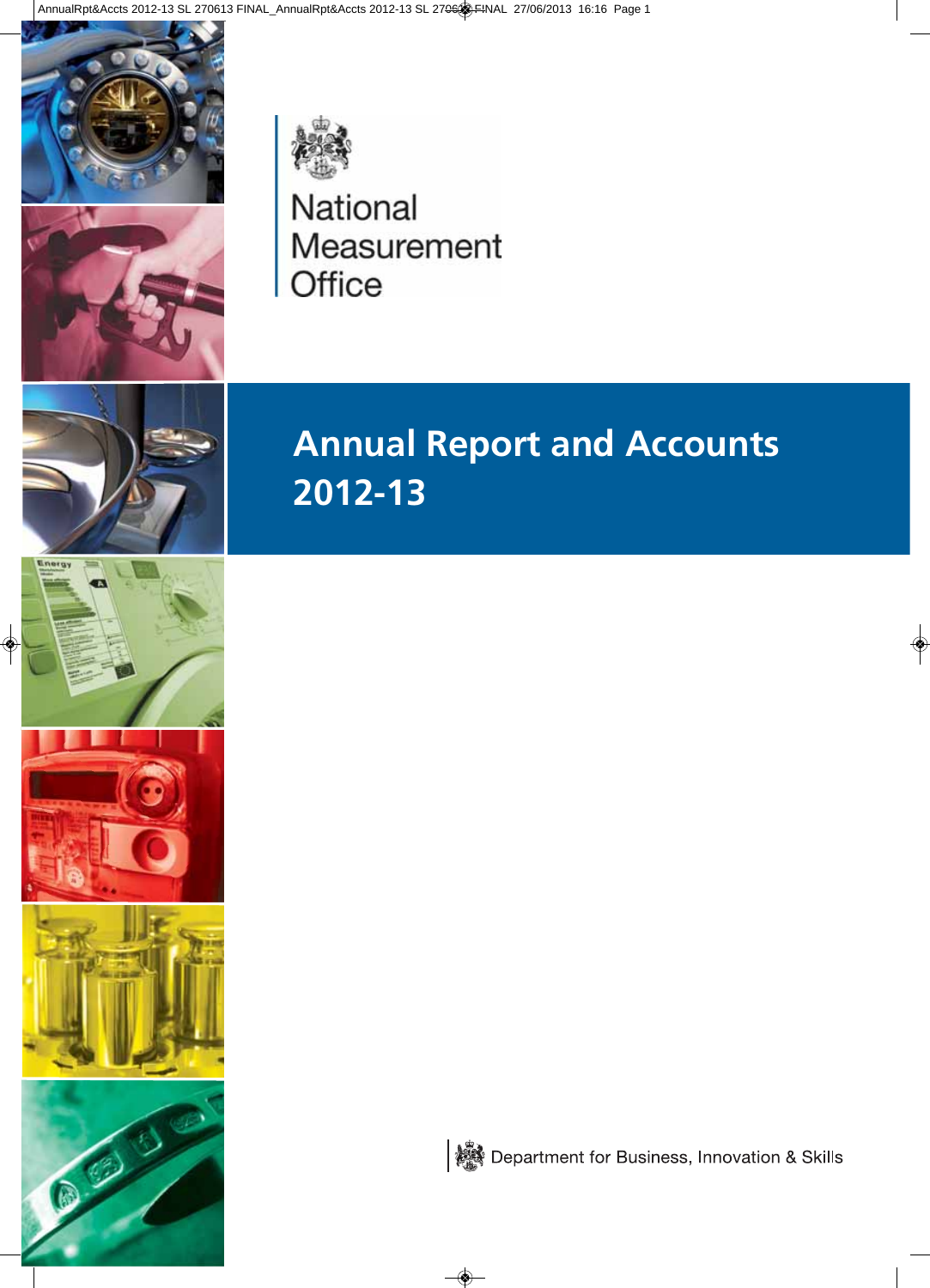

# National<br>Measurement Office

**National Measurement Office**

# **Annual Report and Accounts 2012-13**

Presented to the House of Commons pursuant to section 7 of the Government Resources and Accounts Act 2000 Ordered by the House of Commons to be printed on 4 July 2013

HC 373 London: The Stationery Office: £16.00.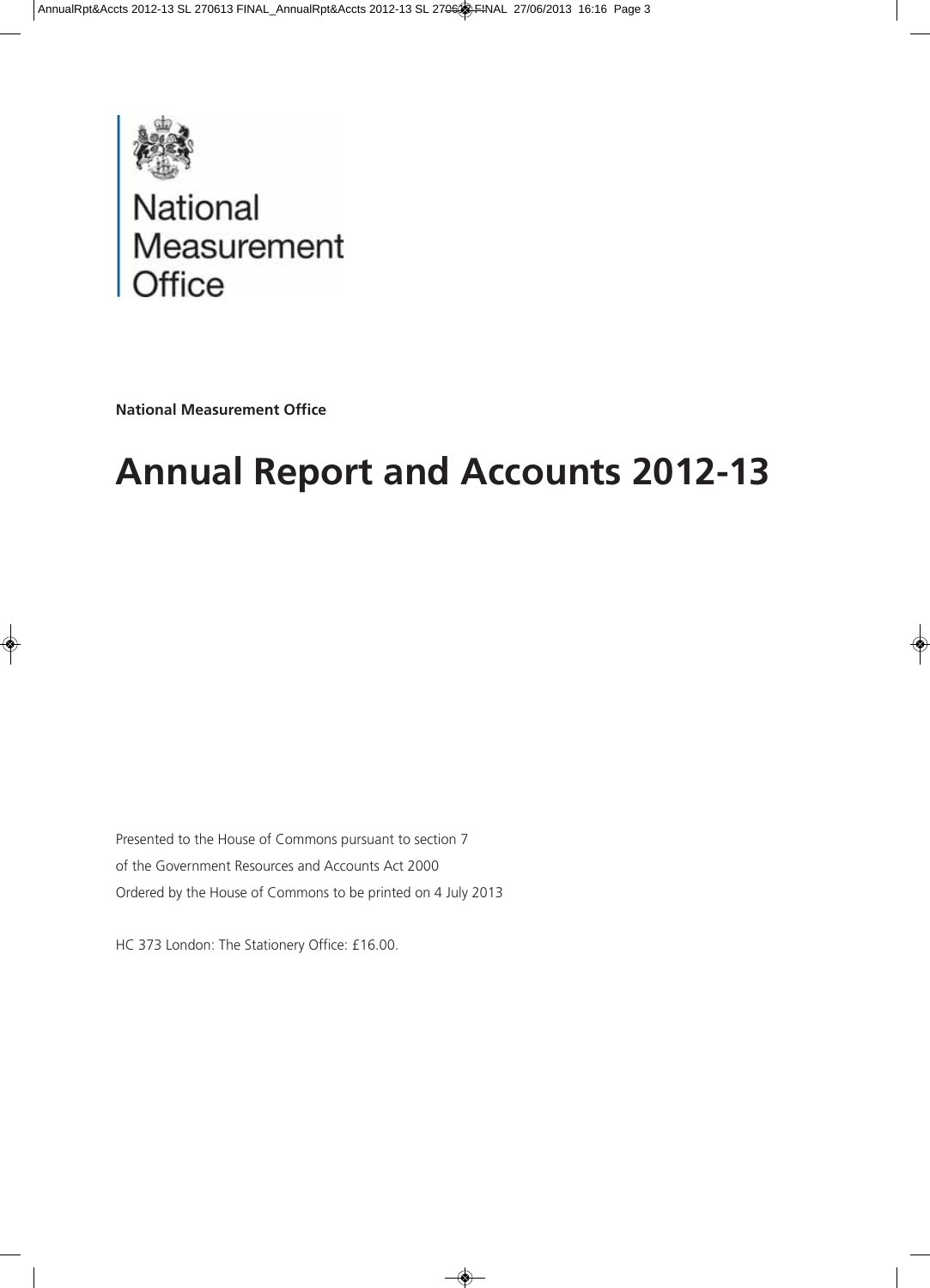#### **© Crown copyright 2013**

You may re-use this information (excluding logos) free of charge in any format or medium, under the terms of the Open Government Licence. To view this licence, visit http://www.nationalarchives.gov.uk/doc/open-government-licence/ or e-mail: psi@nationalarchives.gsi.gov.uk.

Where we have identified any third party copyright information you will need to obtain permission from the copyright holders concerned.

Any enquiries regarding this publication should be sent to us at info@nmo.gov.uk.

You can download this publication from: www.bis.gov.uk/nmo

ISBN: 9780102982701

Printed in the UK for The Stationery Office Limited

on behalf of the Controller of Her Majesty's Stationery Office

ID 2555070 07/13

Printed on paper containing 75% recycled fibre content minimum.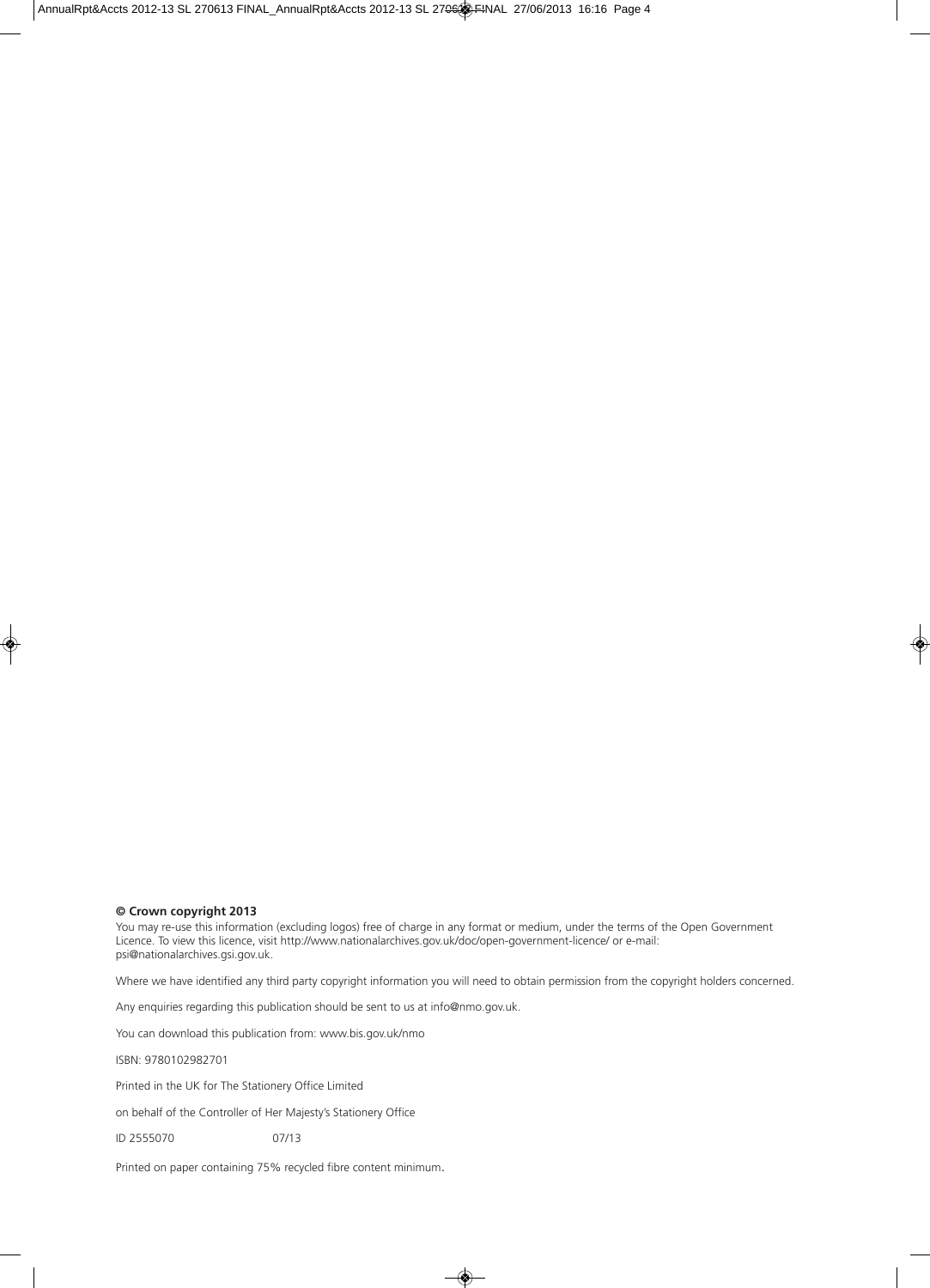## **Contents**

Chapter 1 Introduction by the Chief Executive

Chapter 2 Management Commentary

Chapter 3 Remuneration Report

Chapter 4 Governance Statement

Chapter 5 Accounts

Chapter 6 Contacts and Glossary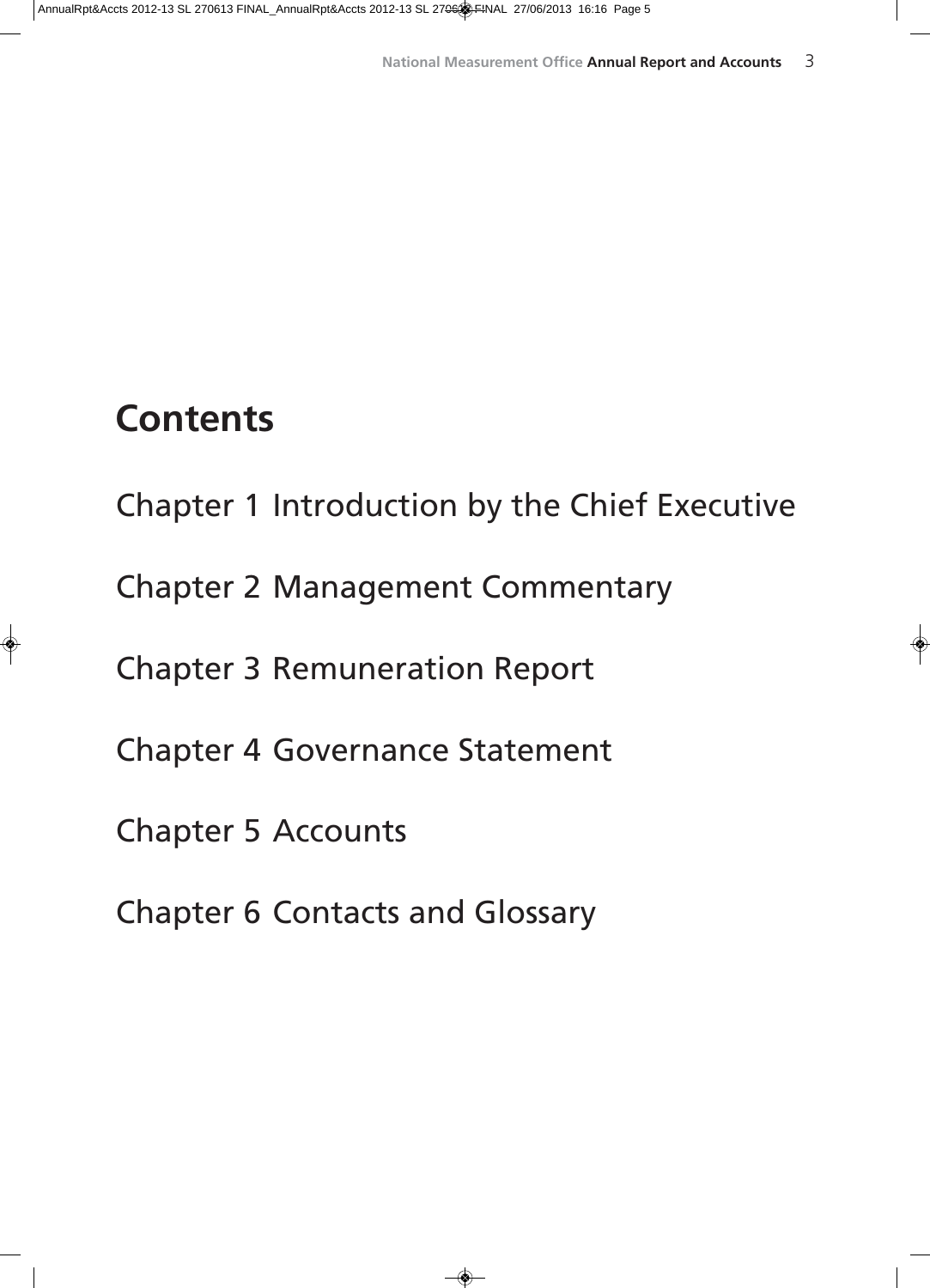

# **Chapter 1 Introduction by the Chief Executive**

As the theme of 2013's World Metrology Day – measurement in daily life – reminded us, the points where measurement touches our lives are many and various. And nowhere is this more obvious than in the economic lives of both our citizens and the nation as a whole. We are fortunate to have a measurement infrastructure that is one of the best in the world and it is NMO's aim to pursue its Mission so that the UK's measurement system continues to adapt to its fundamental role – underpinning activities across the whole spectrum of a modern advanced economy.

The national standards, facilities, expertise and leading edge research which constitute the National Measurement System (NMS), for which we are ultimately responsible, is an essential foundation for economic growth, business enterprise, commercial transactions, consumer confidence and academic endeavour. The vast majority of the financial resources we handle are devoted to the measurement science programmes which support that infrastructure. The Strategy we produced for the NMS in 2011 has shown that it is well designed to support both the sectoral aspects of the Industrial Strategy and the further development of the "8 Great Technologies" which are central to the Government's Growth Agenda. NMS work is underway in support of almost all the Strategy sectors and each of the 8 Technologies. It will remain a priority for both NMO and the national measurement institutes, most notably the National Physical Laboratory (NPL), for all our activities to be directed at delivering impact in these areas.

A significant development during the past year was the announcement on 27 November 2012 that the future operation of NPL would take the form of a partnership arrangement between BIS, acting through NMO, and one or more academic partners. We have been working throughout 2012/13 to ensure that this is achieved, and a project team was set up at NMO, along with colleagues in BIS and NPLML, to manage this transition.

Another important aspect of our role in the measurement infrastructure is the management of the estate in Teddington where the NMO and NPL laboratories are situated. A major feature in 2012/13 was the investment in essential plant using more energy efficient equipment intended to deliver further energy savings across the site. A further exciting development was the announcement in January 2013 of Government investment of £25m in an Advanced Metrology Laboratory on the site.

In all this, it is easy to overlook the importance of the legal framework behind the UK's system of weights and measures (including statutory responsibility for the measurement accuracy of gas and electricity meters) which ensures that consumers and businesses have confidence whenever they buy and sell by quantity. In managing that legal framework, it is important we keep up to date with modern approaches to regulation. We are on target to deliver our Red Tape Challenge Commitments following the review of legislation in 2011, and one important piece of modernisation was achieved in February when the Legislative Reform (Hallmarking) Order 2013 was made allowing UK Assay Offices to apply hallmarks overseas. It is also vital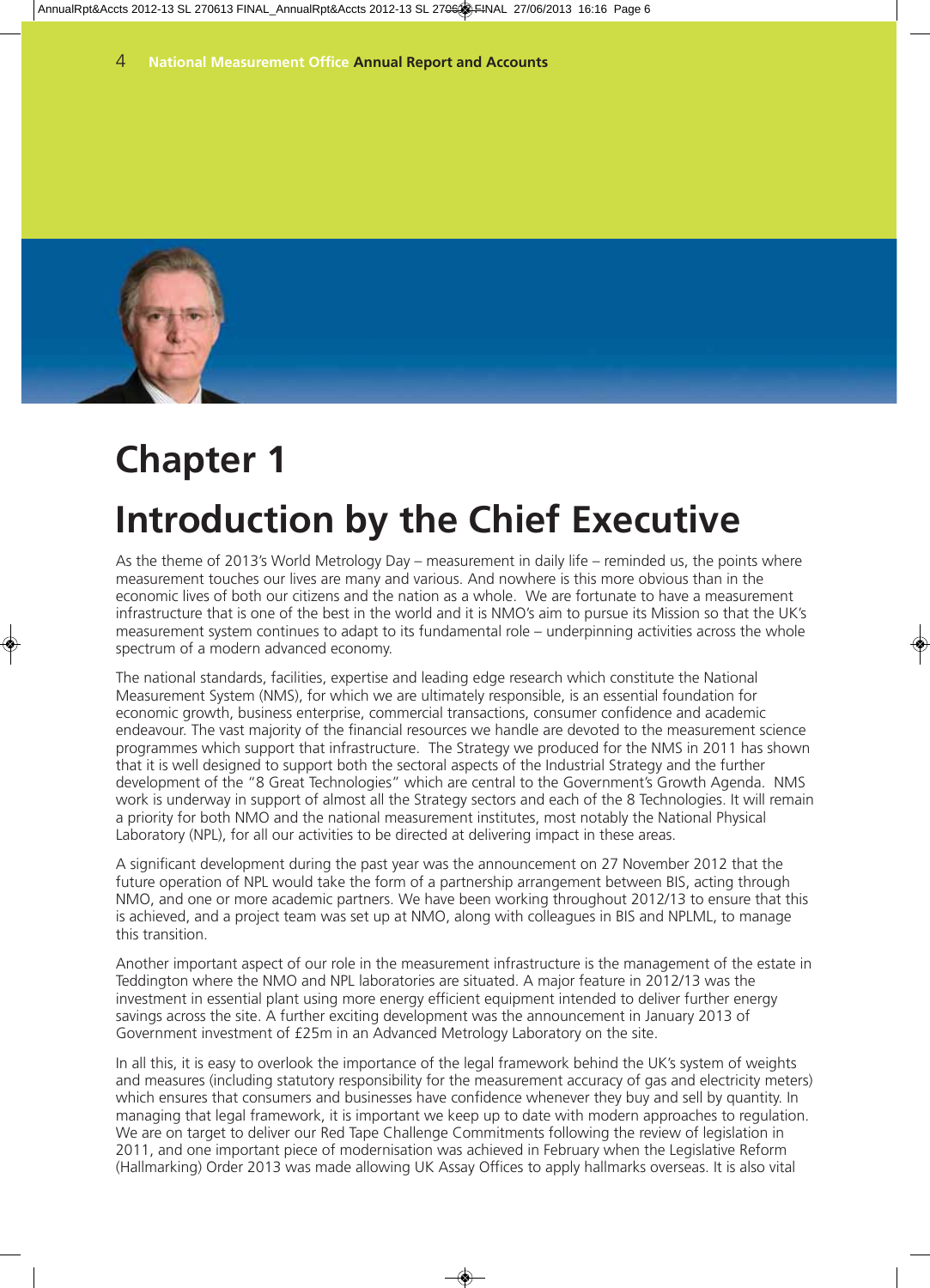that we work closely with the Trading Standards community in enforcing weights and measures and we have continued to support them by providing training, hosting seminars and exams and also organising a market surveillance programme which this year focussed on tanker measuring systems.

With the increases in energy prices, we can also expect close interest in the meters which are used to calculate the price to be paid for these essential commodities. In discharging our responsibilities for the Gas Act 1986 and Electricity Act 1989 as detailed in our MoU with Ofgem, significant progress has been made in extending the in-service testing scheme to include legacy electricity meters.

Our experience of operating legal frameworks has also been an important part of the success of our Enforcement Directorate. Operating as the NMO Enforcement Authority, they have shown how it is possible to support business growth by working with industry to increase levels of compliance, ensuring that investment in R&D is protected against those businesses wishing to access the EU market with substandard products and poorly controlled production processes. During the past year work has commenced on contracts to enforce Tyre Labelling (for DfT) and Timber (for Defra), supplementing the contracts we already have on RoHS, Batteries, Ecodesign and Energy Labelling.

Our commercial services also continue to provide a distinctive feature of our support of appropriate regulation. We have for many years provided certification services to customers both in the UK and across the world, but in November 2012 we became the first laboratory in the world to obtain formal accreditation for calibrating micro-weights. In addition, we increased our training provision by introducing mobile training and expanding our international presence and partnerships with UK organisations. The best measure of success in such activities is what our customers think. I am therefore delighted to report that our percentage of satisfied customers increased during 2012/13 to a record 97.8%.

Along with measurement, another common thread running through our various activities is the importance of the international dimension – for instance overseas customers represent an increasing proportion of our commercial services. NMO continued to influence work at both the EU and international community level. Richard Sanders, our Director of Regulation, has now joined the WELMEC Chairperson's group, providing the UK with greater opportunity to contribute to the development and application of European weights and measure law. We have continued to be an active participant in the International Organisation of Legal Metrology (OIML), providing the Secretariat for several important committees.

An essential element of the Executive Agency model is the ability to organise corporate services on an appropriate basis. We have worked closely with BIS to ensure that NMO contributes to BIS's Corporate Services Portfolio programme involving increased collaboration across Government. NMO staff are involved with BIS colleagues across all disciplines. In particular we have been working with BIS procurement to move more contracts onto Government-wide frameworks. The performance of our small finance team continues to be outstanding – financial results are now provided to BIS and NMO managers to an even tighter timetable, thus improving the financial decision making process, and we again met all our budgets as agreed with BIS. For the second year running we reduced our Administration costs, while still maintaining service.

At the end of December, Noel Hunter stepped down at the end of his second term as Chair of our Steering Board. His extensive experience, particularly of the world of regulation, has been greatly valued over the last six years and I shall personally miss his wise counsel. Our new Chair, Isobel Pollock, brings a wealth of experience and a passionate commitment to the importance of the measurement infrastructure and we look forward to working with her in this new role. There were also a number of changes within NMO's staff during 2012/13 - Zélie Armstrong and David Williams both retired after many years of service to NMO, and Leanna Longo left to pursue other career options. Reflecting the increased range of activities we are undertaking, we were very pleased to welcome nine new members of staff to the Agency: Dave Barrett, Matthew Bignell, James Clark, Thomas Drew, Deanne Hughes, Michael Kearney, Mannie Panesar, James Reeve and Simon Trevenna. With further recruitment of staff planned for 2013/14 this is an unprecedented injection of "new blood" and bodes well for the future.

Peter Mason Chief Executive Date: 20 June 2013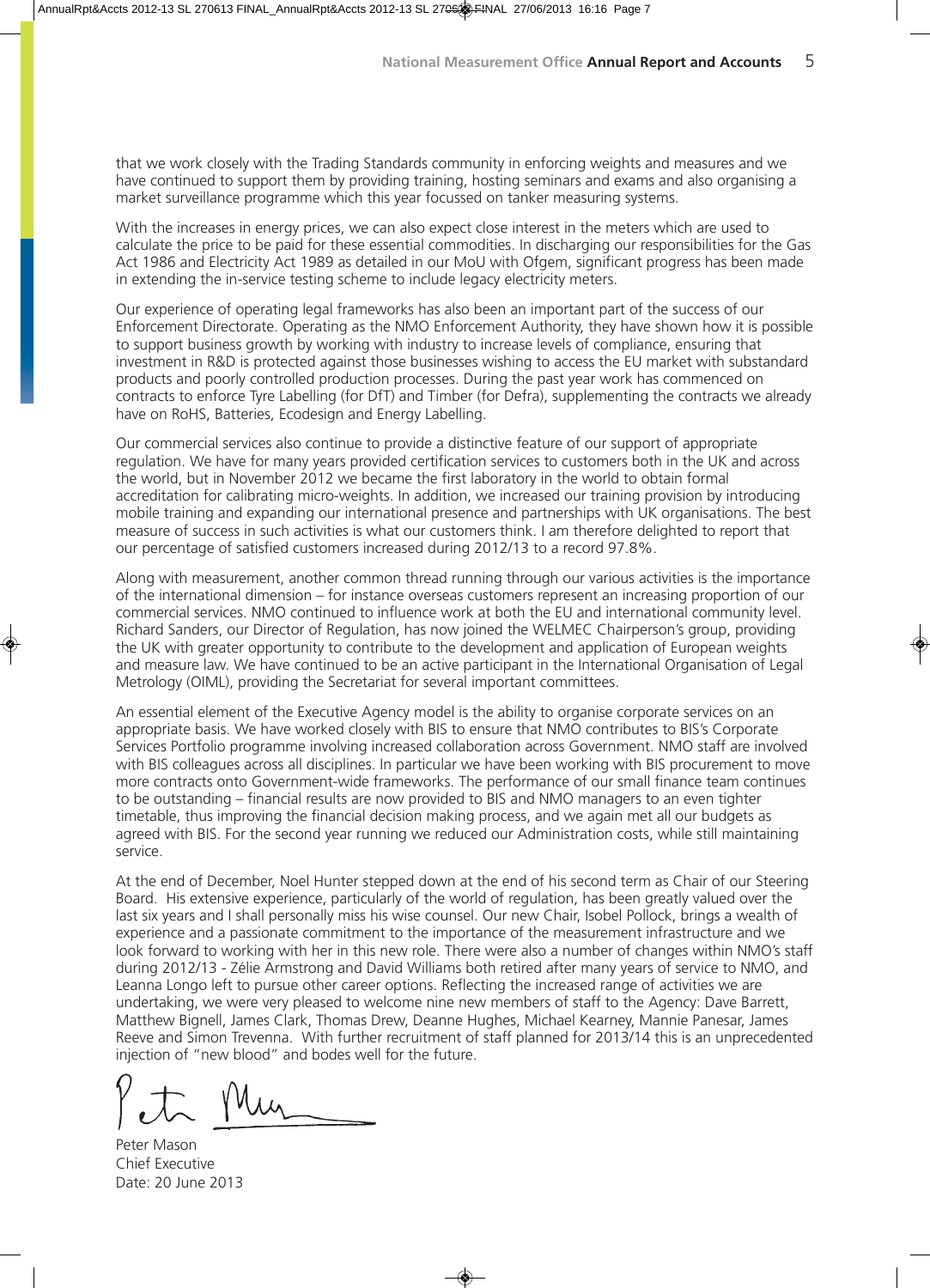### The National Measurement Office's mission

"To provide policy support to Ministers on measurement issues and a measurement infrastructure which enables innovation and growth, promotes trade and facilitates fair competition and the protection of consumers, health and the environment."



## **Chapter 2**

## **Management Commentary**

## Our Strategy and Role

During the next three years, the Agency will need to combine its role of bringing together all elements of measurement policy - scientific, industrial and legal - within a common leadership and delivery framework with the specific task of implementing the changes to the future operation of the National Physical Laboratory (NPL) announced in November 2012. This major new task, which has a dedicated team working on it, has already involved a shift in the balance of our activities.

The NMO is already familiar with the challenges of carrying out a wide portfolio of activities. This ranges from responsibility for the infrastructure and research programmes of the National Measurement System (NMS) to the management of the UK's system of weights and measures (including statutory responsibility for the measurement accuracy of gas and electricity meters). We also provide a range of certification services to manufacturers across the world and have duties as an Enforcement Authority appointed to enforce certain European legislation throughout the UK.

Central to the new vision for NPL is a long-term strategic partnership between Government and an academic partner or partners in the operation of the NPL, whereby partners share in the risks and rewards, thus creating a vibrant laboratory at the heart of a science and innovation campus. This will maximise the economic impact derived from the investment the UK has made in NPL and its facilities. The aim is to strengthen fundamental research and engagement with business by:

- Enabling NPL to retain its position as a leading global national measurement institute;
- Strengthening quality of science at NPL through stronger links with academic partners;
- Establishing a postgraduate institute based around measurement science at Teddington; and
- Establishing new national facilities and capabilities within the Teddington site.

In parallel with this work, NMO's focus will continue to be the development, through the National Measurement System (NMS) programmes, of a national measurement infrastructure which is a world leader in measurement science. Advances in metrology are increasingly the result of international collaboration and only by ensuring that we are among the top flight can we ensure that UK businesses have the chance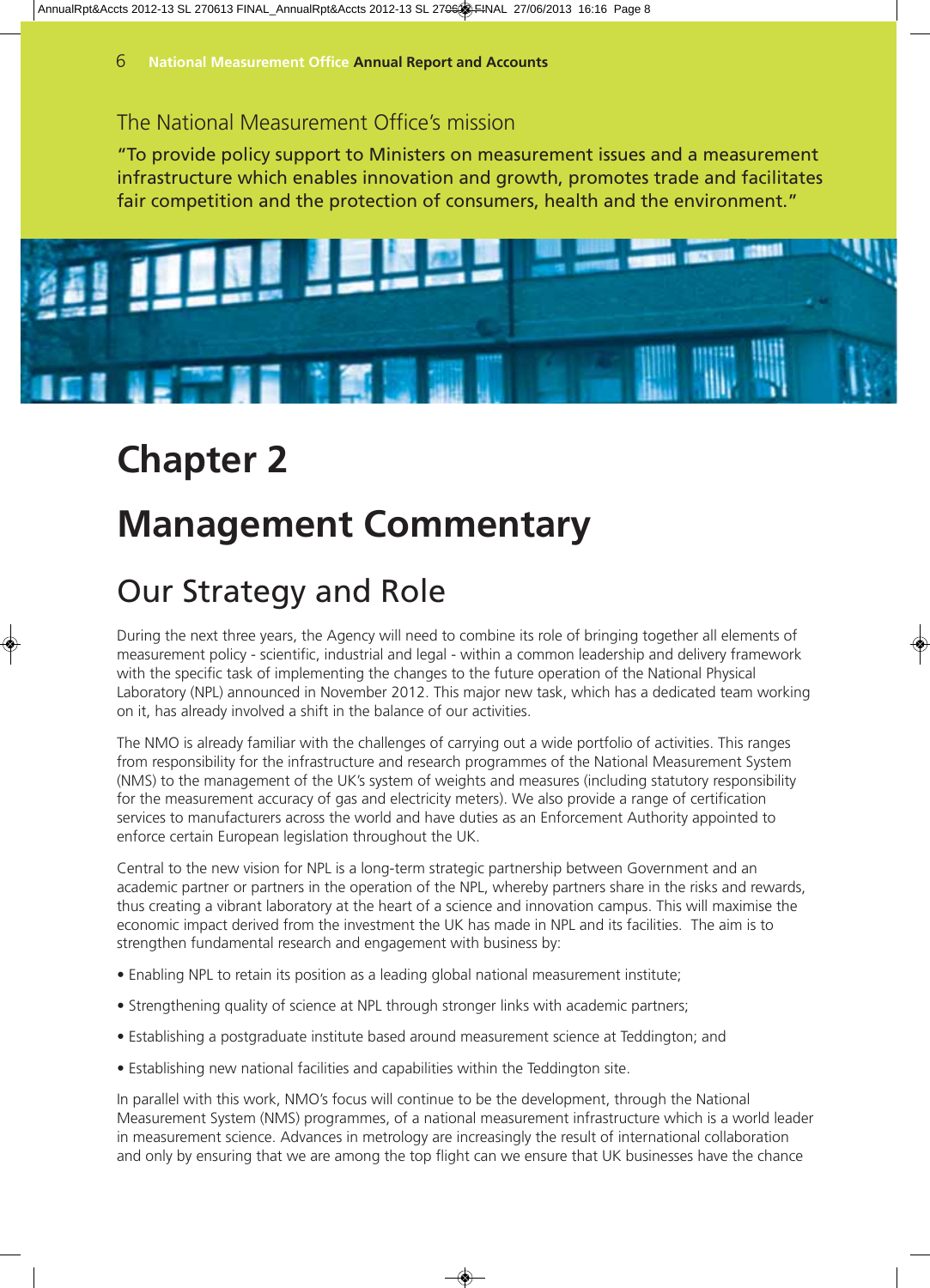to react quickly to the opportunities which those advances open up. Making the full use of our potential requires not just that the NMS programmes are organised and delivered in an exemplary manner but also that we maximise the contribution which the development of the Teddington estate and its laboratory facilities can make to enabling innovation and business growth. A good measurement infrastructure is essential as the bedrock of business development and innovation because new products and processes need reliable measurements to support their development and commercial exploitation. As world leaders in measurement science, NMO and the other organisations that are part of the NMS will seek to provide the necessary skills and support and disseminate those through the training and development of tomorrow's scientists and engineers today. In meeting these needs, the Agency will continue to be guided by the strategy for the NMS which was adopted in 2011 and is available on our website:

http://www.bis.gov.uk/nmo/national-measurement-system/our-strategy. If necessary amendments will be made to support the Government's Industrial Strategy but indications are that the strategies are already quite well aligned.

At the same time, there is a second pillar of the UK's measurement infrastructure represented by the measurement legislation which provides an essential underpinning for business and consumer confidence, supports an open trading infrastructure, and provides protection for consumers, industry and retailers. We maintain legislation covering measuring instruments, pre-packages and transactions of goods, and hallmarking. We also provide statutory and commercial product and process assessment services which assist UK manufacturers, particularly SMEs, to compete in an international market for the sale of their products.

In delivering both of these pillars NMO seeks to make use of a number of other assets, in particular our skilled and committed workforce. Making ever better use of those assets, which includes the excellent facilities available in Teddington, has proved a tried and tested means of reducing the cost base of our core activities and simultaneously meeting other public policy objectives. Both the further expansion of the activities of our Enforcement Authority and the continued success of our commercial services demonstrates that this remains a viable strategy.

The Steering Board and the Management team therefore continue to be committed to expansion through steady growth detailed in our Corporate Plan by:

- Seeking new areas where our approach and our cost base offer the most competitive advantage to colleagues within Government.
- Expanding our market share for existing commercial services within existing markets.
- Expanding our range of commercial services into new markets.
- Reducing our costs to Government.
- Continuing the pressure on costs and continuing to drive up efficiency, the benefits of which will be passed on to customers.
- Obtaining more value from our engagement with international and European organisations.

The Agency's Corporate Plan is available on our website at: http://www.bis.gov.uk/nmo/about/keydocuments.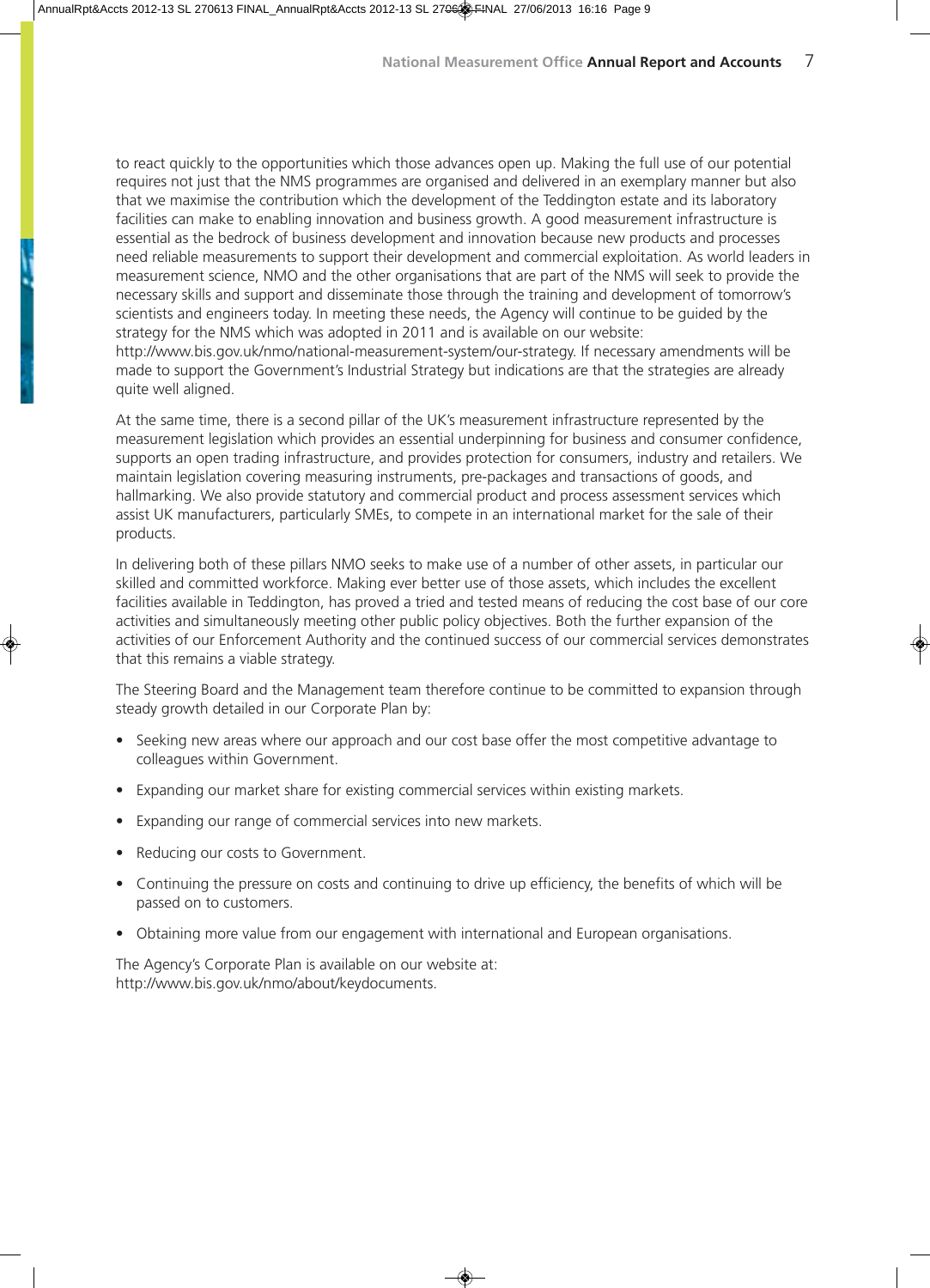## Financial Report

### Overview

2012-13 was the second year that NMO had separate Administration and Programme budgets provided by BIS. Administration costs relate to policy advice and business support; Programme costs relate to front line delivery. It has been agreed that NMO's Programme budget would be kept as 'flat cash' over the 2010 Spending Review period. However, we are required to implement significant reductions in Administration costs. NMO kept within these budgets, and was also able to show, for the second year running, a reduction in Administration costs in spite of the additional resource devoted to the NPL Future Development Project. NMO also kept within its capital budget, which was increased to include the cost of the Advanced Metrology Laboratory announced in January 2013 to be built on the Teddington site.

The treatment of the NPLML pension liability deficit in light of an informal valuation received shortly after year end saw a significant further rise in the estimated liabilities. A provision has been made taking into account this valuation. This provision increased by nearly £5m.

### Income

Much of NMO's income is received from NPLML for occupying the NPL laboratories which are owned by NMO. This income increases each year in line with inflation in accordance with the contract. This contract expires in March 2014, and a decision has been made not to extend it. However, it is planned that this income stream will continue under the new arrangements which are being developed.

NMO also receives income for services it provides to Defra, DECC and BIS for carrying out enforcement work under fixed price Memoranda of Understanding. This income has increased in 2012/13 as further contracts have been obtained and existing contracts developed. Income is also received from Ofgem for the measurement and testing (where disputed) of gas and electricity metering.

NMO finally provides certification services to private companies and Local Authorities, for which it receives income. Both the product certification and quality management system certification activities showed an increase on 2011-12, but there was a decrease in calibration work. During 2012-13 NMO increased its non–UK income by approximately 13%, which shows the increased international profile of NMO.

### Costs

The net operating cost is financed by BIS, the principal cost being for the measurement science programmes. The increase in the NPLML pension deficit provision increased costs by nearly £7m. This increase was partly due to the reduction in HMT discount rates and also a reduction in gilts yield rates used to discount the liabilities of the scheme, this was based on an informal professional valuation at the year end.

Other operating costs comprising mainly of the measurement science programmes have remained fairly consistent with 2011-12, but there have been increases in laboratory testing to support the increased enforcement contracts income. There were also increases in depreciation, as the estate assets increase in value. On the other hand, impairment costs have decreased as major repairs occurred during 2011-12.

### Statement of Financial Position

Taxpayers' equity of £144m is mainly for the investment in the Teddington estate. It has increased by £2m from 2011/12. This increase is largely due to the increase in the value of the estate due to investment and revaluations.

The £188m value of non-current assets consist mainly of the Teddington estate laboratory buildings and land on which NMO is located. £9.3m was spent in 2012-13 on energy efficient projects such as new chillers and boilers and the building management system.

The value of the land shown in the accounts of £9.3m is lower than market value as it is based on existing use.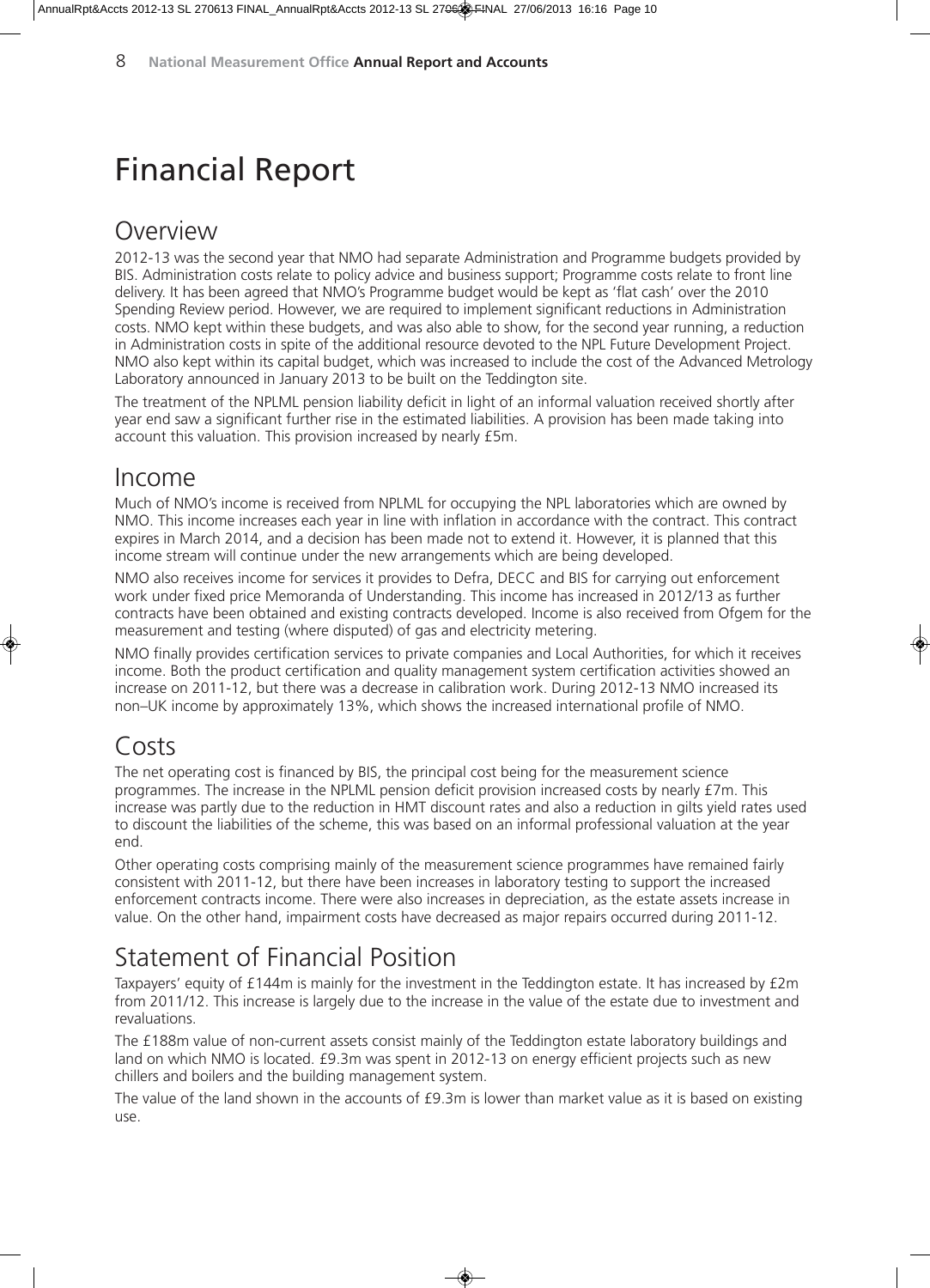## Objectives, Targets and Out-turns 2012-13

### **Objectives**

During 2012-13 NMO organised its work around the following four Objectives:

- 1. Increase economic growth, innovation and social impact through a world class scientific measurement infrastructure.
- 2. Promote competition and fair trading by providing a modern legal measurement regime.
- 3. Provide good value for money metrology services.
- 4. Protect the interests of the public, business and the environment by enforcing relevant legislation.

The Agency also committed to deliver these objectives with support from professional, value for money Corporate Services to inform good decision making in a robust control environment.

### Ministerial Targets

Each year NMO agrees its key public targets with Ministers following discussion and agreement of its Corporate Plan. The targets cover both finance and delivery and reflect the Agency's overall strategic priorities.

In 2012-13 the following eight targets were set, of which NMO achieved five.

• Improve performance of the NMS programmes over this Corporate Plan period.

#### *Target achieved. 11 of the 20 indicators on the scorecard show an increase since last year, with only 4 decreasing, the others not changing.*

• Amend the Hallmarking Act to permit UK assay offices to operate overseas by October 2012. *Target not achieved in the timescale. The order was made and came into force in February 2013.*

• Support business by ensuring 94% of meter examiner appointments, manufacturer authorisations / consents and modifications to meter approval and decisions are made with five business days of receipt of all necessary documentation.

*Target achieved. 94.2% of decisions were made within 5 business days.*

• Customer satisfaction is improved within Certification Services as shown by an increase of 5% in very satisfied customers for the last calendar year.

*Target achieved. An increase of 8.6% - 72.3% of customers surveyed were very satisfied compared with 63.7% from the previous year.*

• Achieve an increase in income of 5% for Certification Services from the 2011/12 financial year. *Target not achieved. Income increased by 3.8% in what were very difficult trading conditions.*

• Generate a positive 3:1 net contribution to consumers and the environment as well as the low carbon economy through the activities of the Enforcement Authority.

*Target achieved. The target was achieved, making a direct impact on the market of over £19m, measured by consumer detriment, the cost of noncompliant goods to the market place as well as the costs of non-complaint goods removed or brought into compliance.*

• Reduce non ring-fenced Admin costs by 14% in cash terms over this Corporate Plan period. *On Target Administration costs for 2012/13 were 27% less than those originally forecasted for 2010/11 (2011/12 15.4%).*

• Reduce overhead costs per non-overhead staff full time equivalent by 2% in cash terms from the 2011/12 financial year (excluding technical laboratory costs).

*Target not achieved. Overhead costs per head increased by 2% from the 2011/12 financial year, due to being spread over fewer than planned staff numbers, and an increase in accommodation costs.*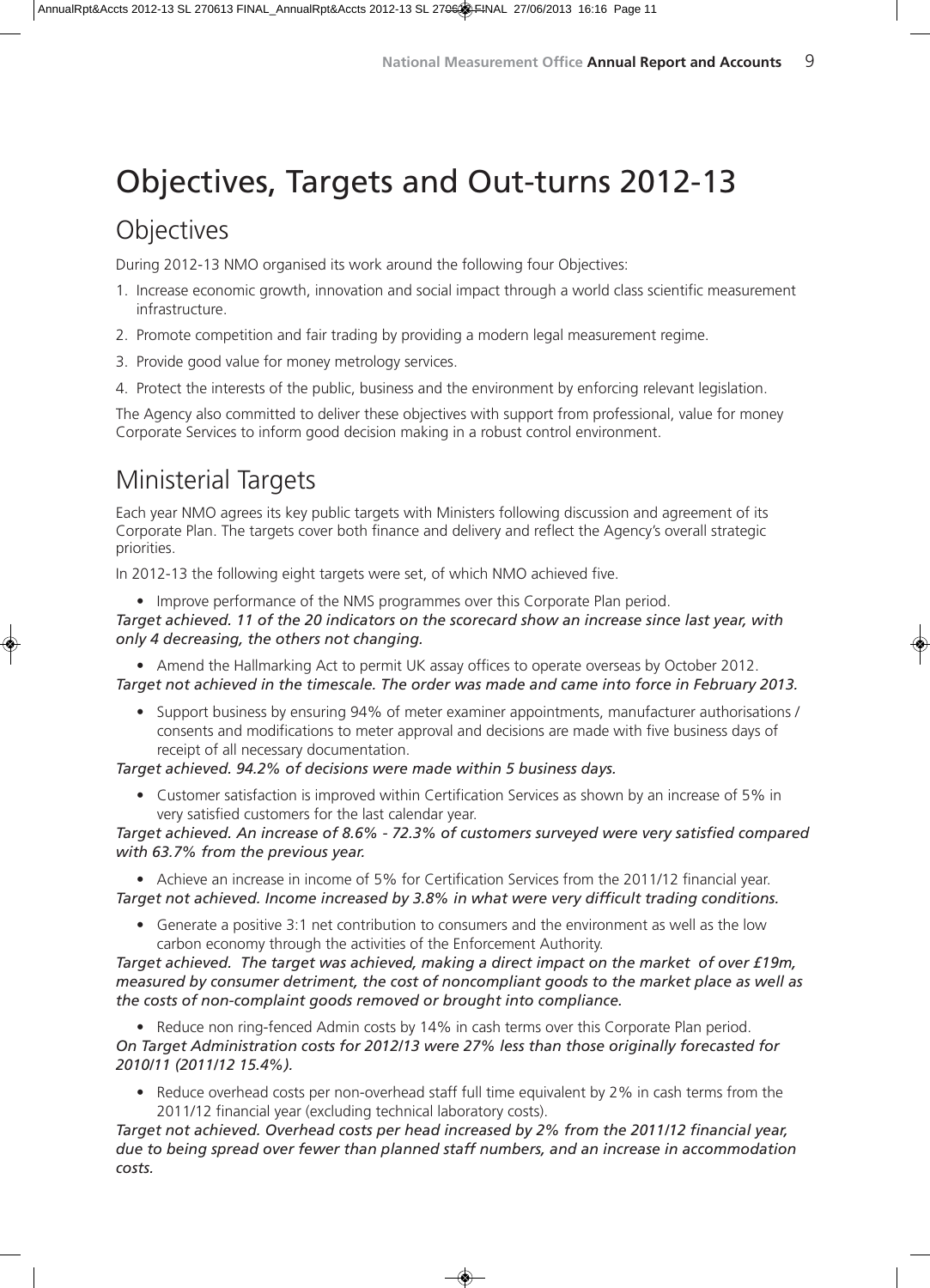## **Operations**

### The National Measurement System: Science Programme Management

NMO commissions and manages the measurement science programmes which provide the National Measurement System's infrastructure of national standards, facilities, expertise and leading edge research that is a key driver of innovation in the UK economy. The measurement infrastructure also underpins the emerging technology solutions for tackling Government priorities such as environmental sustainability, energy efficiency and supply, healthcare, digital communications and national security. The legislative basis for this is the Science and Technology Act 1965.

The NMS programmes provide the measurement traceability that enables the economy to function and underpins business, international trade and quality of life through such means as consumer protection, barrier-free trade, environmental controls, safe medical treatment and food safety regulation.

Under NMO's direction, the NMS supports innovation in business by stimulating the development of improved measurement techniques and instrumentation. It provides business with high-accuracy calibration and testing services and promotes good measurement practice through published standards and guides, together with access to training and expert advice.

During the year, the NMS Programmes team procured and managed ten measurement research and dissemination programmes from four national measurement institutes (NMIs) - the National Physical Laboratory (NPL), LGC Ltd, NEL and NMO itself. These laboratories are centres of excellence for measurement science and research and have prime responsibility for holding and improving the UK's national measurement standards.

A framework for the development of the NMS and investment in measurement science over the Government's Spending Review period was published in July 2011. The National Measurement System Strategy Document 2011-2015 sets out a focus on selected national challenges and strong national and international leadership and influencing roles for NMO and the NMS. It sets out the ambition for the NMS to be world class and world leading in areas of measurement science where the UK would benefit economically as well as the intention to maintain the core measurement infrastructure of national standards, calibration and testing capabilities that are essential for business productivity. Although the NMS strategy pre-dates the Government's Industrial Strategy it is very well aligned with its priority areas and includes work in support of each of the "8 great technologies" identified as key areas of growth.

Since publishing the Strategy the team has worked on means to implement its provisions to satisfy the measurement needs of users to deliver the best measurement research programmes in terms of value and impact. During the year more case studies demonstrating the impact of the NMS have been produced which can be found on our website: http://www.bis.gov.uk/nmo/national-measurement-system/case-studies.

### The National Measurement System: Future Operation of NPL

As a result of the contractual arrangements introduced in the 1990s, and renewed in 2004, NMO has a special relationship with NPL, being responsible on behalf of the Secretary of State for the Government side of the Governed Owned Contractor Operated (GOCO) model embodied in the current NPL Science Contract with Serco plc. The existing Science Contract expires at the end of March 2014, and although there is provision of for an extension the Minister of Universities and Science decided in March 2012 that he wished alternatives to be explored. Following that commission, a dedicated team was set up within NMO to carry out an analysis of the alternatives.

A broad consultation was launched to understand how the government could discharge its responsibility to further enhance the growth agenda and get better value for government money spent at NPL.

The analysis of the consultation led to two high-level outcomes which the project should expect to achieve;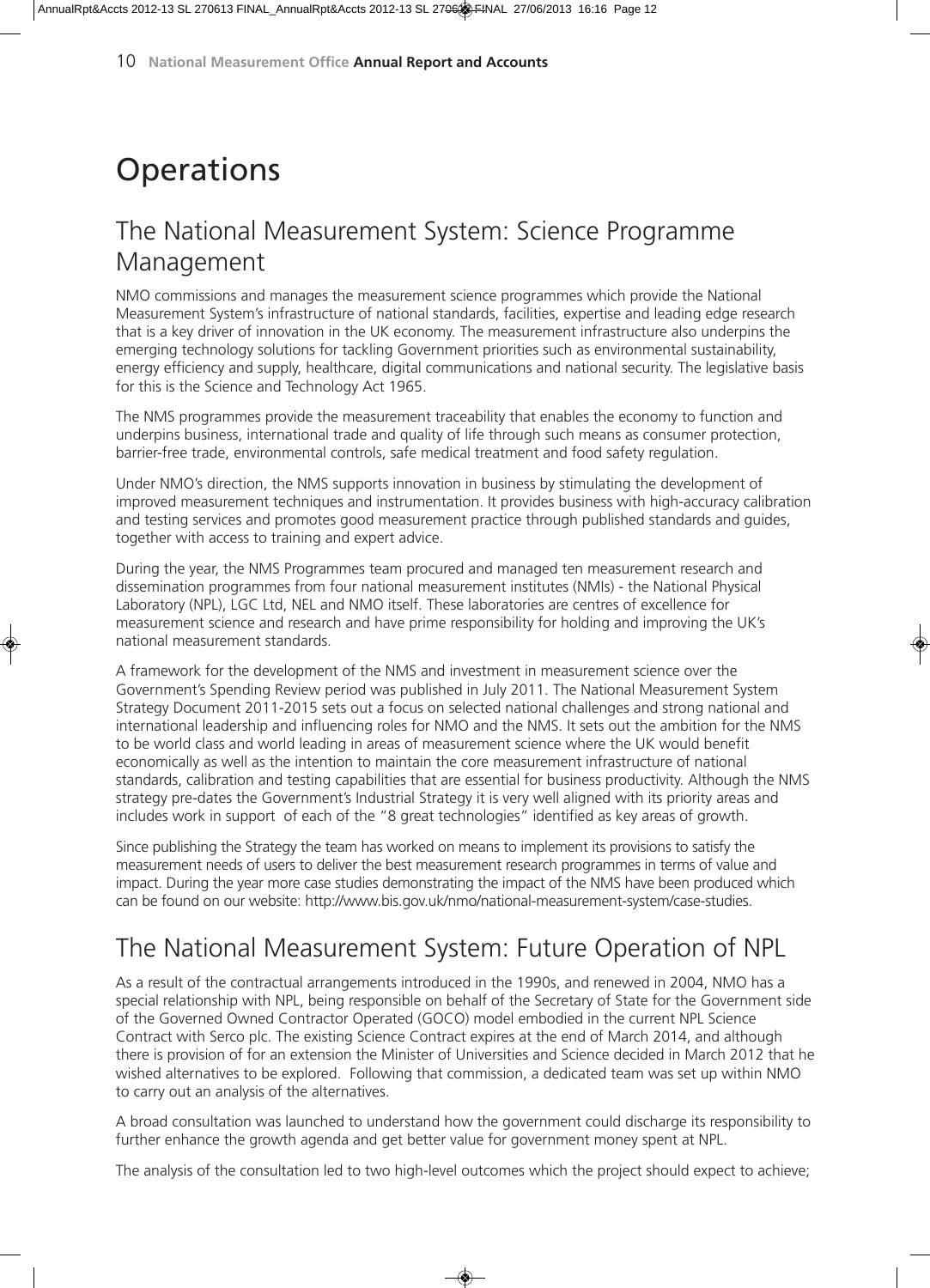NPL's contribution to UK growth and innovation and its successful collaboration internationally must be enhanced and that the value for money equation is increased based on better utilisation of the Government investment in the assets on site. These outcomes reflect the government's primary interests in NPL: the provision of the NMS and the effective use of the capital investment in the facilities and site at Teddington.

Keeping the UK ahead in a globally competitive marketplace is an increasingly challenging task that will require innovative use of existing resources. On 27 November 2012, the Minister for Universities and Science announced that he had concluded that the future operation of NPL would take the form of a partnership arrangement between the Department for Business, Innovation and Skills, acting through the NMO, and one or more academic partners. For NPL and its prospective partners, that means working together more closely and new collaborations to make the most of shared capabilities, competencies and products. This should increase the alignment between the activities of NPL, notably those funded from the NMS, and work related areas of science carried out in the university sector.

To arrive at a partnership, we must first identify and secure partners which meet the criteria reflected in the minister's aims and that deliver a good value-for-money solution for the future operation of the NPL to the UK. We will then begin the negotiations to establish the partnership in an appropriate legal and governance construct which enables it to meet the announcement objectives and put in place a framework that allows a postgraduate institute to be delivered. Evidence from consultations suggest that a long-term strategic partnership with an organisation with an interest in investment in science and technology will be best suited to operate the NPL. Additional co-aligned activity with the chosen partners will allow us to do more with the same resources and add synergistic value. In addition to adjacent and aligned activity, the partnership will fill a number of roles which NMO has identified as vital to the future success of the NPL, replacing the stewardship of the current GOCO arrangement.

Following a period of soft market testing, we have assembled a proposition and process that is ready to be put to the market. The partnership will be selected through an open and fair process which will gauge the potential partner's ability to deliver across a spectrum of possible involvement.

### The National Measurement System: Estate Management

NMO manages the estate in Teddington where the NMO and NPL laboratories are situated. It is the responsibility of NMO to ensure the laboratories and estate meet the requirements to operate science and also the needs of users of the estate.

A site strategy for 2011-15 was agreed in July 2010 with the other main site occupiers and is being implemented.

The Building Management System (BMS) replacement works reported on last year is now proceeding. All the primary plant supplying environmental controls to the NPL laboratories is now linked to the new BMS and a laboratory level programme of works is being implemented. A programme of asset renewal of essential plant using more energy efficient equipment and new LED lighting intended to reduce future maintenance costs and deliver further energy savings around the site is also being implemented. Finally, on the 24th January 2013, the Minister of Universities and Science, announced that the government will be providing an extra £25m to NMO to build a state of the art Advanced Metrology Laboratory (AML) for cutting edge measurement research at NPL.

### The National Measurement System: Legal Metrology

In addition to managing the NMS programmes as a whole, NMO itself delivers the Legal Metrology element. For Government accounting purposes some functions are classed as "Administration" and some as "Programme".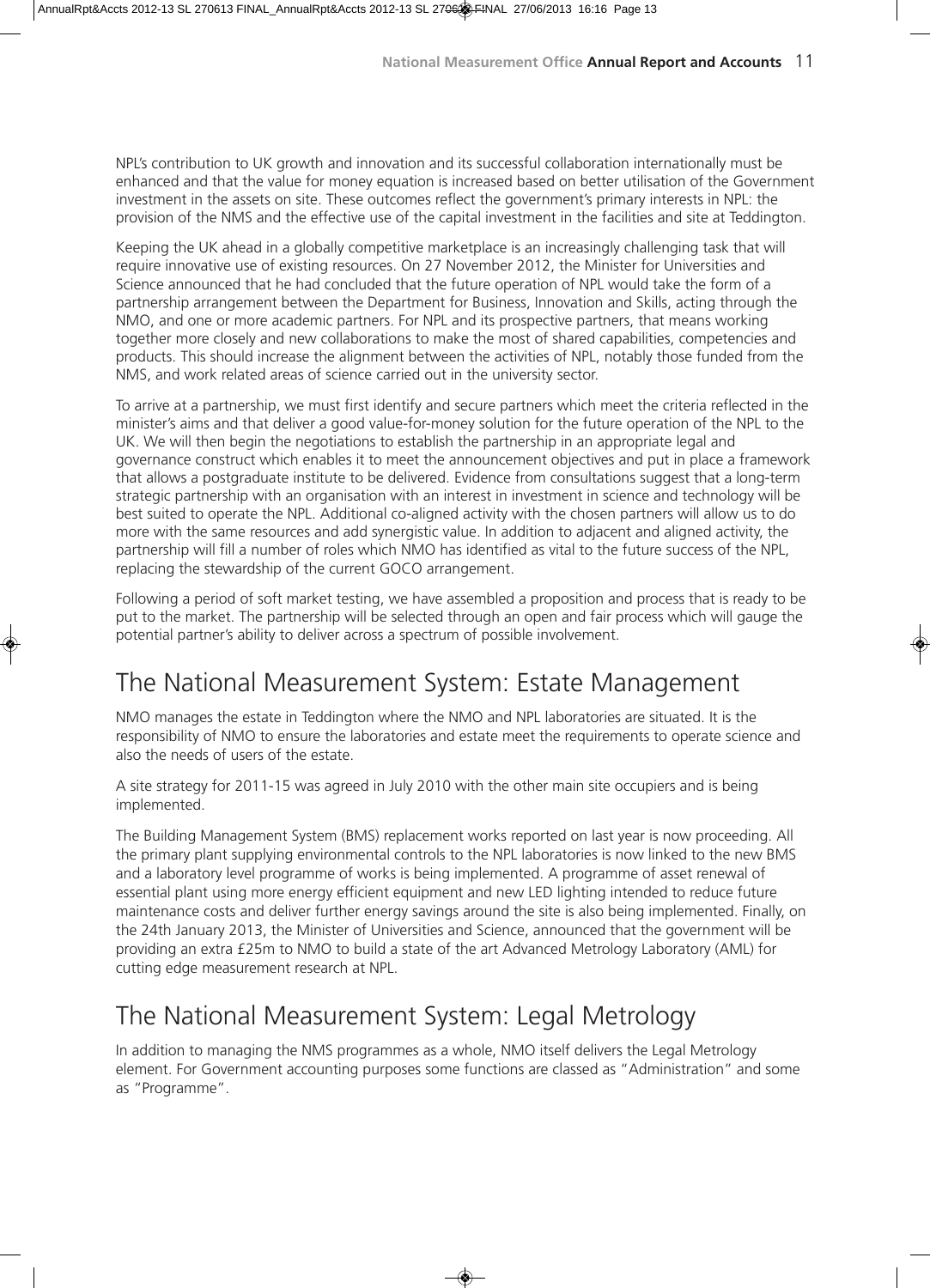### Administration

The administration budget covers legislation policy, various enforcement functions and engagement with international organisations. Our objective for regulation is "to ensure business and consumer confidence in the market place is delivered by proportionate and effective weights and measures and hallmarking legislation." We review and seek to modernise our legislation to minimise burdens on businesses while maintaining adequate consumer protection.

#### **Weights and Measures and Hallmarking Policy**

The purpose of regulating weights and measures is to ensure consumers have the information and confidence in quantity measurements that they need to make informed purchasing decisions and to ensure businesses are trading in a fair marketplace.

Each year in the UK, over £200 billion worth of retail goods are sold on the basis of the measurement of their quantity. This equates to £4 billion a week. In addition, goods worth nearly £300 billion are weighed and measured at the industrial/business-to-business level. NMO provides the infrastructure that ensures the system of weights and measures is fair, accurate and legal. This is a fundamental part of a sustainable trading economy and enables consumers and businesses to be confident they are getting what they pay for thus facilitating business growth.

Hallmarks are markings applied to gold, silver, platinum and palladium to safeguard consumers (including businesses) by guaranteeing the type and fineness of the precious metal. They show that the object has been independently tested by an Assay Office. NMO 'sponsors' the British Hallmarking Council (BHC), a regulatory body which advises the Secretary of State and whose formal responsibilities are set out in the Hallmarking Act 1973.

#### **Notable achievements during the year were:**

- The Legislative Reform (Hallmarking) Order 2013 was made on 7th February 2012. This change allows UK Assay Offices to apply hallmarks overseas in order that they can remain competitive with overseas competitors that did not face this restriction.
- NMO has been negotiating in Brussels on the proposed "New Legislative Framework (NLF)" in order to secure satisfactory outcomes for UK businesses. The NLF will amend the New Approach Directives including the two metrology Directives (MID and NAWI), following a review of the Single Market. To date the UK's position has been suitably accommodated.
- NMO successfully completed the recruitment of new members to the British Hallmarking Council in compliance with the Office of Commissioner for Public Appointments (OCPA) requirements.
- The exercise for considering changes to traceability of Local Authority measurement standards has been completed. New evidence from the public consultation showed that the costs of the proposal would outweigh the benefits by 2:1. Therefore regulatory change could not be justified.
- NMO has worked closely with the Consumer and Competition Policy Directorate of BIS to agree a generic set of enforcement powers for all consumer law including weights and measures. Work is far advanced following consultation last year, and the new generic set of powers including the retention of some specific weights and measures powers is expected to be introduced in the Consumer Rights Bill in Autumn 2013.
- NMO is on target to deliver its Red Tape Challenge Commitments following the review of its legislation in 2011. Draft clauses have been prepared to revoke the Weights and Measures (Knitting Yarns) Order 1988 and the Capacity Serving Measures (Intoxicating Liquor) Regulations 1988 using the Deregulation Bill announced in May 2013.

#### **Enforcement of W&M legislation (including liaison with Trading Standards)**

NMO works in partnership with local Trading Standards departments as well as with the organisations that support the wider enforcement role. These include notified bodies conducting conformity assessment activities and approved verifiers which ensure weighing and measuring equipment is accurate before being put on the market.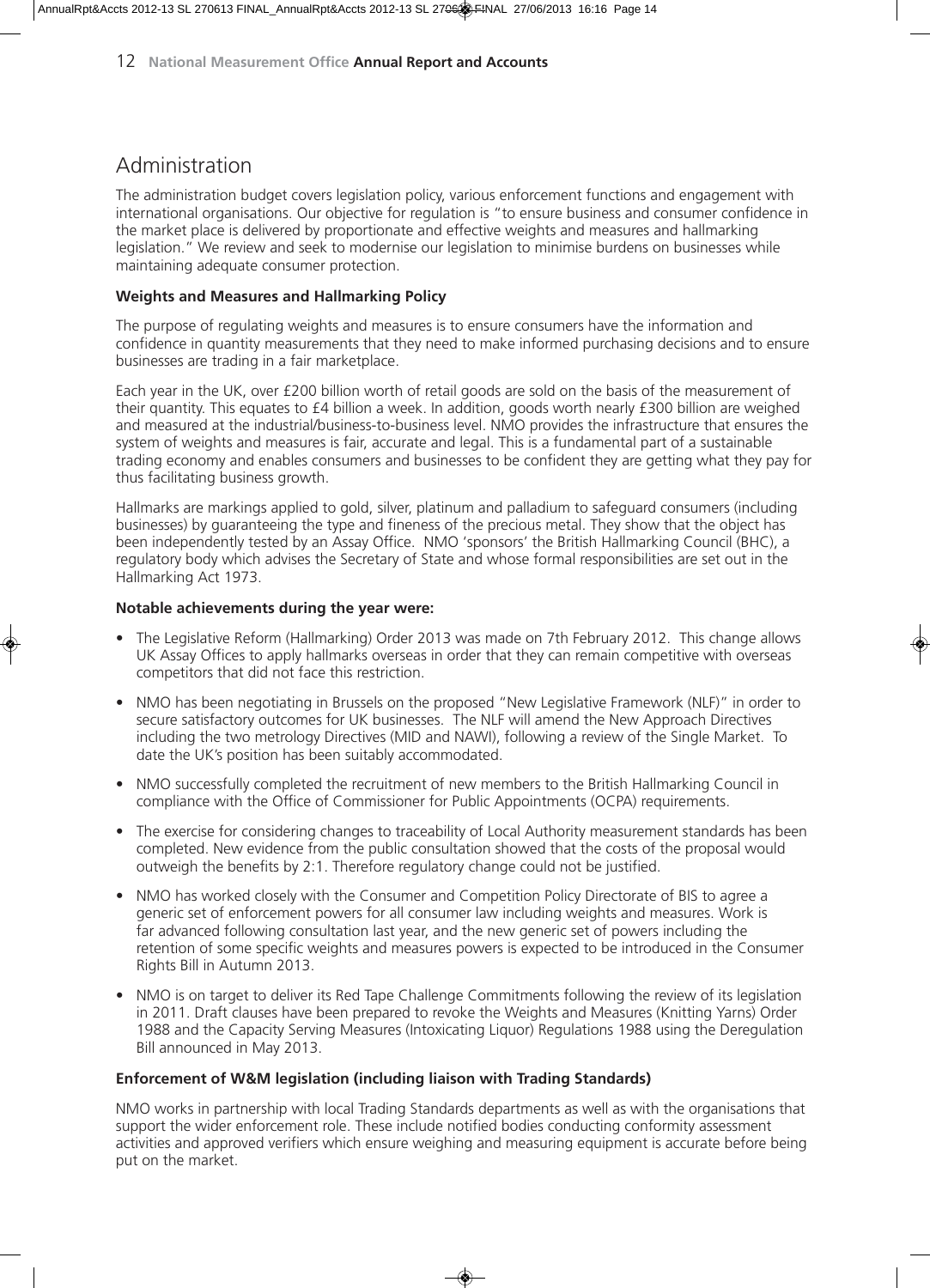NMO is also responsible for the designation and auditing of notified bodies and market surveillance activities under the Non-automatic Weighing and the Measuring Instruments directives, as well as the appointment and monitoring of approved verifiers under national legislation.

The Team works closely with Trading Standards Professionals in Local Government and throughout the year attended and presented at a wide variety of events and regional forums. This included NMO co-ordinating the second stage of the weighbridge project on behalf of the Local Government Metrology Group. The aim of the weighbridge project was to show the importance of weighbridge accuracy and the impact errors can have on the environment, cost to businesses and local authorities. In particular it was designed to ensure that councils have robust information on which to base landfill charges, landfill tax and recycling targets. Other activities included various co-ordination meetings with Trading Standards, Approved Verifiers, Notified Bodies and industry, together with the continuing assessment of the competence of students wishing to become inspectors of weights and measures and work for Local Weights and Measures Authorities (DCATS exams).

#### **Notable achievements during the year were:**

- NMO hosted the Diploma in Consumer Affairs and Trading Standards (DCATS) metrology practical and oral exams this year, in November. There were 37 students for the metrology module which is positive as metrology has previously been on the decline.
- 95% of Local Weights and Measures Authorities (LWMAs) submitted a return under their statutory requirement to report to the Secretary of State on the level of local weights and measures enforcement work conducted over a twelve month period. The information is used as evidence to inform and update the NMO's risk matrix in relation to instruments and transactions.
- NMO hosted a hands-on NAWI verification training session at the Trading Standards Institute (TSI) conference in June together with representatives of the Local Government Metrology Group. Feedback was that this event was very successful and TSI have asked us to host a similar event at the conference this year.
- NMO, together with the Trading Standards Institute, hosted a very successful Metrology Seminar in Birmingham in March 2013. Over 100 delegates attended which is very similar to last year and seen as a great success considering local government cuts. The feedback received from the Seminar was very positive.
- The NMO market surveillance programme this year concentrated on tanker meter measuring systems and retail scales.
- WM 1005 'Advice on Flow Monitoring Equipment for Beer or Cider' was issued in May 2012. WM 1003 'Actions to be taken when weighing and measuring instruments are repaired, adjusted, altered or added to' has been revised and reissued in July 2012. Finally the guidance document on standard temperature accounting, STA, was revised and reissued in March 2013.

#### **International**

NMO aims to positively influence EU and international legal metrology forums in order to benefit UK stakeholders, businesses, consumers and manufacturers. We do this by active participation in a number of international metrology committees covering areas of interest to UK businesses and stakeholders. We are working towards ensuring a level playing field and reducing technical barriers to international trade.

NMO is an actively participating Member State of OIML (the International Organisation of Legal Metrology) and WELMEC (European Cooperation in Legal Metrology). OIML has over 58 Member States and a further 64 Corresponding Members and works to achieve international harmonisation for legal metrology by promoting the use of International Recommendations or Documents, which are developed in OIML technical committees, and provide the basis for laws regulating measuring equipment, quantity control and quantity labelling of pre-packages. NMO provides the Secretariats for important OIML technical committees such as TC9 /SC2 Automatic weighing instruments and TC8 / SC5 Water meters. NMO's Chief Executive, Peter Mason is the UK CIML (International Committee of Legal Metrology) member and is also the current CIML President.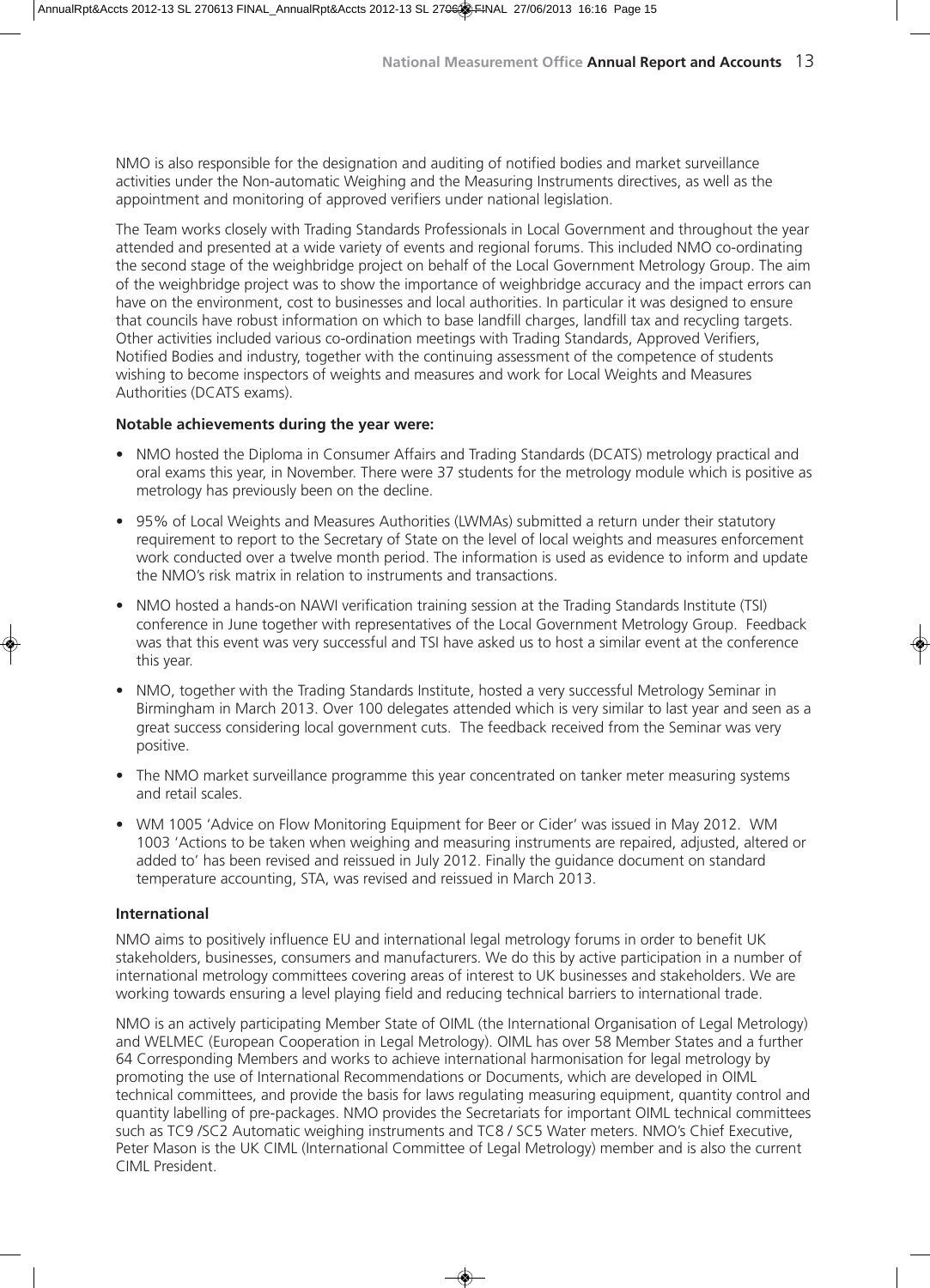WELMEC is an organisation of the European Union and European Free Trade association (EFTA) Member States that pursues cooperation in legal metrology. There are currently 30 Members and 7 Associate members, and 10 Observer and 9 Corresponding organisations who participate. WELMEC publishes Guides which are not mandatory but provide solutions which will be acceptable to European Regulators. NMO provides WELMEC Working groups such as WG 2 - Directive Implementation (90/384/EEC), WG 5 - Metrological Supervision, and Convenorship of WG 6 - Prepackages.

#### **Notable NMO achievements during the year were:**

- NMO in its role of Secretariat for OIML TC8 / SC5 collaborated with BSI and organised and participated in the international meeting of the Joint Working Group OIML TC8/SC5 – ISO/CEN TC 30/SC7 "Water meters for cold potable and hot water", held at BSI, Chiswick, London, October 2012. A draft recommendation was then submitted to the BIML (OIML Headquarters) for the CIML online preliminary ballot.
- NMO in its role of Secretariat for OIML TC9 / SC2 Automatic Weighing Instruments submitted the draft recommendation OIML R 50 Continuous Totalising weighing instruments (Belt Weighers): Part 1: Metrological and technical requirements; and Part 2: Test methods, to the BIML for the CIML online preliminary ballot.
- In June, Richard Sanders joined the WELMEC Chairperson's Group providing the UK with a strong influencing position in the development and application of European weights and measures law.

NMO hosted visitors from the Republic of Korea (Korean Agency for Technology and Standards), Trinidad and Tobago Bureau of Standards, the Japanese metrology organisation, Cypriot government representative and the China Mechanics and Electronics Academy. NMO also dealt with enquiries from several countries and organisations including the USA, Australia, China, South Africa, European weighing industry, and ISO.

#### Programme

The Programme budget covers statutory calibration and statutory type approval which includes the following activities:

#### **Recalibration Programme**

NMO carries out a wide range of important activities from maintaining local weights and measures standards, equipment testing, maintaining uncertainty budgets to the automation, testing and commissioning of new equipment. The maintenance of weights and measures standards completes the traceability chain, which starts with the primary standards held at NPL and proceeds through NMO's secondary and tertiary standards. Our tertiary standards are then used to calibrate the local authority standards. This traceability chain provides the UK with legal measurement under the Weights and Measures Act. In support of this, the equipment must be tested at regular intervals to ensure optimum performance is being maintained. Uncertainty budgets are also maintained for all aspects of measurement ensuring an adequate overall accuracy of measurement. Automation has become an essential aspect of our operations in order to maintain optimum efficiency.

#### **Local Authority Audits**

Visits to Trading Standard authorities are carried out to ensure local and working standards of mass, length and volume and the in situ reverification of standards and equipment if required.

#### **Maintenance of Coinage Standards**

This work requires annual calibration of coin standards for all UK and New Zealand current and commemorative coins struck by the Royal Mint and provision of trial plates of Gold, Silver, Platinum, Nickel, Copper and Aluminium for assay at the Goldsmiths' Hall. This involves participation in the Trial of the Pyx which is held in accordance with the Coinage Act.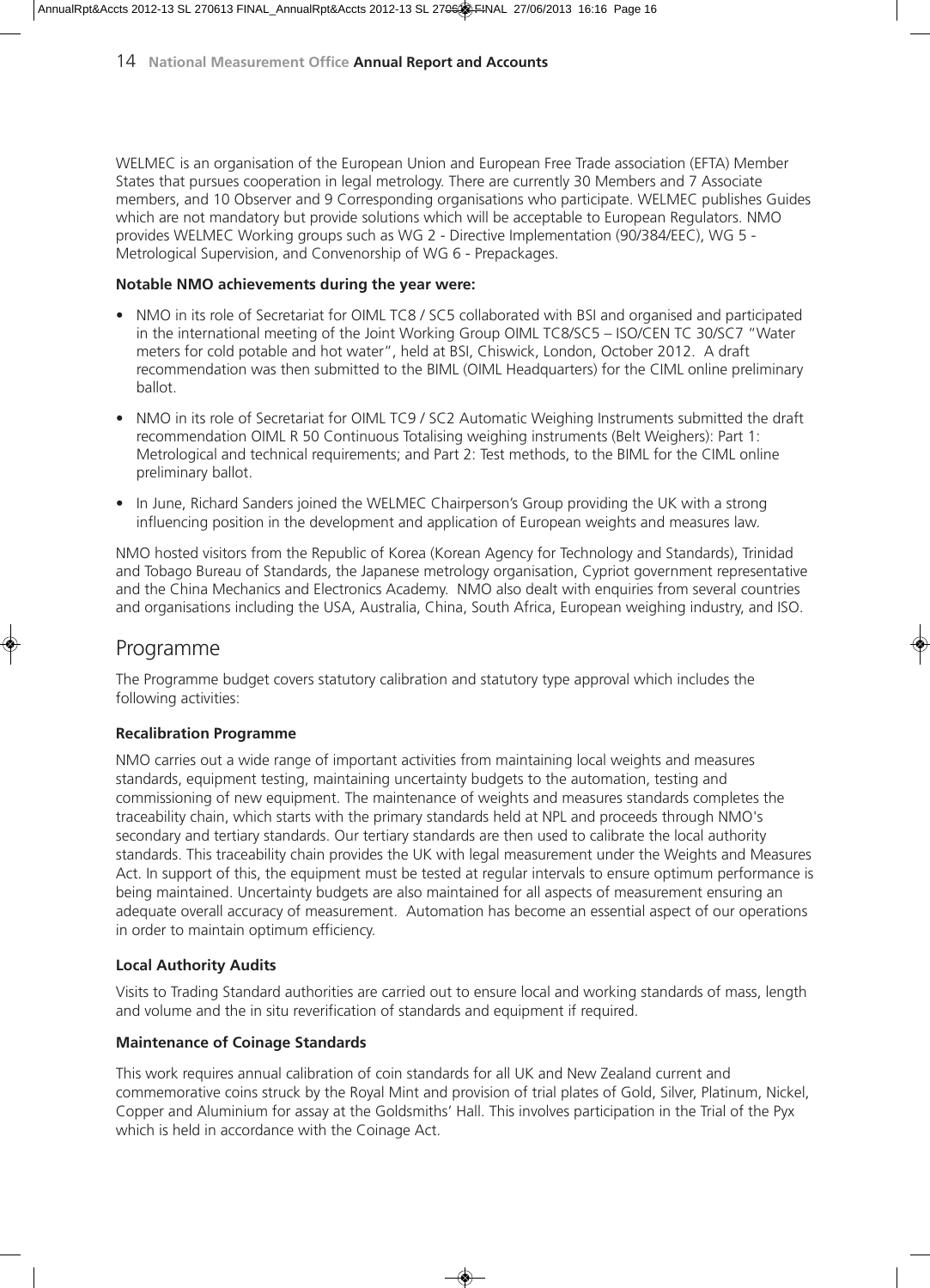#### **Type Approval**

Engineers at NMO support UK manufacturers by developing technical standards and policy, working closely with manufacturer trade associations to ensure that UK industry views are taken into account. This approval literature is then provided to a Trading Standards online database (TS Interlink) and European Metrological Type Approval Services Database (EMeTAS) to enable enforcement and market surveillance activities to take place. Support and advice is also provided to UK manufacturing on generic approval requirements in order to place their equipment on the market.

Traceable test capability is provided for UK manufacturing and also to fulfil our statutory obligations for type approval work.

### Gas and Electricity Meters

NMO has statutory responsibility for the measurement accuracy of gas and electricity meters and receives income for these services via Ofgem. With this responsibility comes the assurance that the UK's metering policies and practices are aligned with the European Union Measuring Instruments Directive, which aims to create a single market for measuring instruments across Europe.

NMO's responsibilities also include the testing of gas and electricity meters where the accuracy is disputed. This work was outsourced to a service provider by Ofgem in 2002 and the contract was novated to NMO when the statutory responsibility was transferred to NMO in April 2009. The original contract expired in November 2010 and a new six year contract has been negotiated, with provision for three optional 12 month extension periods.

### Certification Services

In addition to the statutory function of calibration and type approval, NMO provides a range of commercial certification services split into four main areas:

- 1. Product Certification (Type Approval, Unit Verification and Design Examination)
- 2. Quality Management System (QMS) Certification
- 3. Calibration
- 4. Training

#### **Product Certification**

NMO is responsible for the type approval of a range of weighing and measuring instruments that are used for trade and other legally controlled applications. The product certification team is designated as a Notified Body under the Non-Automatic Weighing Instruments and Measuring Instruments Directives (2009/23/EC and 2004/22/EC respectively). It performs conformity assessment activities under these Directives and issues EC Type Examination, Unit Verification and Design Examination Certificates to manufacturers. These certificates are valid in all 31 countries of the EEA, giving manufacturers access to the single market with a single approval.

The team is also the UK Issuing Authority for OIML Certificates of Conformity which enables manufacturers to gain national approvals for their instruments in countries outside of Europe. In support of this, NMO is an Issuing Participant under the OIML Mutual Acceptance Arrangement for Water Meters (OIML R49), Load Cells (R60) and Non-Automatic Weighing Instruments (R76).

This year has seen a reduction in the level of demand for NMO's Product Certification Services. This reduction in demand is as a result of a number of approval projects being delayed or suspended due to circumstances beyond our control and the challenging economic environment which has led to a reduction in the number of applications for certification. The income for Product Certification in 2012-13 was £321,000.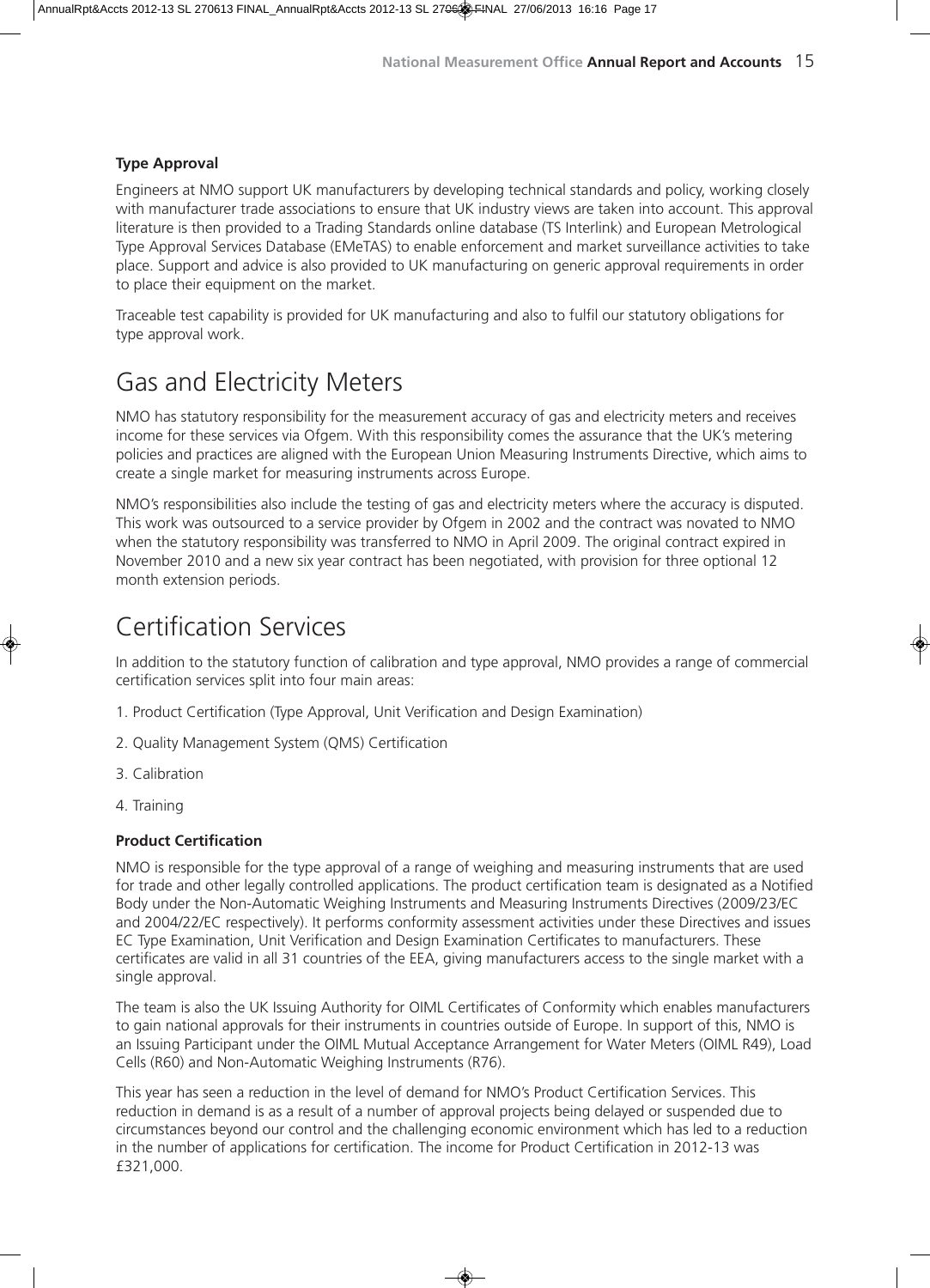To counter this reduction in demand new testing and certification services, such as those relating to taxi meters, have been developed and we will continue to adopt a more proactive approach to business development. We will continue to explore further opportunities and to develop the range of services that we offer. Towards the end of the year plans were put in place to implement a new team structure aimed at improving business process efficiency and improving the development of new business offerings.

NMO provide a very efficient and flexible approval service and look to provide a sustainable future for service provision to help to create growth through building a strong, innovative economy, to promote exports and boost enterprise.

#### **Quality Management Systems Certification**

This certification service provides companies with a route to place their instruments on the UK and European markets.

NMO provides certification services for;

- ISO 9001.
- Section 11A of the Weights and Measures Act 1985.
- Self-verification' under MID & NAWI Directives.
- other technical auditing.

In 2012-13 there were 25 new applications, an increase of 16%, together with increases in scope for a number of clients.

It is anticipated that the number of companies will continue to grow. This growth is reflected in the forecast income increasing by 25 to 30% in subsequent years.

The number of audits planned for 2013-14 exceeds 130.

NMO has applied to UKAS to increase our scope of auditing activities under the MID Directive.

Efficiencies continue to be sought with updates to the software management tools to automate certification functions.

#### **Calibration**

NMO supports industry and trade by providing an accurate calibration service to UK business (in addition to its legal commitment to local authority trading standards departments). This is an important service to business, especially to the pharmaceutical industry where people's health and life depends on the very accurate measurement methods used.

Other customers include tape measure manufacturers and customers from the petrochemical industry, where NMO is responsible for calibrating dip tapes and volume measures used to measure oil levels in large refinery tanks.

The Calibration team at NMO provide the following commercial services:

- Technical support infrastructure for trade, covering mass, length and volume measurements.
- Testing and calibration services to other government bodies and commercial organisations for mass (including micro weights), length and volume.
- Independently accredited calibration and test facilities, traceable to national standards. NMO issues approximately 500 certificates each year and has performed work for large pharmaceutical and manufacturing organisations. NMO offer a high accuracy service for heavy mass up to 500kg which is now the most accurate in the world and up to one tonne at a slightly lower level. NMO also perform the calibration and testing of fish net gauges on behalf of Defra to ensure fisherman only catch the correct size fish.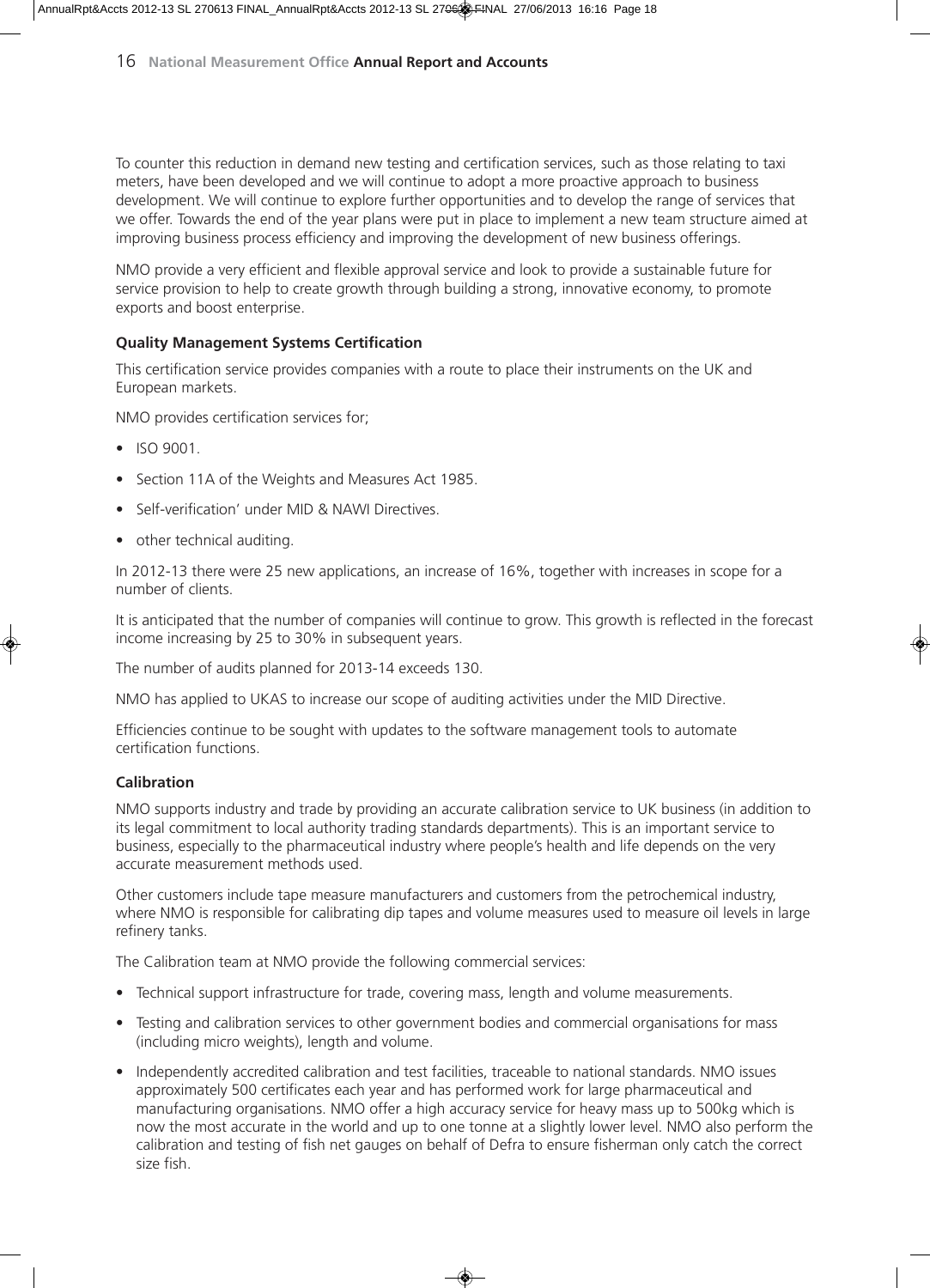Recent additions and upgrades to our equipment and facilities has allowed the level of service to our commercial customers to be extended. NMO can offer mass clients measurements of significantly better than OIML Class E1 uncertainty and provide length customers with a facility unique in the UK and one of the highest accuracy volume calibration services available. During September 2012, NMO also became the first and only Mass Calibration Laboratory worldwide to be accredited for the calibration of mass standards down to 0.05mg (micro weights), with uncertainties as low as 0.000 2mg. This was achieved with the collaboration of Mettler-Toledo Switzerland. The two organisations will be offering a combined supply and calibration service to customers worldwide.

During 2012-13 NMO also retained a contract with Camelot for the testing of national lottery balls and machines.

#### **Training**

Commercial training was offered through 2012-13 with a number of courses provided for uncertainties of measurement, packaged goods and verification of fuel dispensers. In addition, NMO received funding through United Nations Industrial Development Organization (UNIDO) to provide a two-week legal metrology training course for 14 delegates from Bangladesh, Congo, Zambia and Liberia during September 2012. Following directly on from the UNIDO funded course, NMO provided legal metrology training for 5 delegates from the United Arab Emirates Metrology Laboratory.

### Enforcement Functions

The Enforcement Directorate which has been appointed as the UK Market Surveillance Authority for those areas of legislative responsibility covered by the UK implementing measures seeks to act as an effective, industry-facing Enforcement Authority. The Directorate supports business growth, product development and financial investment in new innovative products, which directly impacts on the energy consumption levels of many common domestic and professional UK products, the environmental impacts of certain hazardous substances in electrical and electronic equipment and the negative social, economic and environmental impacts of illegally harvested timber.

This work is delivered through memorandum of understanding with the Department for Business Innovation and Skills for the Restriction of Hazardous Substances in Electronic and Electrical Equipment Directive and the placing on the market requirements of the Batteries and Accumulators Directive, the Department for the Environment, Farming and Rural Affairs (Defra) for Ecodesign of Energy Related Products and Energy Labelling and the European Timber Regulations and the Department for Transport for the energy efficiency labelling and technical file requirement of class 1-3 Tyres.

The objectives of the Enforcement Authority have been to work with industry to increase the levels of compliance which ensure that the investments in research and development for new products and the continued commitment to compliance of the best companies in the UK is protected against those businesses wishing to access the EU market with substandard products and poorly controlled production processes. These objectives see the Directorate providing a wide range of traditional and innovative enforcement services. Education and awareness are at the heart of the package, providing both proactive and reactive engagements with individual businesses, trade representatives and international organisations. An active web-presence provides useful information and an enquiry service allowing businesses to access advice and support. Complaints, projects, visits and testing can generate more direct engagements with individual businesses and a full range of sanctions are available to proportionately respond to businesses where the detriment to UK consumers or businesses is significant.

We are continuing to work closely with other market surveillance authorities throughout Europe and across the world to ensure appropriate levels of consistency and to seek to unlock the full potential of the legislative changes that are being made. In Europe that means participating in the Commission's expert market surveillance groups as envisaged by the Regulation on Accreditation and Market Surveillance. NMO chairs the expert groups relating to the Restriction of Hazardous Substances and the group on Energy Labelling and is a participating member in the other groups relating to our areas of responsibility. On a global scale NMO is particularly active in the European Timber Regulations, meeting with other market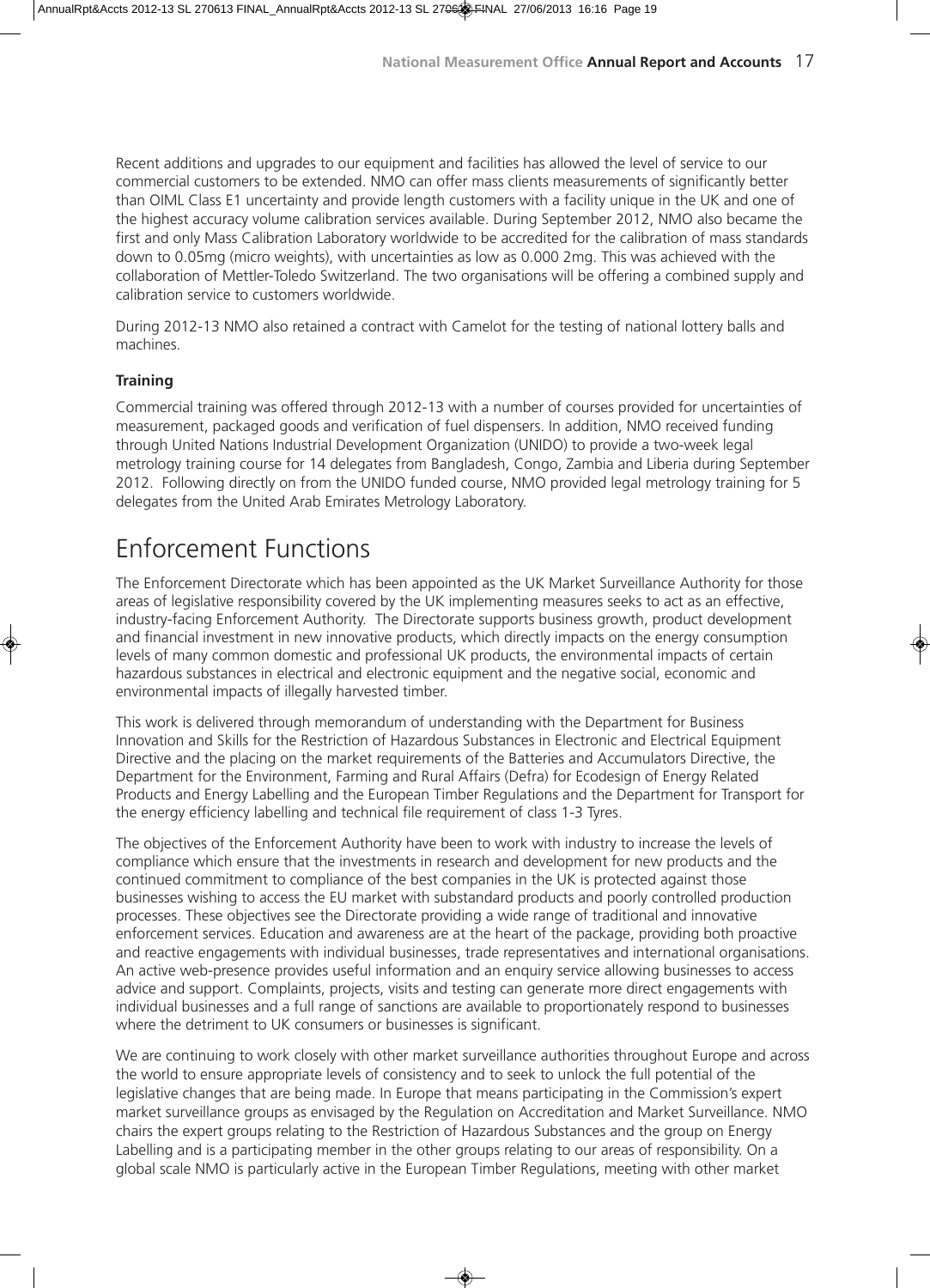surveillance authorities and third sector organisations which are tackling some of the upstream timber felling issues.

New or updated legislation has been implemented during the year in many of our key enforcement areas and full details of all the changes and the activities of the enforcement authority can be found on our website www.bis.gov.uk\nmo\enforcement.

#### **Ecodesign of Energy Related Products**

NMO Enforcement Directorate continues to work closely with businesses as the scope of the Ecodesign and Energy Labelling framework extends to new products and reduces the maximum energy usage requirements for existing products already in scope. Project work during the year has identified an industry wide issue relating to the way in which manufacturers declare the energy use of their products to consumers. NMO ensured that all manufacturers are now making these declarations in the same way, consistently using the data they had about their products to allow consumers to make effective energy related decisions about their product purchases. Several companies have entered into voluntary undertakings which detail non-compliances and the ways in which the businesses have addressed the problems and will prevent them happening in the future. Some of these included restitution payments, to reflect the detriment caused, to environmental projects, to consumers or to other innovative projects which seek to offset such detriment.

#### **Restriction of Hazardous Substances in Electronic and Electrical Equipment and Batteries**

The Restriction of Certain Hazardous Substances in Electrical and Electronic Equipment (RoHS) Directive 2011/65/EU repealing RoHS Directive 2002/95/EC, it was transposed into UK law 3 January 2013. In order to provide support to UK business 22 trade associations representing over 2700 individual businesses with a combined annual turnover of £7.5 billion, whose members were already affected or following its increased scope and new legislative obligations would be affected by the Directive were approached and appropriate support offered. Product specific projects based on the risk of non-compliance continued throughout the year, identifying manufacturers and importers, discussing technical documentation, assessing test reports and taking action where non compliant products were discovered. These included: radio controlled products, clocks and alarms, shower and bathroom products, toys and souvenirs, Nickel-Cadmium batteries and a more general project seeking to engage with some of the UK's largest import/manufacturing businesses.

#### **European Timber Regulations**

From September 2012 work began on establishing the EU Timber Regulations enforcement team. As well as undertaking recruitment activities to fulfil the core functions of awareness raising, direct enforcement and product testing, the team focussed on building its profile and expertise in this area. To this end, there was a focus on engaging with trade and business associations representing a broad range of industries, both to improve our understanding of the affected sectors, and to explain our approach to enforcement and raise awareness of the legislation more generally. Likewise there was a conscious effort to establish links with the environmental NGO sector with a view to informing our risk profiling activities, and to improve our knowledge of the nature of illegal logging in producer countries. In addition, the team engaged in widespread collaboration with the policy leads at a domestic and European level in order to promote a consistent and coherent approach to implementation.

#### **Ecopliant**

Aligning 11 project partners, from 10 Member States, Ecopliant aims to develop and validate a range of best practices to improve the collaboration between EU market surveillance authorities, through monitoring, verification and enforcement exercises. Funded by the European Commission's Intelligent Energy Europe Programme, Ecopliant was officially launched in Copenhagen in 2012, where project partners met with the Ecopliant Advisory Group, formed by European trade associations and European NGOs, to discuss the aims and intended outcomes of this European market surveillance project. The objective of Ecopliant is to help deliver the intended economic and environmental benefits of the Ecodesign Directive by strengthening market surveillance and so increasing compliance with the Directive. NMO's main function is to manage and develop a pan European test programme, which began in 2013 with testing electric motors, external power supplies and tertiary lighting.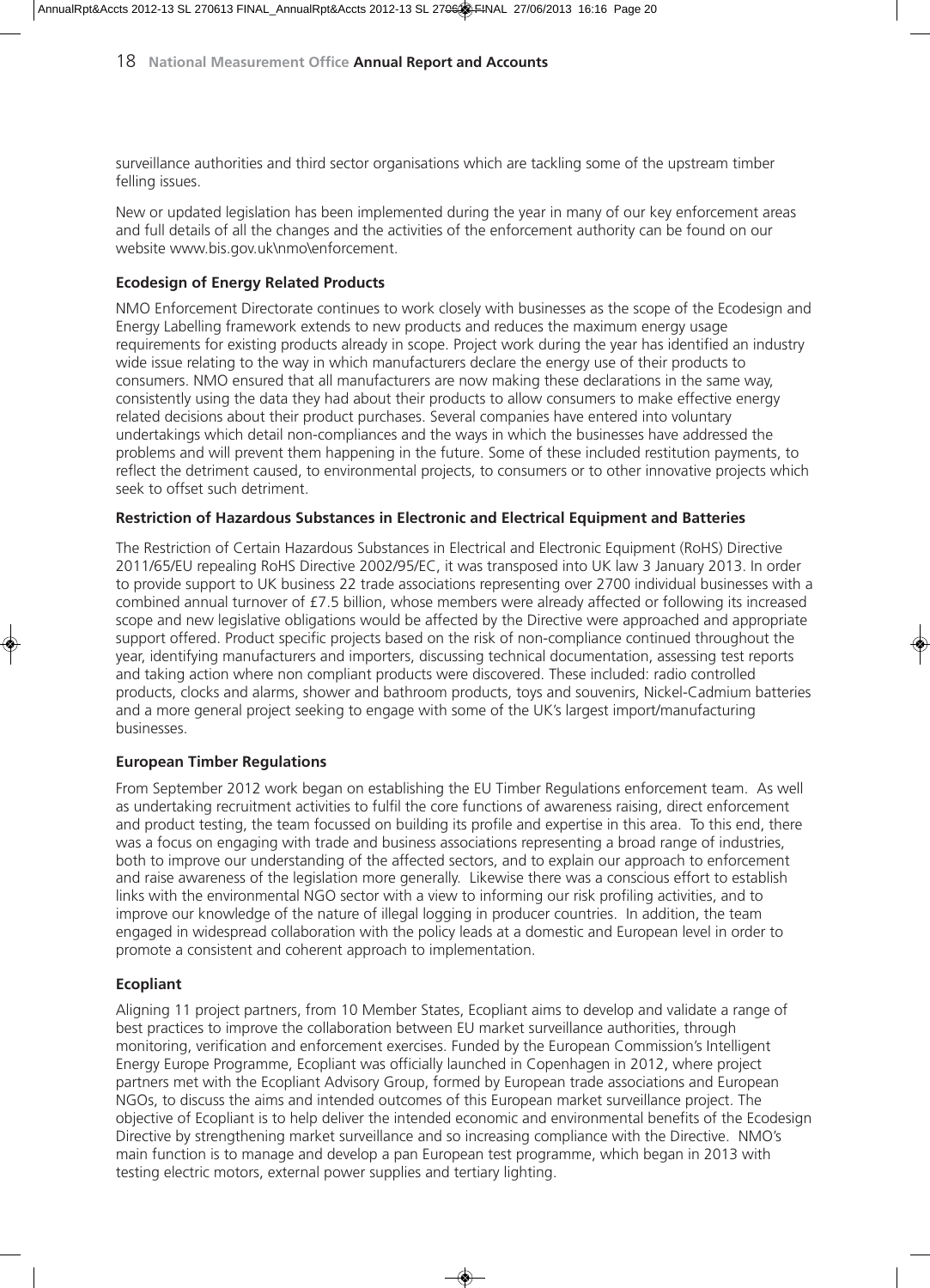#### **Tyre Labelling**

This new area of responsibility for the NMO Enforcement Directorate started towards the end of the 2012/13. NMO began its activities in advance of the legislative provisions by meeting with the various trade bodies responsible for the import and manufacture of new tyres. In partnership with the Tyre Industry Federation we have produced a useful guide to all the economic operators in the supply chain. A programme of retailer, distributor and importer visits has begun providing support and advice as well as compliance monitoring. In conjunction with this programme a number of detailed requests for technical information in support of claims have been made.

### Corporate Services

The Corporate Services Directorate brings together the resources of Finance, Procurement, Governance, Security, Communications, Records Management, Human Resources, Reception and IT services.

Throughout the year the Agency has developed its support services in a way which is timely, cost efficient and tailored to meet the ever evolving needs of the Agency through the following activities:

- Providing local procurement expertise for contract negotiation and award.
- Providing support for the government digital agenda and ensuring the NMO converged websites receive timely updates.
- Providing ongoing and timely communication with industry and others on changes to legislation and guidance.
- Working closely with HR colleagues in BIS to secure cost effective access to Civil Service Learning, and participating in the Next Generation HR Senior Managers Board.
- Ensuring we comply with the Government wide transparency initiatives since January 2013 NMO has published all items of expenditure onto the www.data.gov.uk website, replacing the previous system where only items of expenditure of over £25,000 were published.
- Managing an online survey to measure customer satisfaction together with a feedback loop to respond to comments made by customers.
- Working closely with BIS under the cross government project, "Clear Line of Sight", to ensure that the Agency is planning, allocating, monitoring and reporting financial information in the same way in terms of its budgets, estimates and accounts - this included improving month end procedures so that good quality and reliable financial information is available to the BIS Finance Team on the third working day after month end and the Agency's Business Team Managers by, on average, the fourth working day.
- Supporting the recruitment and induction of a significant amount of new NMO staff.
- Implementing a government-mandated procurement system for the purchasing of common goods and services.
- Upgrading the IT system to ensure it complies with the necessary security requirements and staff are fully trained.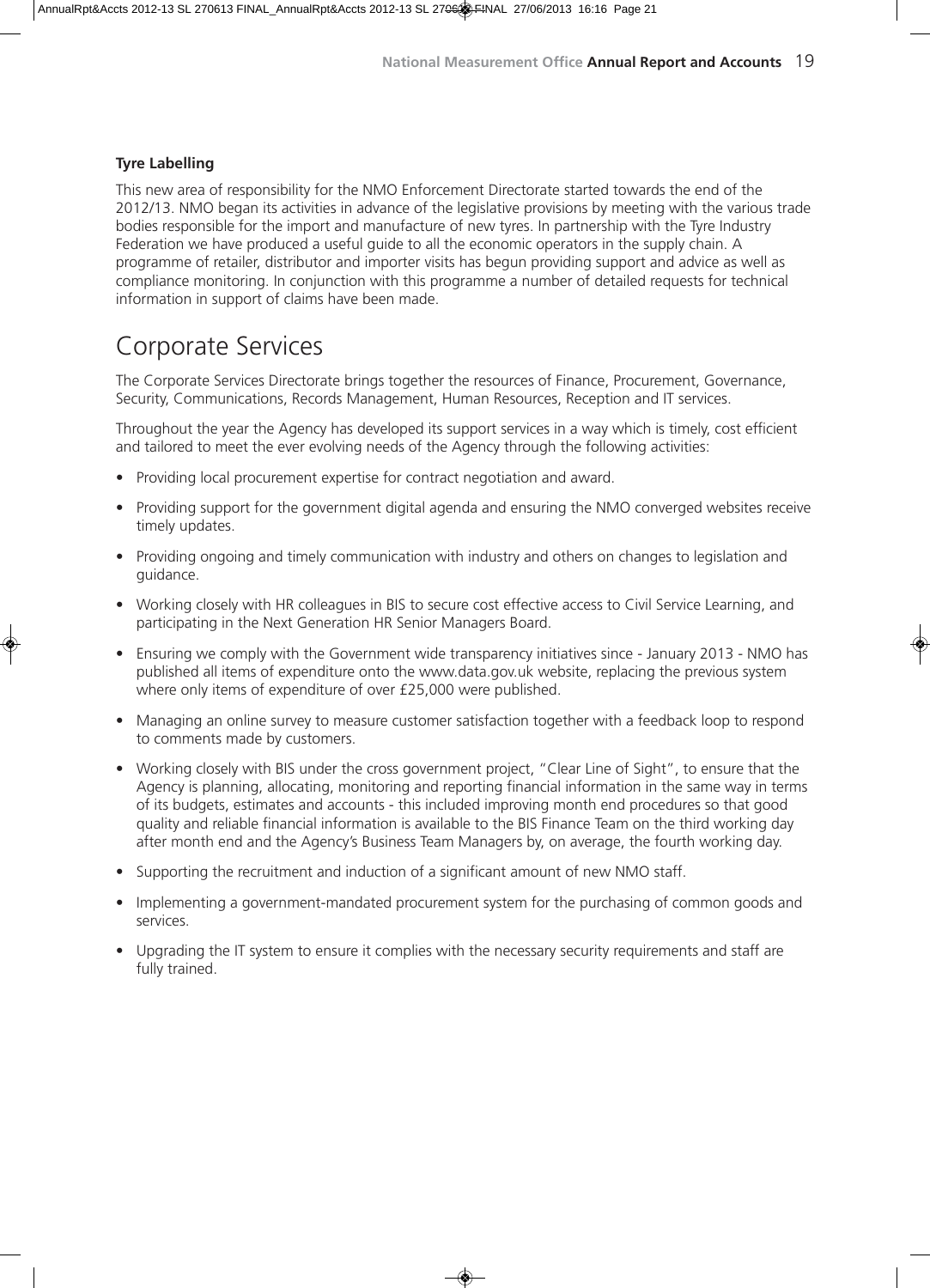## Forward look

As NMO enters the third year of the current Spending Review period, the NMO Mission - 'to provide policy support to Ministers on measurement issues and a measurement infrastructure which enables innovation and growth, promotes trade and facilitates fair competition and the protection of consumers, health and the environment' - remains highly relevant to the BIS concentration on the Growth Agenda.

Through the National Measurement System (NMS), for which we are responsible, we are able to provide a national measurement infrastructure which underpins economic growth, business enterprise, commercial transactions, consumer confidence and academic endeavour.

Our twin priorities are to ensure that the metrology laboratories are focused on the main national challenges we are facing - growth, energy, sustainability, health, the digital economy and security – and that we continue to develop the capability in measurement science necessary to stay among the world leaders in the field. In doing so, we have a particular responsibility to maximise the contribution made by the National Physical Laboratory, which is the largest of our metrology laboratories.

As already noted, in November 2012, it was announced that the future operation of NPL would take the form of a partnership arrangement between the Department for Business, Innovation and Skills, acting through the NMO, and one or more academic partners. This is intended to increase the alignment between the activities of NPL, notably those funded from the NMS, and work in related areas of science carried out in the university sector. The identification of potential partners, the negotiation of suitable arrangements and the transition to the new structures will be one of the principal tasks of the Agency over the next two years.

On the 24 January 2013, the Minister for Universities and Science, announced that the government will be providing an extra £25m to NMO to build a state of the art Advanced Metrology Laboratory (AML) for cutting edge measurement research at NPL. This new facility will house an estimated 20 laboratories, for around 40 scientists, specially designed for high precision metrology. The facilities will provide a tightly controlled research environment with stable temperature and humidity levels and minimised interference from vibration (direct and acoustic), and electrical and magnetic fields. It will be NMO's responsibility over the next two years to ensure that this is built to specification, on time and within budget.

As an Executive Agency, operating within BIS, we must demonstrate that high standards of accountability, transparency and efficiency can be combined with the flexibilities of the "Next Steps" model and the agility and commercial commitment which that makes possible. The approach of bringing together several different types of operation – policy making, contract management, commercial services and enforcement responsibilities has proved very successful in meeting a wide range of needs and gives us an opportunity to show that we can make a contribution to a large number of the objectives which our parent Department has set itself.

Finally, it has become clear that international matters now play a vital part in our activities. The past year has demonstrated that the UK's prominent position in both the International Organisation of Legal Metrology (OIML), where the UK holds the Presidency of the International Committee of Legal Metrology (CIML), and the international Bureau of Weights & Measures, (BIPM), can be a force for getting better value from each of those organisations. Even within reduced resources overall, it makes hard-headed economic sense to put sustained effort into developing a world measurement system which addresses the needs of an increasingly globalised economy.

### Risks and Uncertainties

The most significant risk that NMO is facing in achieving its objectives is the potential for delay or shortcomings with the future package of the National Physical Laboratory after the end of the existing contract with NPLML in March 2014. The package will need to provide the UK with a world class scientific measurement infrastructure taking into account Government budget restraints. The handling and evaluation of the options process is crucial to achieving this objective.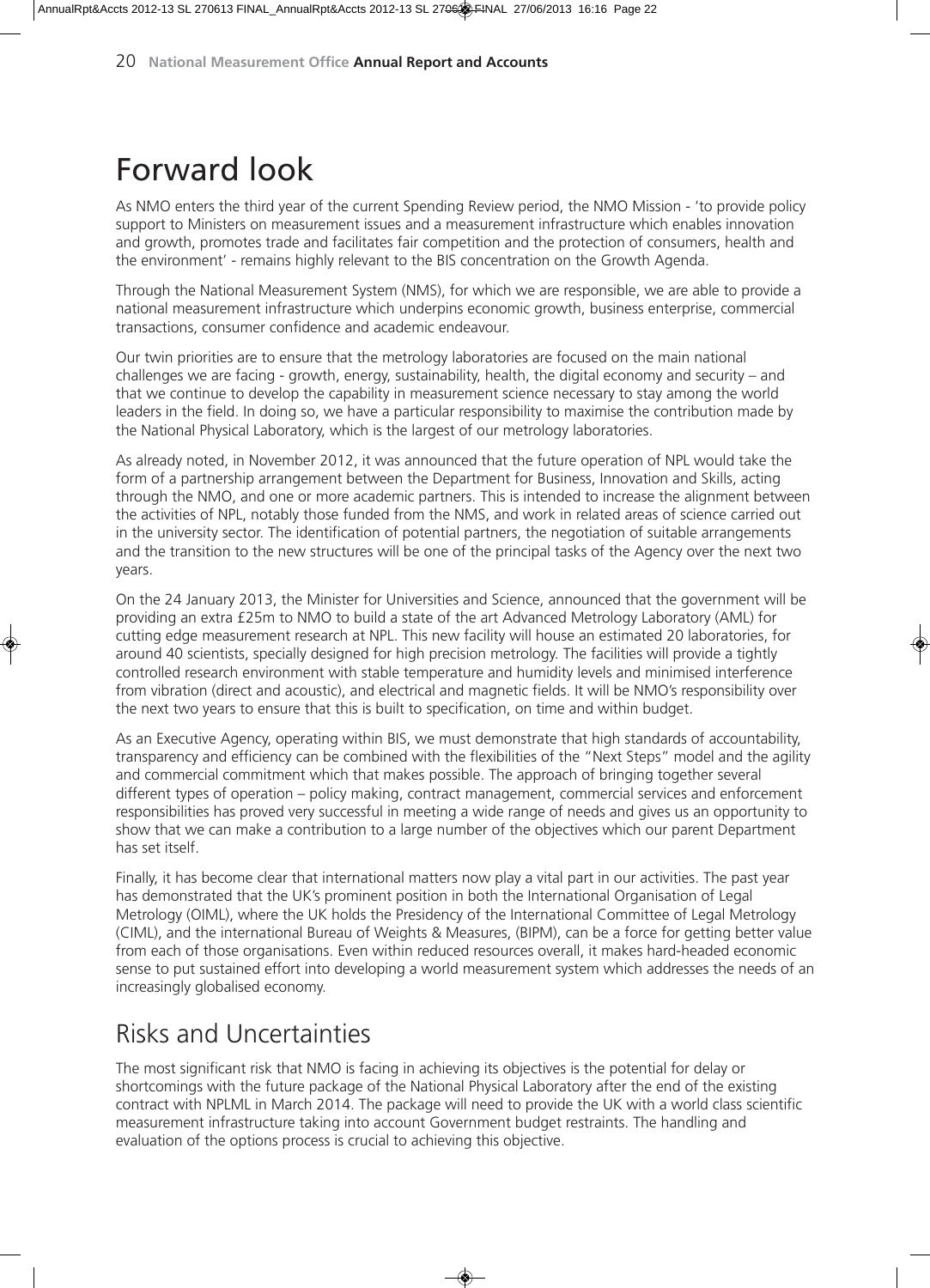## Other Information

### Staff

NMO involves all members of staff in the delivery of the objectives set out in the Corporate Plan. The main channels of internal communication include feedback from the Management Board meetings, office circulars and all staff meetings. Staff are helped to realise their potential through training. NMO has been awarded Investors in People as recognition of its commitment to staff.

NMO is fully committed to providing equal opportunity for all staff. NMO follows the Civil Service guidelines ensuring that all eligible people must have equality of opportunity for employment and advancement on the basis of their suitability for the work. There is no discrimination on the basis of age, disability, gender, part-time working pattern, marital status, sexual orientation, race, colour, nationality, ethnic or national origin or religious belief. NMO's consultative mechanisms provide an opportunity for staff to have an input into issues that concern them, to offer a staff view on new initiatives, and to make suggestions for improvements where appropriate.

NMO ensures that recruitment is carried out on the basis of fair and open competition and that selection is on merit in accordance with the Office of the Civil Service Commission (OCSC) Principles. Recruitment systems are subject to regular audits by the Commission.

There were four external recruitment exercises during 2012-2013.

### Days lost due to absence

NMO encourages a culture where good attendance is expected and valued. However, it recognises that from time to time absences for medical reasons may be unavoidable. NMO aims to treat its staff who are ill with sympathy and fairness and where possible to provide them with support which will enable them to recover their health and attend work regularly.

In 2012-13, the average number of working days lost was 5.2 days per annum per employee.

### Sustainability Commitment

Sustainability is embedded in the philosophy and culture of NMO. A Sustainability Working Group manages the Agency's Sustainable Development Action Plan, which looks at both short and longer term issues.

A Travel Plan has been produced and accepted by the Management Board. The Travel Plan provides an overview of the current situation regarding transport arrangements at NMO. It also sets out measures which the Agency will introduce in order to meet the Travel Plan objectives.

As the Agency is responsible for the Teddington estate on which it and the National Physical Laboratory are located, it has responsibility for reporting on progress towards meeting sustainability targets for the Government estate.

### Social and Community Issues

During 2012-13 NMO raised money for the Rainbow Trust instead of sending Christmas cards to stakeholders and asking staff to donate old mobile phones. The Rainbow Trust is a registered charity, located in Leatherhead and looks after terminally ill children.

During October 2012, NMO also promoted a Dr Bike event, which encouraged staff to bring in their bikes for maintenance. This particular event was funded by Richmond Council to encourage staff to commute to work using their bike to help reduce local traffic.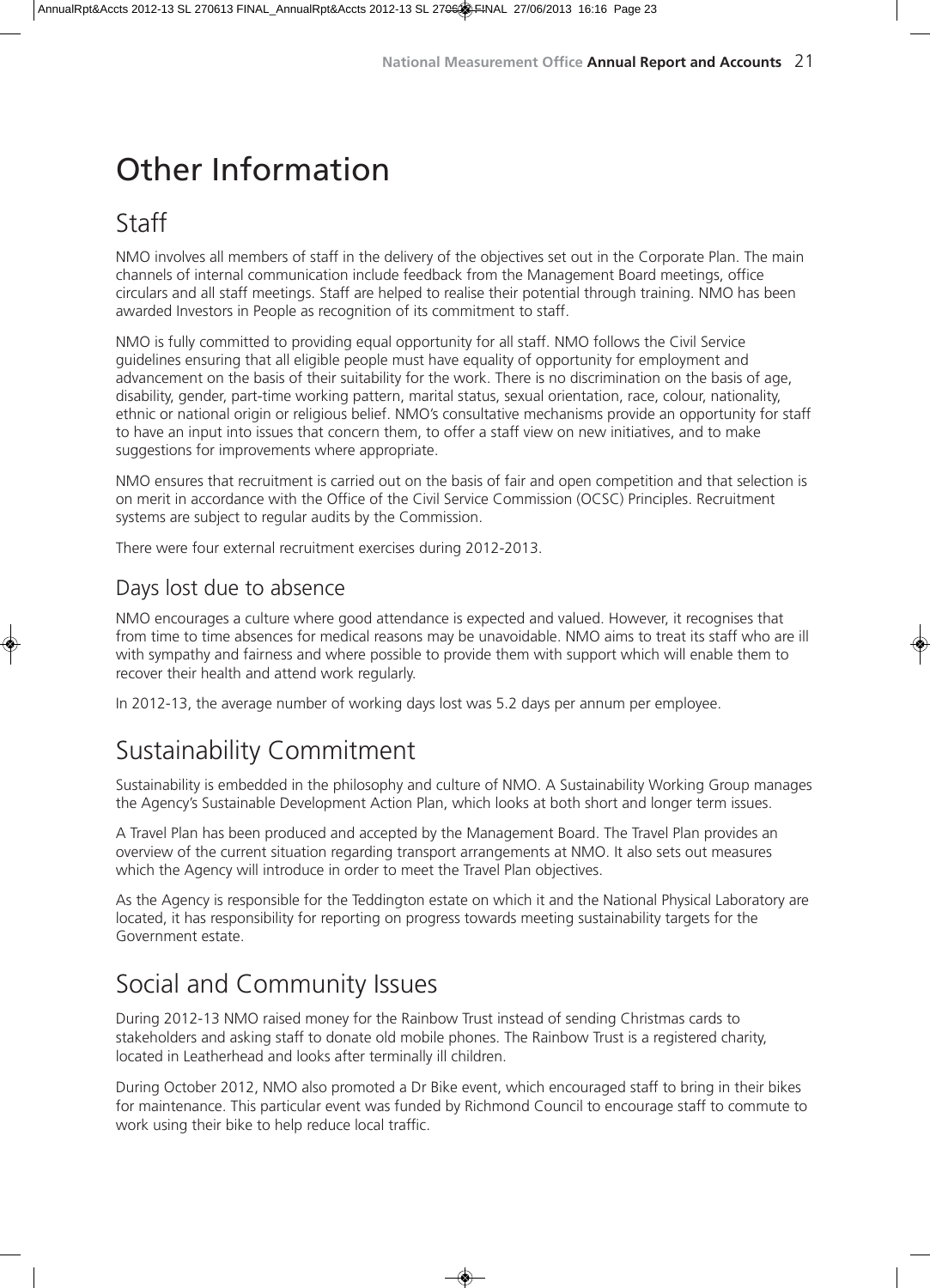### Major Contractors

#### **NPL Management Ltd**

NMO's major contractor is NPL Management Ltd (NPLML) a wholly owned subsidiary of Serco. NPLML is based on the same Teddington site as NMO. NMO has a 10-year contract with NPLML to perform measurement science (the "Science Contract") which expires in 2014. Within the 10-year contract there are annual amounts that NMO is committed to spend in order to support the scientists and infrastructure that they operate. NPLML are the operator of NPL which is Government Owned Contractor Operated (GOCO).

NMO is responsible for maintaining the buildings in which NPLML perform their science and for which they pay an accommodation and facilities charge.

#### **Amey Community Ltd**

NMO has a contract with Amey Community to operate the facilities management contract at the Teddington site. This expires in 2014 in line with the Science Contract with NPLML.

#### **Other National Measurement Institutes**

NMO also has contracts with LGC Ltd and TUVNEL (NEL) to perform measurement science for areas in which they specialise. These are covered by shorter term contracts which are usually of 3-year length.

#### **SGS (UK) Ltd**

NMO has a contract with SGS (UK) Ltd to test gas and electricity meters where accuracy is disputed. This work was outsourced by Ofgem in 2002 and the contract was novated to NMO when the statutory responsibility for the metrological accuracy of gas and electricity meters was transferred to NMO in April 2009. The original contract expired in November 2010 and a new contract has now been signed for an initial period of six years with three, optional 12 month extension periods.

### Basis of accounts and audit

#### **Arrangements**

The accounts cover the activities of the National Measurement Office for the year ended 31 March 2013. They have been prepared in accordance with the direction given by the Treasury in pursuance of Section 7 of the Government Resources and Accounts Act 2000. They have been audited by the Comptroller and Auditor General.

#### **Auditors**

The Comptroller and Auditor General has been appointed under statute to perform the statutory audit and report to Parliament. A notional charge of £35,000 has been made in the 2012-13 accounts in respect of this. In addition, audits were made during 2012-13 by BIS Internal Audit. A charge to cover all internal audit services of £12,325 was made and is included in the Statement of Comprehensive Net Expenditure.

#### **Disclosure of relevant audit information**

There is no relevant audit information of which NMO's auditors are unaware and we have taken all the steps that we ought to have taken to make ourselves aware of any relevant audit information and to establish that NMO's auditors are aware of that information.

### Pension liabilities

The provisions of the Principal Civil Service Pension Scheme (PCSPS) cover present and past employees. The costs of contributions for currently employed staff are charged through the Statement of Comprehensive Net Expenditure. There is no liability for future benefits as this is a charge to the PCSPS.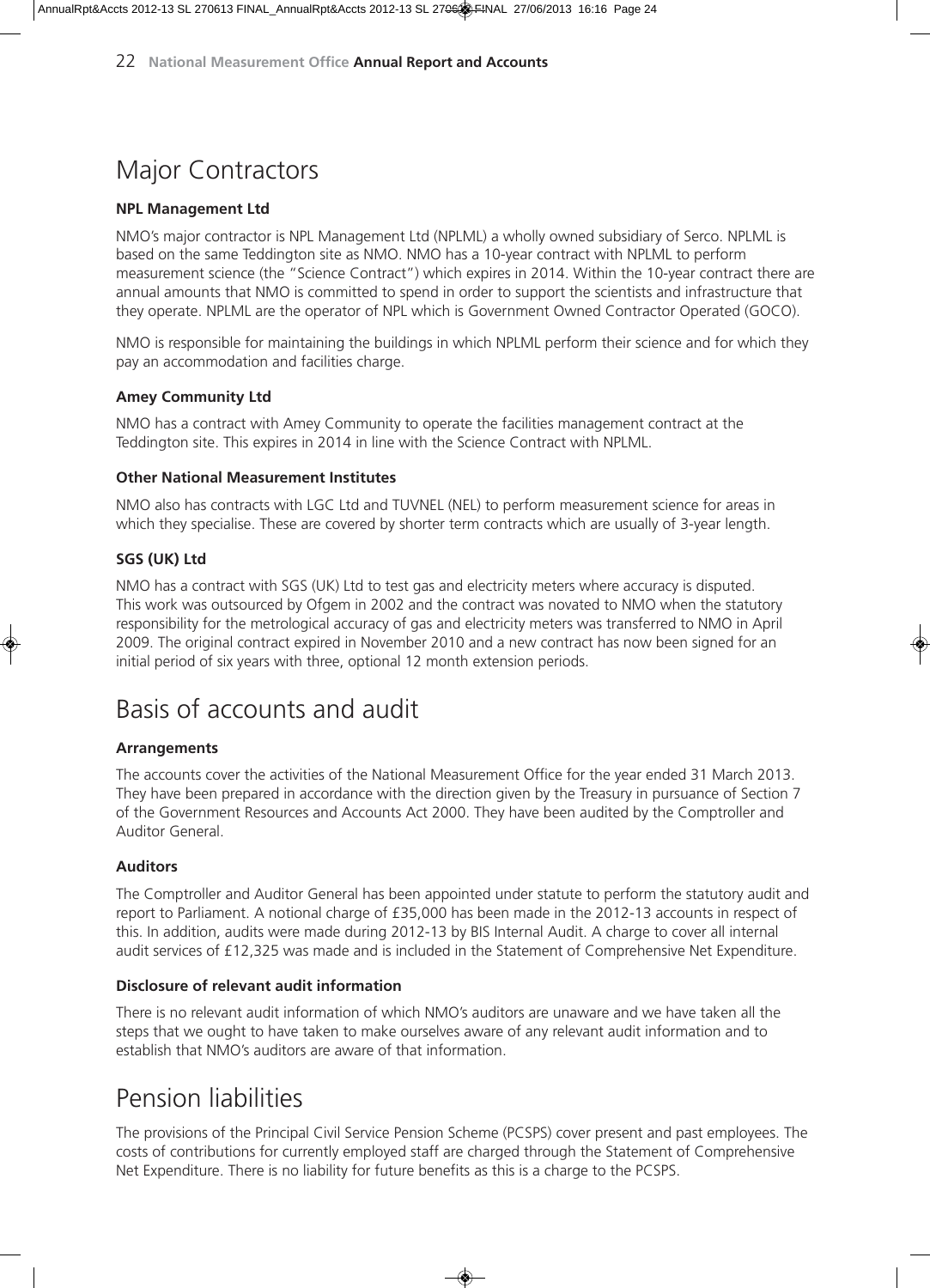### Creditors payment, policy and performance

NMO settles its own accounts with payments made twice a week. In 2012-13, 99.4% of invoices were paid within thirty days of receipt of invoice. In 2011-12, 98.9% of invoices were paid within thirty days of receipt of invoice. In 2012-13, invoices were settled within an average of 7 days. In 2011-12, invoices were settled within an average of 7 days.

In November 1998, the Late Payment of Commercial Debts (Interest) Act came into force, providing small businesses with a statutory right to claim interest from large businesses (and all public sector bodies) on payments that are more than thirty days overdue. Amended legislation (the Late Payment of Commercial Debts Regulations 2002) came into force on 7 August 2002 providing all businesses, irrespective of size, with the right to claim statutory interest for the late payment of commercial debts. No interest has been paid to trade creditors under this Act during 2012-13.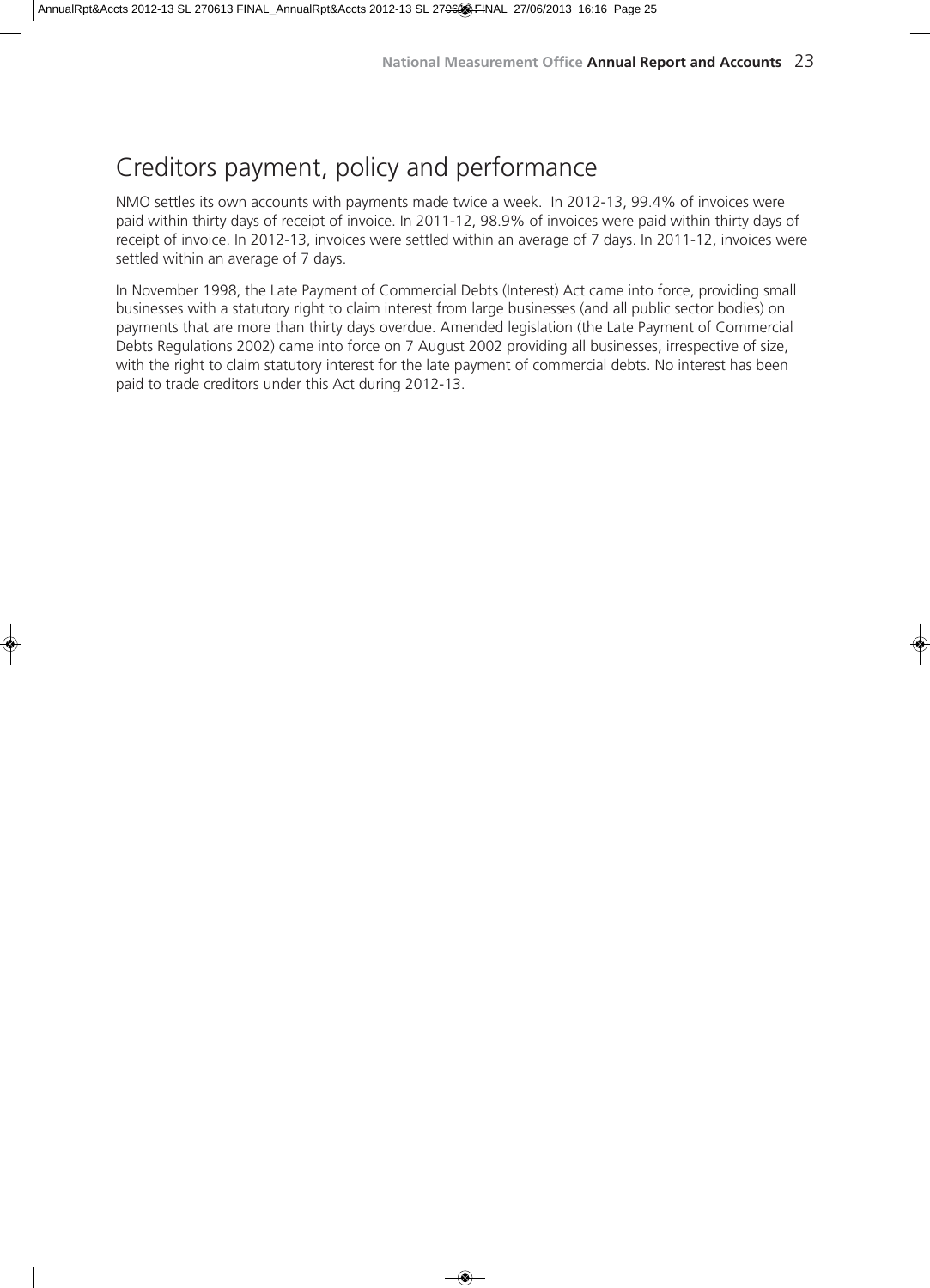#### **Organisation Structure as of March 2013**



Note:

\* Members of the Management Board

Business Team Managers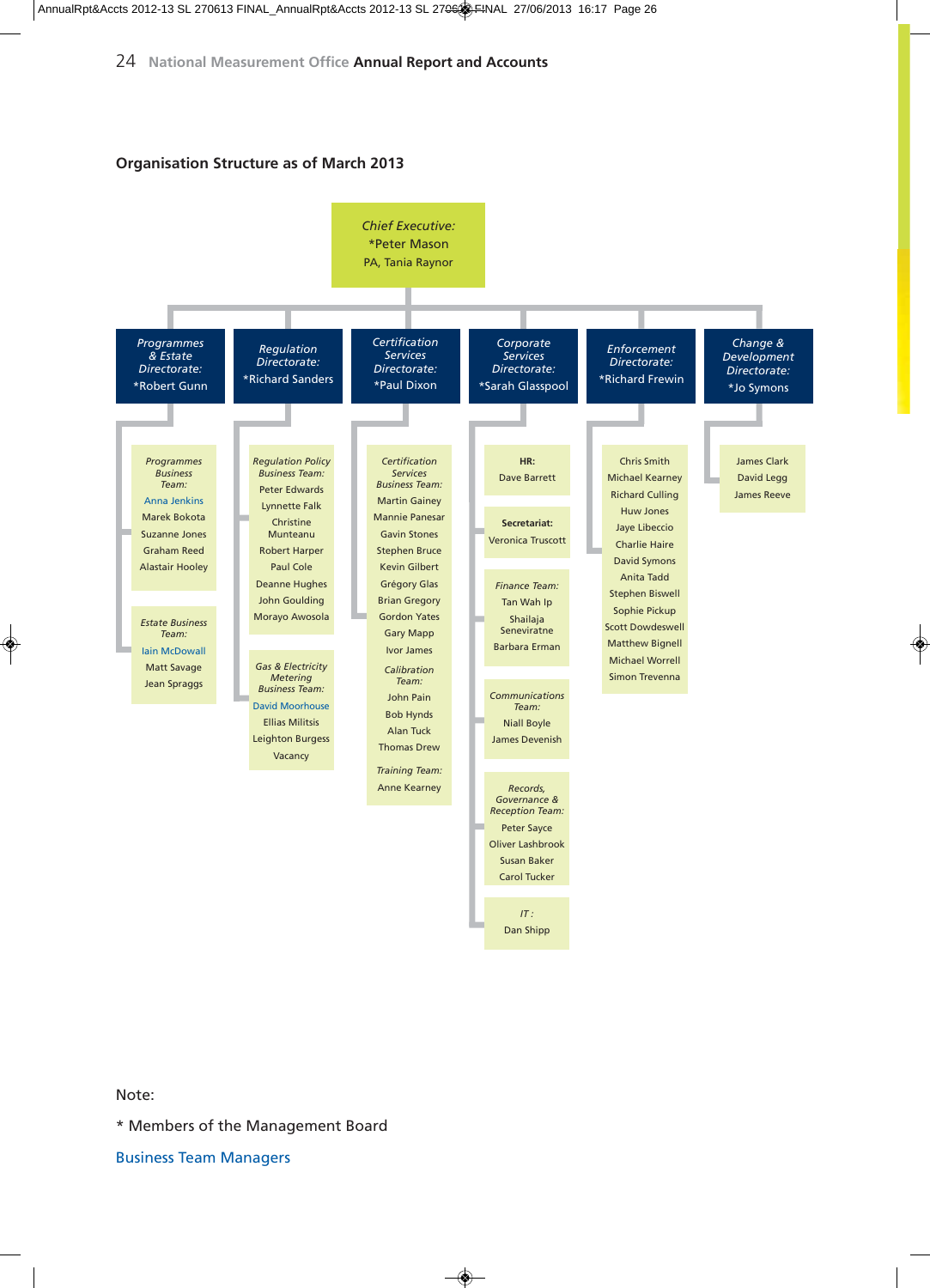![](_page_25_Picture_1.jpeg)

## **Chapter 3**

## **Remuneration Report**

Following is the Remuneration Report for NMO for 2012-13 and the tables on remuneration and pension entitlements are subject to audit.

## Remuneration Policy

The remuneration of senior civil servants is set by the Prime Minister following independent advice from the

Review Body on Senior Salaries. In reaching its recommendations, the Review body is to have regard to the following considerations:

- the need to recruit, retain and motivate suitably able and qualified people to exercise their different responsibilities;
- regional/local variations in labour markets and their effects on the recruitment and retention of staff;
- Government policies for improving the public services including the requirement on departments to meet the output targets for the delivery of departmental services;
- the funds available to departments as set out in the Government's departmental expenditure limits;
- the Government's inflation target.

The Review Body takes account of the evidence it receives about wider economic considerations and the affordability of its recommendations. Further information about the work of the Review Body can be found at www.ome.uk.com.

The only senior civil servant is Peter Mason, the Chief Executive. For all other staff members their remuneration is determined by the staffing and pay system operating within our parent Department.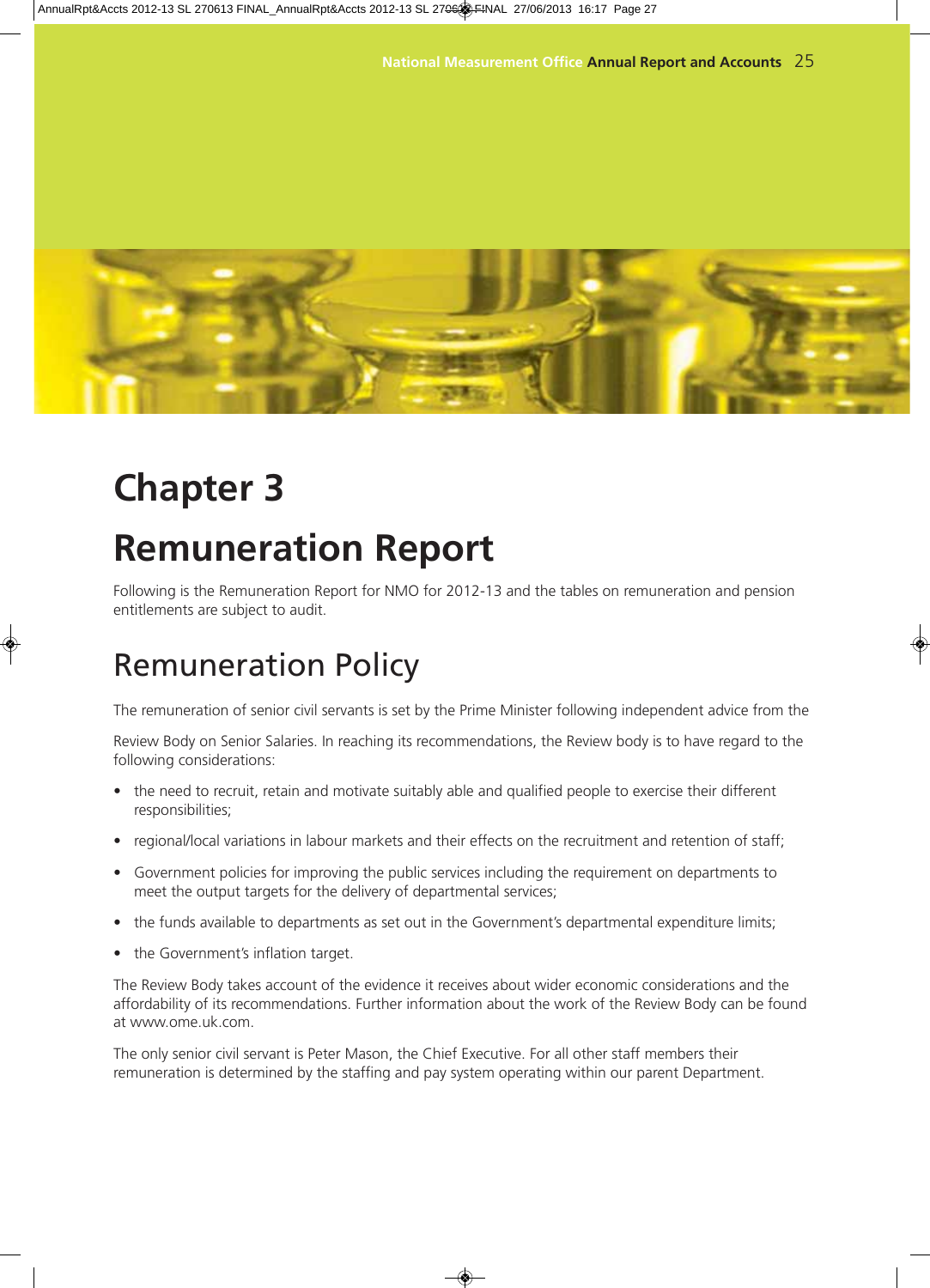## Service contracts

The Constitutional Reform and Governance Act 2010 requires Civil Service appointments to be made on merit on the basis of fair and open competition. The Recruitment Principles published by the Civil Service Commission specify the circumstances when appointments may be made otherwise.

All officials covered by this report hold appointments which are open ended. Early termination, other than for misconduct, would result in the individual receiving compensation as set out in the Civil Service Compensation Scheme.

Further information about the work of the Civil Service Commission can be found at: www.civilservicecommission.org.uk.

## Salary

'Salary' includes gross salary; overtime; reserved rights to London weighting or London allowances; recruitment and retention allowances; private office allowances and any other allowance to the extent that it is subject to UK taxation.

This report is based on accrued payments made by the Agency and thus recorded in these accounts.

## Benefits in kind

The monetary value of benefits in kind covers any benefits provided by the Agency and treated by HM Revenue and Customs as a taxable emolument.

## Bonuses

Bonuses are based on performance levels attained and are made as part of the appraisal process. Bonuses relate to the performance in the year in which they become payable to the individual. The bonuses reported in 2012-13 relate to performance in 2011-12 and the comparative bonuses reported for 2011-12 relate to the performance in 2010-11.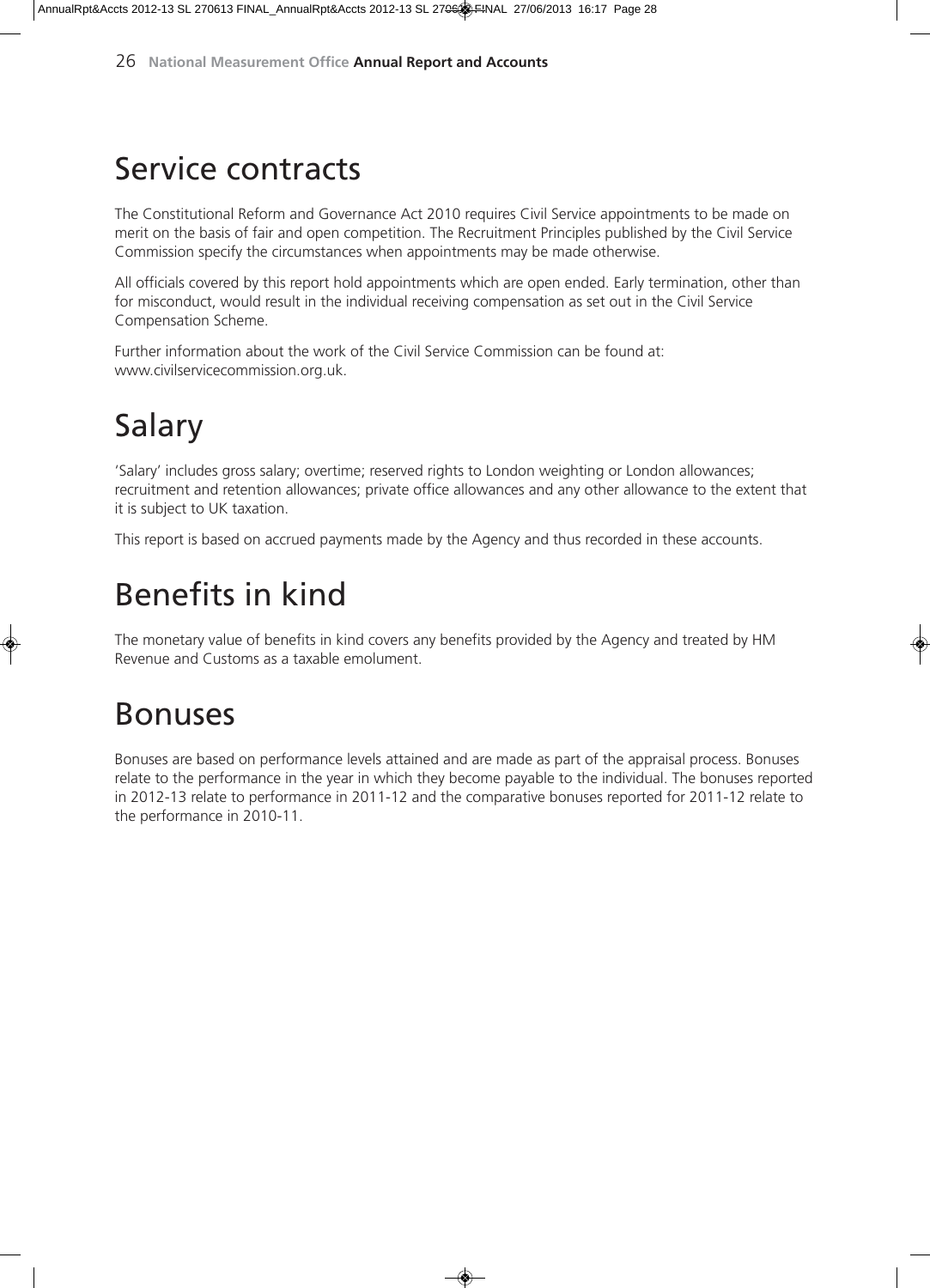## Remuneration (including salary) and pension entitlements

The following sections provides details of the remuneration and pension interests of the most senior management (i.e. Management Board members) of the Agency.

| <b>Remuneration (salary and payments in kind)</b> |  |  |
|---------------------------------------------------|--|--|
|                                                   |  |  |

|                                          | 2012-13<br>Salary<br>f'000                       | 2012-13<br><b>Bonus</b><br>payments<br>f'000 | 2012-13<br>Benefits in<br>kind (to<br>nearest £100) | 2011-12<br>Salary<br>f'000                      | 2011-12<br><b>Bonus</b><br>payments<br>f'000 | 2011-12<br>Benefits in<br>kind (to<br>nearest £100) |
|------------------------------------------|--------------------------------------------------|----------------------------------------------|-----------------------------------------------------|-------------------------------------------------|----------------------------------------------|-----------------------------------------------------|
| Mr Peter Mason<br><b>Chief Executive</b> | 80-85                                            | $\Omega$                                     | $\Omega$                                            | 80-85                                           | $\mathsf{O}\xspace$                          | $\Omega$                                            |
| <b>Mr Richard Sanders</b><br>Director    | $25 - 30*$<br>(60-65 full<br>year<br>équivalent) | $0 - 5$                                      | 100                                                 | 55-60                                           | $0 - 5$                                      | $\Omega$                                            |
| Miss Sarah Glasspool<br>Director         | 55-60                                            | $0 - 5$                                      | $\Omega$                                            | 55-60                                           | $0 - 5$                                      | $\Omega$                                            |
| Mr Robert Gunn<br>Director               | 65-70                                            | $0 - 5$                                      | $800**$                                             | 65-70                                           | $0 - 5$                                      | $900**$                                             |
| Mrs Jo Symons<br>Director (part-time)    | 35-40<br>(60-65 full-time<br>equivalent)         | $0 - 5$                                      | $\Omega$                                            | 35-40<br>(55-60 full-time<br>equivalent)        | $0 - 5$                                      | $\Omega$                                            |
| <b>Mr Richard Frewin</b><br>Director     | 55-60                                            | $0 - 5$                                      | $\Omega$                                            | 55-60                                           | $0 - 5$                                      | $\Omega$                                            |
| Mr Paul Dixon<br>Director                | 55-60                                            | $0 - 5$                                      | $200***$                                            | $35 - 40***$<br>(50-55 full-time<br>equivalent) | $0 - 5$                                      | $\Omega$                                            |

\*Went on a six month loan to the Better Regulation Delivery Office (September 2012 - March 2013).

\*\*These payments were for excess fares when Mr Robert Gunn transferred to Teddington.

\*\*\*Mr Paul Dixon joined the Management Board on 4 July 2011.

\*\*\*\*These payments were for childcare vouchers and passport costs.

Reporting bodies are required to disclose the relationship between the remuneration of the highest paid director in their organisation and the median remuneration of the organisation's workforce.

The mid-point of the banded remuneration of the highest paid director in NMO in the financial year 2012- 13 was £82,500 (2011-12, £82,500). This was 2.2 times (2011-12, 2.2) the median remuneration of the workforce, which was \*£36,781 (2011-12, £37,220).

In 2012-13, no (2011-12, nil) employees received remuneration in excess of the highest paid director.

\*The calculation is based on the full-time equivalent staff of NMO at the reporting period and date on an annual basis.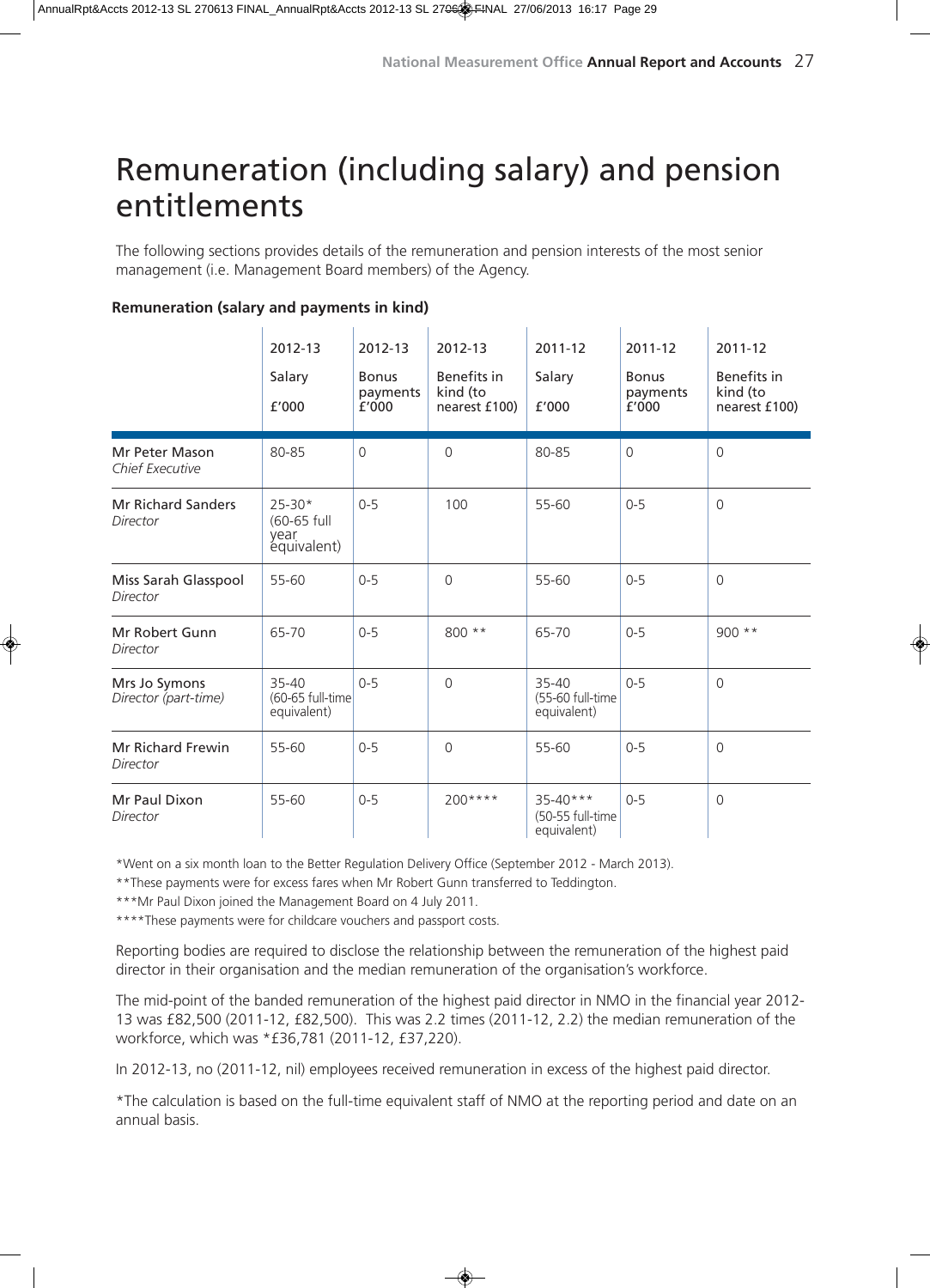### Agency Steering Board

The non- executive members were entitled and paid the following fee:

| Name             | Fee £'000 |
|------------------|-----------|
| Mr N Hunter*     | $5 - 10$  |
| Prof I Pollock** | $0 - 5$   |
| Mr A Proctor     | $5 - 10$  |
| Dr P Cowley      | $5 - 10$  |

\*Mr N Hunter's second term ended on the 31 December 2012.

\*\* Prof I Pollock joined the Board on 1 January 2013.

Mr John Dodds was a member of the Steering Board during 2012-13 but as a salaried employee of BIS, drew no remuneration.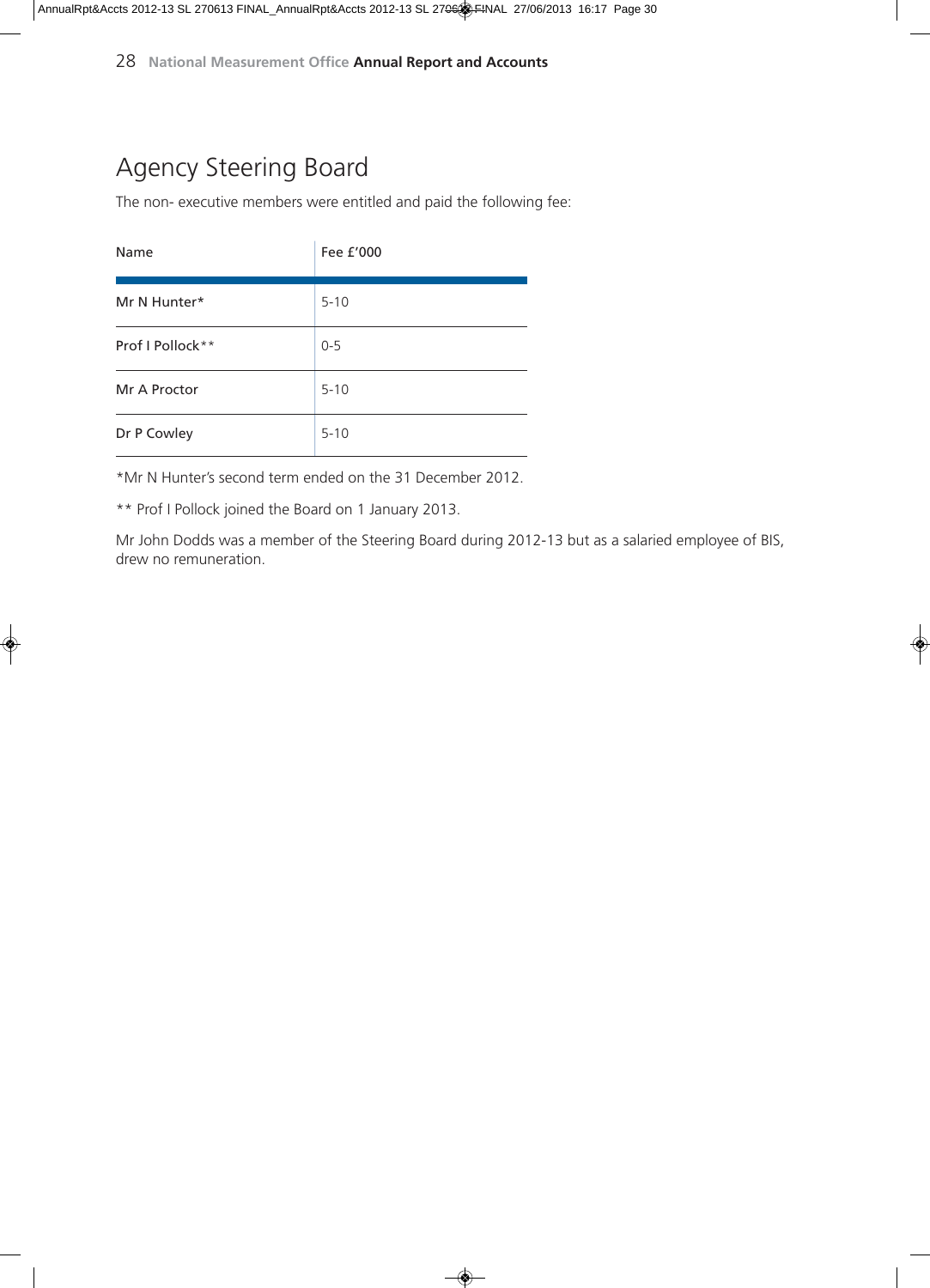### Pension benefits

|                                          | Accrued<br>pension at<br>pension age<br>as at 31/3/13<br>and related<br>lump sum<br>(bands of<br>£5,000)<br>f'000 | Real<br>increase in<br>pension<br>and related<br>lump sum at<br>pension age<br>(bands of<br>f2,500<br>f'000 | CETV at<br>31/3/13<br>f'000 | CETV at<br>31/3/12<br>f'000 | Real<br>increase in<br>CETV as<br>funded by<br>employer<br>f'000 | Employer<br>contribution<br>to<br>partnership<br>pension<br>account<br>Nearest £100 |
|------------------------------------------|-------------------------------------------------------------------------------------------------------------------|-------------------------------------------------------------------------------------------------------------|-----------------------------|-----------------------------|------------------------------------------------------------------|-------------------------------------------------------------------------------------|
| Mr Peter Mason<br><b>Chief Executive</b> | 40-45<br>plus lump<br>sum 120-125                                                                                 | $0 - 2.5$<br>plus lump<br>sum 0-2.5                                                                         | 913                         | 905                         | 1                                                                | $\mathbf 0$                                                                         |
| Mr Robert Gunn<br>Director               | $30 - 35$<br>plus lump<br>sum 50-55                                                                               | $0 - 2.5$<br>plus lump<br>sum 0-2.5                                                                         | 531                         | 472                         | 30                                                               | $\overline{0}$                                                                      |
| Mr Richard<br>Sanders<br>Director        | $20 - 25$<br>plus lump<br>sum 70-75                                                                               | $0 - 2.5$<br>plus lump<br>sum 0-2.5                                                                         | 411                         | 381                         | 8                                                                | $\mathsf{O}\xspace$                                                                 |
| Miss Sarah<br>Glasspool<br>Director      | $10 - 15$<br>plus lump<br>sum 5-10                                                                                | $0 - 2.5$<br>plus lump<br>sum 0-2.5                                                                         | 161                         | 136                         | 14                                                               | $\mathbf 0$                                                                         |
| Mrs Jo Symons<br><b>Director</b>         | $10 - 15$<br>plus lump<br>sum 40-45                                                                               | $0 - 2.5$<br>plus lump<br>sum 0-2.5                                                                         | 190                         | 176                         | 4                                                                | $\mathbf 0$                                                                         |
| Mr Richard Frewin<br>Director            | $15 - 20$<br>plus lump<br>sum 55-60                                                                               | $0 - 2.5$<br>plus lump<br>sum 2.5-5                                                                         | 261                         | 226                         | 21                                                               | $\mathsf{O}\xspace$                                                                 |
| Mr Paul Dixon<br>Director                | $10 - 15$<br>plus lump<br>sum 10-15                                                                               | $0 - 2.5$<br>plus lump<br>sum 0-2.5                                                                         | 166                         | 138                         | 18                                                               | $\mathsf{O}$                                                                        |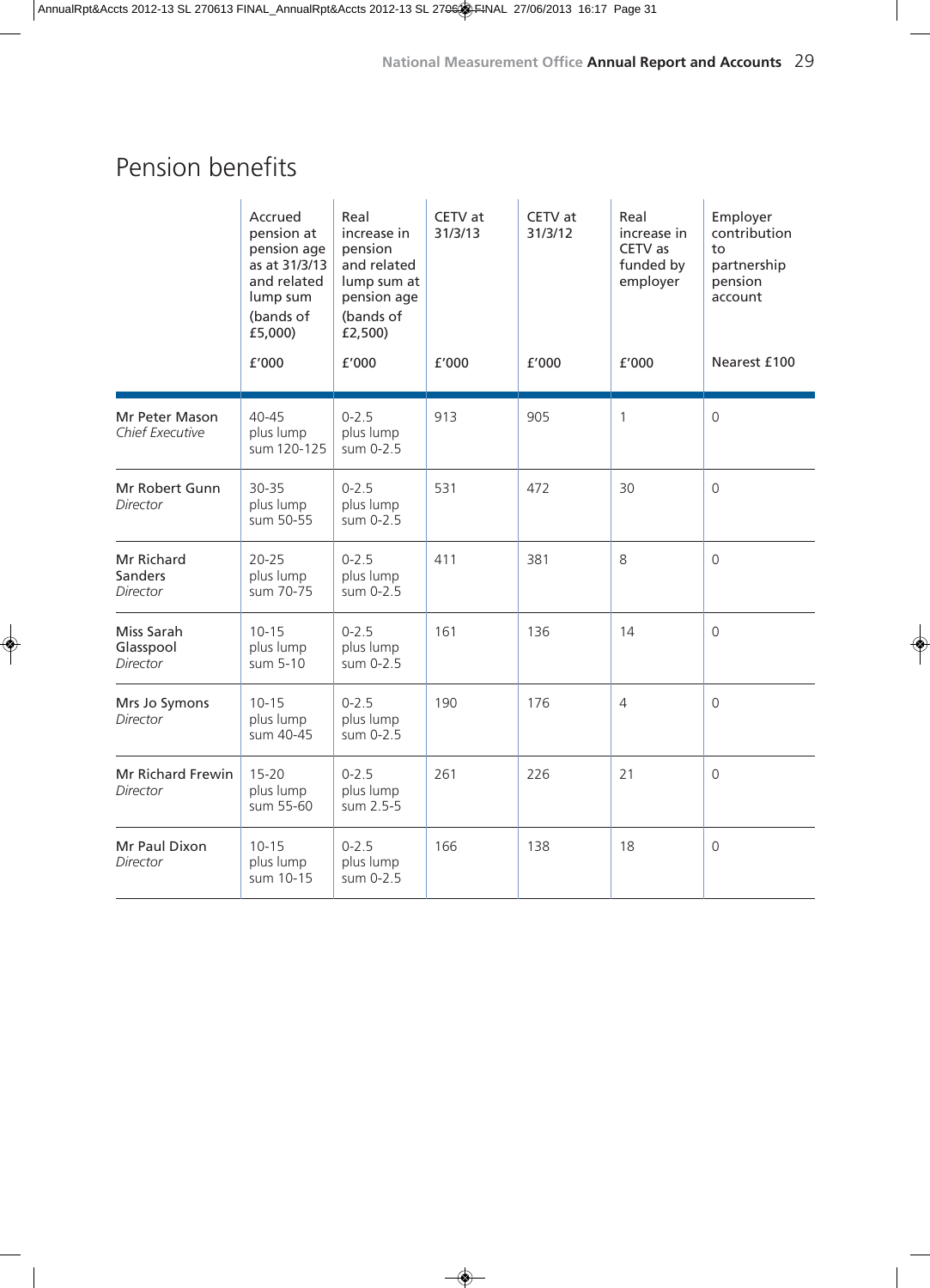### Civil Service pensions

Pension benefits are provided through the Civil Service pension arrangements. From 30 July 2007, civil servants may be in one of four defined benefit schemes; either a final salary scheme (classic, premium or classic plus); or a whole career scheme (nuvos). These statutory arrangements are unfunded with the cost of benefits met by monies voted by Parliament each year. Pensions payable under classic, premium, classic plus and nuvos are increased annually in line with Pensions Increase Legislation. Members joining from October 2002 may opt for either the appropriate defined benefit arrangement or a 'money purchase' stakeholder pension with an employer contribution (partnership pension account).

Employee contributions are salary-related and range between 1.5% and 3.9% of pensionable earnings for classic and 3.5% for premium, classic plus and nuvos. Increases to employee contributions will apply from 1 April 2013. Benefits in classic accrue at the rate of 1/80th of final pensionable earnings for each year of service. In addition, a lump sum equivalent to three years initial pension is payable on retirement. For premium, benefits accrue at the rate of 1/60th of final pensionable earnings for each year of service. Unlike classic, there is no automatic lump sum. Classic plus is essentially a hybrid with benefits for service before 1 October 2002 calculated broadly as per classic and benefits for service from October 2002 worked out as in premium. In nuvos a member builds up a pension based on his pensionable earnings during their period of scheme membership. At the end of the scheme year (31 March) the member's earned pension account is credited with 2.3% of their pensionable earnings in that scheme year and the accrued pension is uprated in line with Pensions Increase Legislation. In all cases members may opt to give up (commute) pension for a lump sum up to the limits set by the Finance Act 2004.

The partnership pension account is a stakeholder pension arrangement. The employer makes a basic contribution of between 3% and 12.5% (depending on the age of the member) into a stakeholder pension product chosen by the employee from a panel of three providers. The employee does not have to contribute, but where they do make contributions, the employer will match these up to a limit of 3% of pensionable salary (in addition to the employer's basic contribution). Employers also contribute a further 0.8% of pensionable salary to cover the cost of centrally-provided risk benefit cover (death in service and ill health retirement).

The accrued pension quoted is the pension the member is entitled to receive when they reach pension age, or immediately on ceasing to be an active member of the scheme if they are already at or over pension age.

Pension age is 60 for members of classic, premium and classic plus and 65 for members of nuvos.

Further details about the Civil Service pension arrangements can be found at the website:

http://www.civilservice.gov.uk/pensions.

### Cash Equivalent Transfer Values

A Cash Equivalent Transfer Value (CETV) is the actuarially assessed capitalised value of the pension scheme benefits accrued by a member at a particular point in time. The benefits valued are the member's accrued benefits and any contingent spouse's pension payable from the scheme. A CETV is a payment made by a pension scheme or arrangement to secure pension benefits in another pension scheme or arrangement when the member leaves a scheme and chooses to transfer the benefits accrued in their former scheme.

The pension figures shown relate to the benefits that the individual has accrued as a consequence of their total membership of the pension scheme, not just their service in a senior capacity to which disclosure applies.

The figures include the value of any pension benefit in another scheme or arrangement which the member has transferred to the Civil Service pension arrangements. They also include any additional pension benefit accrued to the member as a result of their buying additional pension benefits at their own cost. CETVs are worked out in accordance with The Occupational Pension Schemes (Transfer Values)(Amendment) Regulations 2008 and do not take account of any actual or potential reduction to benefits resulting from Lifetime Allowance Tax which may be due when pension benefits are taken.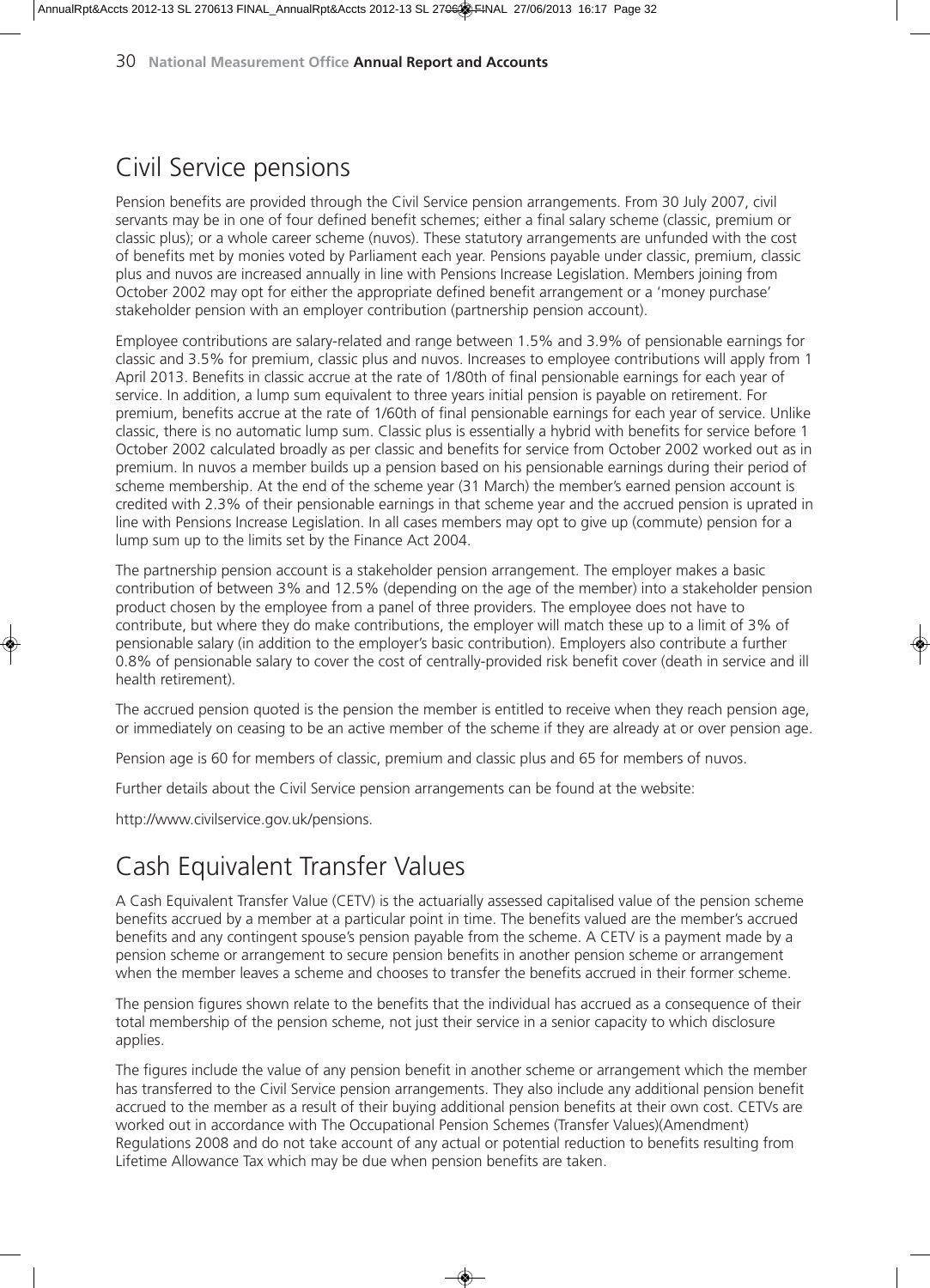### Real increase in CETV

This reflects the increase in CETV that is funded by the employer. It does not include the increase in accrued pension due to inflation, contributions paid by the employee (including the value of any benefits transferred from another pension scheme or arrangement) and uses common market valuation factors for the start and end of the period.

Petr Mur

Peter Mason Date: 20 June 2013

Chief Executive and Accounting Officer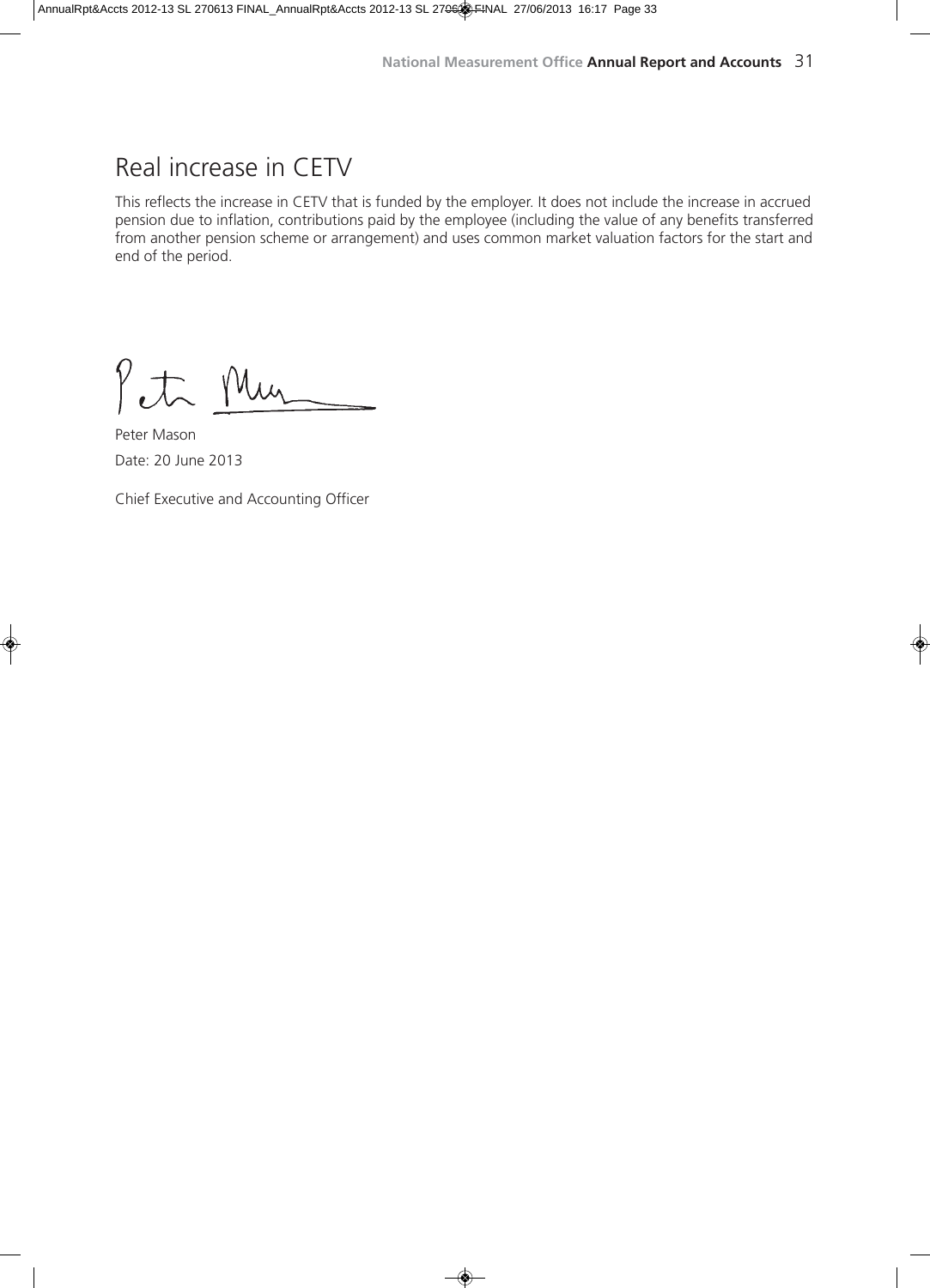![](_page_32_Picture_1.jpeg)

## **Chapter 4**

## Governance Statement

### Introduction

This Governance Statement sets out the internal control procedures that have operated in the Agency during the period 1 April 2012 to 31 March 2013. Its preparation has been supported by the work of BIS Internal Audit, whom NMO engage to perform the internal audit function for the Agency.

### Scope of responsibility

As Accounting Officer, I have responsibility for maintaining a sound system of internal control that supports the achievement of the National Measurement Office's policies, aims and objectives, whilst safeguarding the public funds and departmental assets for which I am personally responsible, in accordance with the responsibilities assigned to me in Managing Public Money.

NMO operates as an Executive Agency within the Department for Business, Innovation and Skills. The purpose of the Agency, together with its governance arrangements, accountability and delegations, is set out in a Framework Document which is available on our website.

In accordance with Managing Public Money I am personally responsible for managing the risks of the Agency and the key risks are set out in the Agency's Corporate Plan which is approved by Ministers each year. For line management purposes I report to the Director of Innovation in the Department for Business, Innovation and Skills, who is responsible for most of the funding which the Agency receives and who also sits on the Agency's Steering Board.

### The Governance Framework/Structure

I am supported in my role of Agency Accounting Officer by three NMO corporate governance bodies: the Steering Board, the Management Board and the Audit Committee.

The **Steering Board** consists of myself, three non-executive members from outside Government and one member from BIS. It meets formally at least three times a year, with additional informal discussion days on key issues affecting the Agency. Its role is to provide strategic oversight, which involves: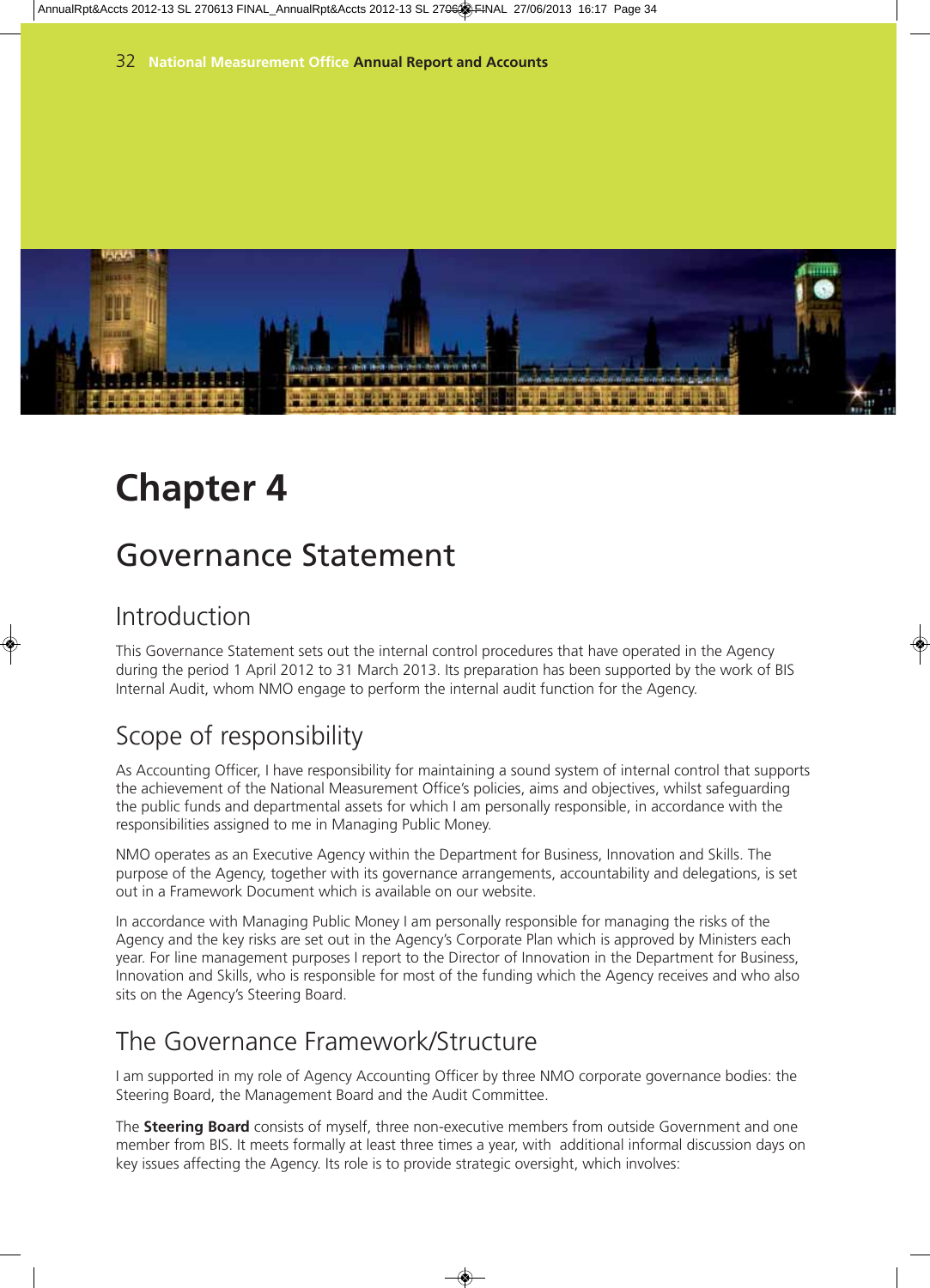- Advising on the Agency's strategy and its allocation of resources.
- Agreeing business plans, and monitoring the Agency's performance.
- Assessing risks/issues which could undermine the Agency's strategy/business plans.
- Assessing Agency capability and plans for the future.

During 2012-13 the Steering Board Members comprised the following personnel:

Noel Hunter Non-Executive Member, Chair (until 31 December 2012)

Professor Isobel Pollock Non-Executive Member, Chair (From 1 January 2013)

Steering Board Members

Peter Mason Chief Executive, NMO

John Dodds Director Innovation, BIS

Alan Proctor Non-Executive Member

Peter Cowley Non-Executive Member

The Steering Board met on the following dates: 21st June 2012, 26th October 2012 and 29th January 2013. All Board members attended these meetings, apart from the BIS member who missed the 21st June 2012 and 29th January 2013 meetings but was on both occasions represented by a colleague.

The **Management Board** consists of myself, the heads of the four operational Directorates, the Director of Finance and the Director of Change and Development. It now meets formally every two weeks to make decisions and monitor high-level business planning, financial, risk and management issues. The Management Board is also responsible for setting standards, values and controls within the Agency.

Travel and subsistence expenses incurred by the Management Board during 2012-13 totalled £18k.

The Management Board comprised the following personnel during 2012-13:

![](_page_33_Picture_17.jpeg)

Peter Mason Chief Executive

![](_page_33_Picture_19.jpeg)

Richard Sanders

Director Regulation (seconded to BIS between 10TH September 2012 and 8TH March 2013)

![](_page_33_Picture_22.jpeg)

Jo Symons

Director Change and Development

![](_page_33_Picture_25.jpeg)

Director Finance

![](_page_33_Picture_27.jpeg)

Richard Frewin

Director Enforcement

![](_page_33_Picture_30.jpeg)

Robert Gunn

Director Programmes and Estate

![](_page_33_Picture_33.jpeg)

Paul Dixon

Director Certification Services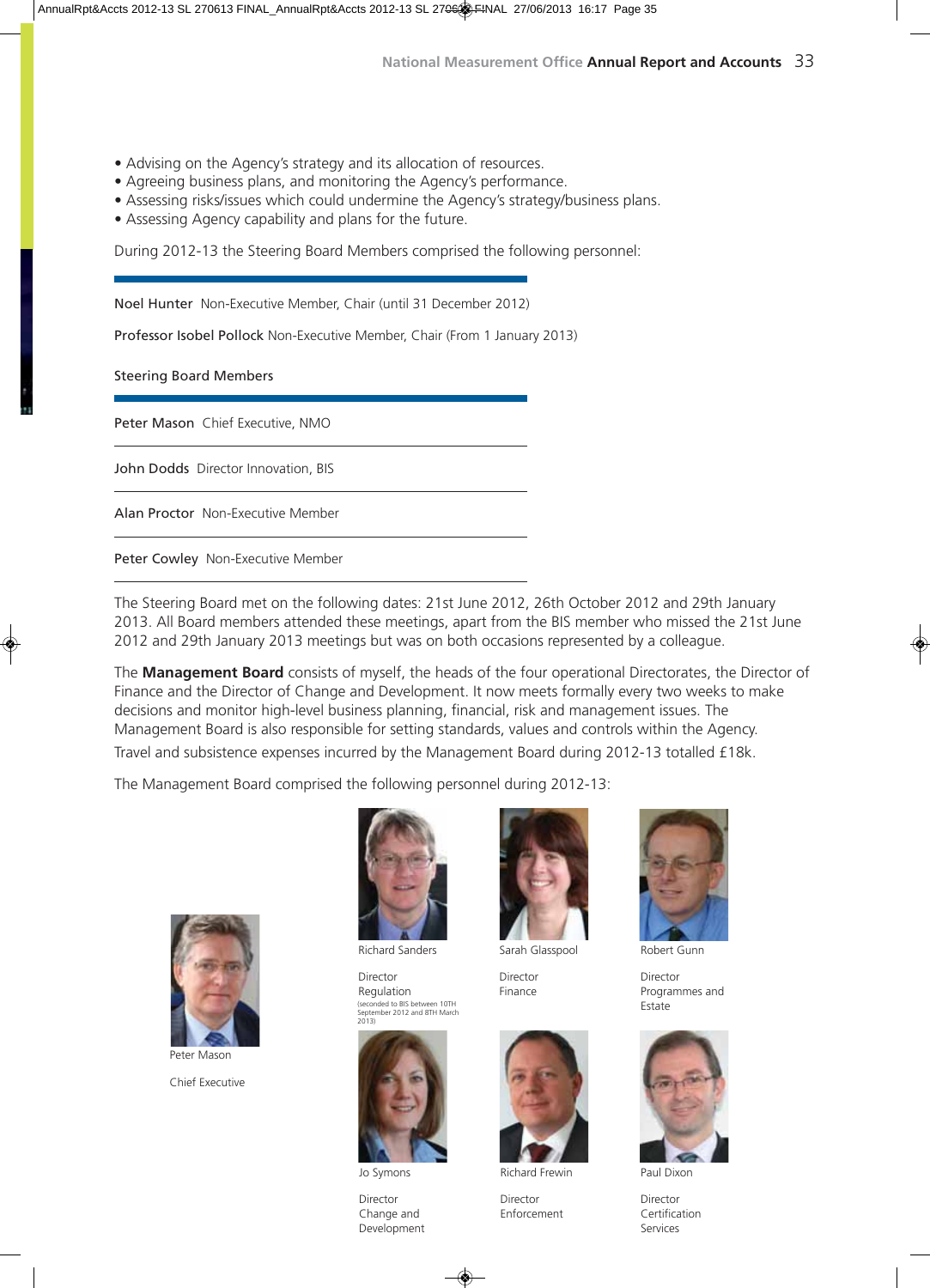In two of the operational Directorates there are Business Team Managers who have full delegated financial responsibility for income and expenditure in their areas. NMO operates a flat organisational structure with typically only one layer of management below Board level.

The **Audit Committee** consists of two non-executive Steering Board members and meets three times a year along with representatives from NAO, BIS Internal Audit and BIS Finance. Its role is to support me in my role as Accounting Officer bringing in extremely valuable external perspectives and expertise through:

- Promoting confidence in the Agency's governance, risk management and internal control framework.
- Reviewing the comprehensiveness of assurances in meeting the Agency's assurance needs.
- Reviewing the reliability and integrity of these assurances.

During 2012-13 the Audit Committee comprised of the following personnel:

Alan Proctor Non-Executive Member, Chair

Peter Cowley Non-Executive Member

The Audit Committee met on the following dates: 21st May 2012, 25th September 2012 and 29th January 2013. These meetings were attended by all Committee members.

### Review of Board Performance

In January 2012 the Steering Board considered its compliance, and that of the Framework Document, with the *Corporate Governance Code*, making due allowance for the different position of an Executive Agency Steering Board. It concluded that the principles of the Code had been fully met. In view of the change in Steering Board Chair, it has been decided that the next review of Board effectiveness will take place later this year. The Audit Committee annually conducts a self-assessment in accordance with the guidance issued by the NAO entitled the *Audit Committee Self-Assessment Check List*. The 2012-13 review concluded that existing arrangements were satisfactory. During 2012-13 a new balanced scorecard approach was introduced to provide greater oversight of the diverse activities of the Agency and is used each month at Management Board meetings to focus discussions on key issues.

### Issues Considered by the Steering Board and Management Board

During the year particular attention was paid to the future arrangements for the future of NPL. It was announced in November 2012 that the current contract with Serco will not be renewed in April 2014 and that alternative arrangements will need to be put in place. This has necessitated the diversion of resources to an expanded team headed by the Director of Change & Development, with significant contributions from myself, the Director of Programmes and Estate and the Finance Director. It has also been necessary to forge much closer working relationships between NMO and NPLML.

In December 2012 there was an announcement of funding for a new £25m Advanced Metrology Laboratory on the Teddington site, which NMO will manage. The estate team at NMO has started the procurement to ensure that construction can start in 2014 and both Boards have been kept up to speed on progress.

Restrictions on recruitment of staff have meant that resourcing of activities where there have been increases in workload (notably those paid for by other parts of Government such as our enforcement activities and the regulation of utility metering) has been a continuing source of concern. Staffing pressures were further increased by the decision to second the Director of Regulation to BIS for a period of six months, but this is expected to pay dividends in the future as a result of strengthening the capability of the Agency's top team.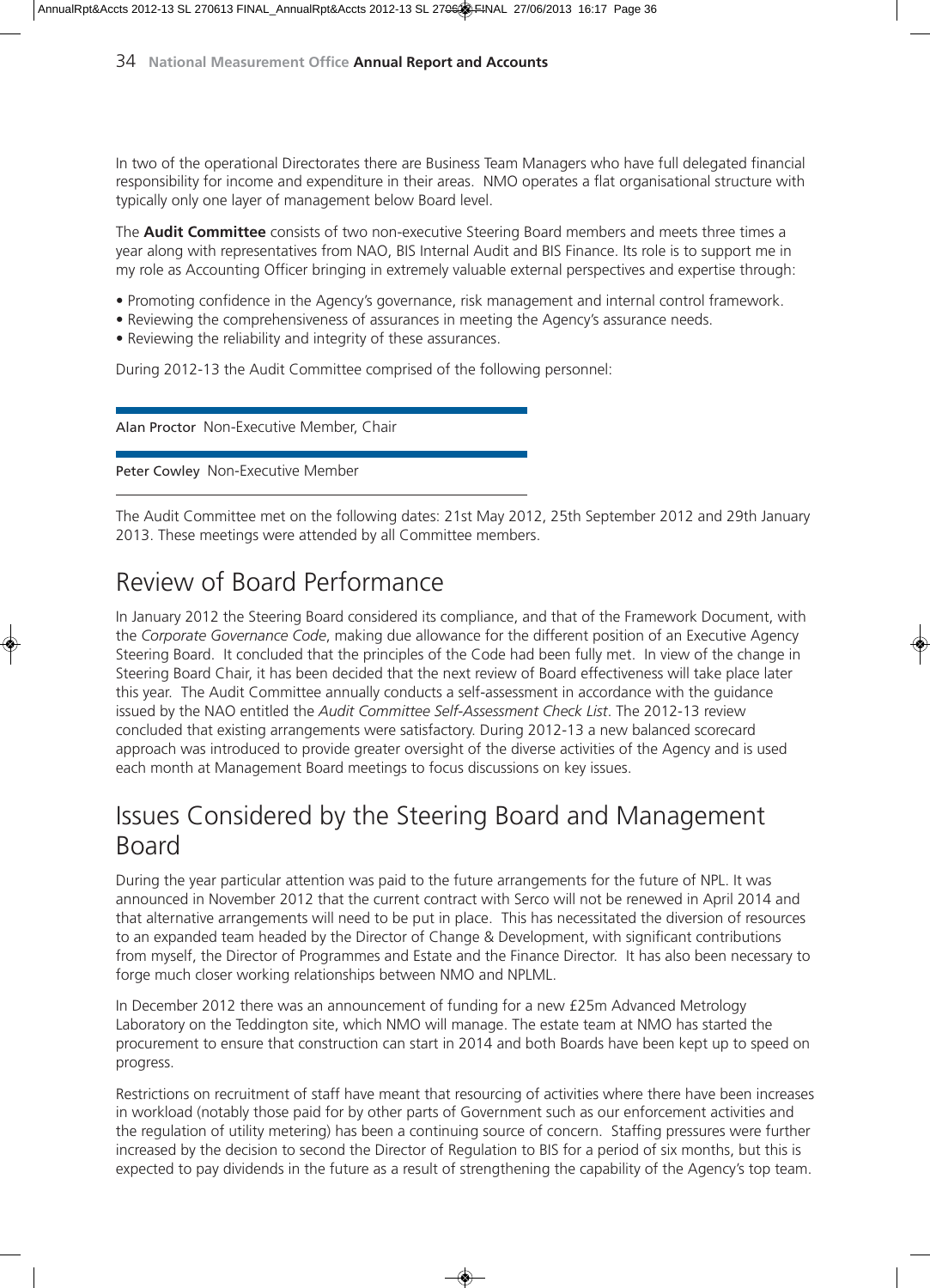More generally, the Management Board in particular has paid close attention to those areas where it has appeared that the published Ministerial Targets might be at risk. There were 8 Ministerial Targets for 2012/13 set for NMO. One of these was missed due to Parliamentary process, another 2 relating to external income and overhead costs per FTE were not also achieved.

Both Boards have also been engaged on the arrangements for sharing services and capabilities within Government wherever there is a good business case for doing so, most notably the proposals to change the way HR and payroll processes are handled. In September 2012 it was agreed with BIS that NMO would not move its finance systems to the new shared arrangements in phase 2 of the BIS project, which had been planned for 2013.

Looking forward, the activities for the project on the future of NPL will increase over the next year as it is the final year of the current contract. Potential partners will be identified and arrangements start to be firmed up. NMO will also need to consider how the new arrangement will impact on NMO's activities and how they may be organised. This is a highly innovative project, which envisages a partner structure which has not previously been widely used by Government and a unique approach to building that partnership. From the outset it has been clear that failure to implement an acceptable solution could impact on the quality and delivery of science at NPL as well at causing reputational damage to the Agency and our parent department. To this end, close attention to the project's progress and development has been overseen by a Project Steering Group composed of both BIS officials and a number of external members drawn from important stakeholder communities. In addition, the various NMO Governance structures, together with input from the Cabinet Office, NAO and BIS Internal Audit, are available to provide further perspectives on the project's progress.

Work on the Advanced Metrology Laboratory will also be progressed with the detailed design stage commenced.

### The Risk and Internal Control Framework

NMO operates a system of internal control which is designed to manage risk to a reasonable level rather than to eliminate all risk of failure to achieve policies, aims and objectives; it can therefore only provide reasonable and not absolute assurance of effectiveness. The system of internal control is based on an ongoing process designed to identify and prioritise the risks to the achievement of the Agency's policies, aims and objectives, to evaluate the likelihood of those risks being realised and the impact should they be realised, and to manage them efficiently, effectively and economically. Staff are aware of their financial responsibilities and the importance of raising issues with management where projects are not proceeding to plan. The system of internal control has been in place in NMO for the year ended 31 March 2013 and up to the date of approval of the annual report and accounts, and accords with Treasury guidance.

The Agency's Finance Director acts as risk management 'champion' on the Management Board and is responsible for the maintenance of risk management policies, operations and profile. Detailed written guidance, which is reviewed annually by the Audit Committee (most recently in January 2013), is provided to all managers and staff.

A central feature of the Agency's risk management strategy is that it is based on risk registers which are drawn up at Directorate or Business Team level, and are reviewed monthly by the Directors or Business Team Managers. Most controls are assigned to Primary Budget Holders who are Members of the Management Board and then in the case of some Directorates to Business Team Managers. Operational and financial issues are addressed at monthly meetings attended by both Business Team Managers and the Management Board, informed by a scorecard process. Any issues which are seen to be significant are then addressed by the Management Board and where necessary escalated to our parent Department. The scorecard is derived from the Corporate Plan, and assesses both risk registers and targets at Business Team/Directorate level and Agency level.

The Agency has risk assessment guidance which both determines the priority to be given to identified risks and the acceptable level of risk. Any risks which are assessed as high or which are significantly above the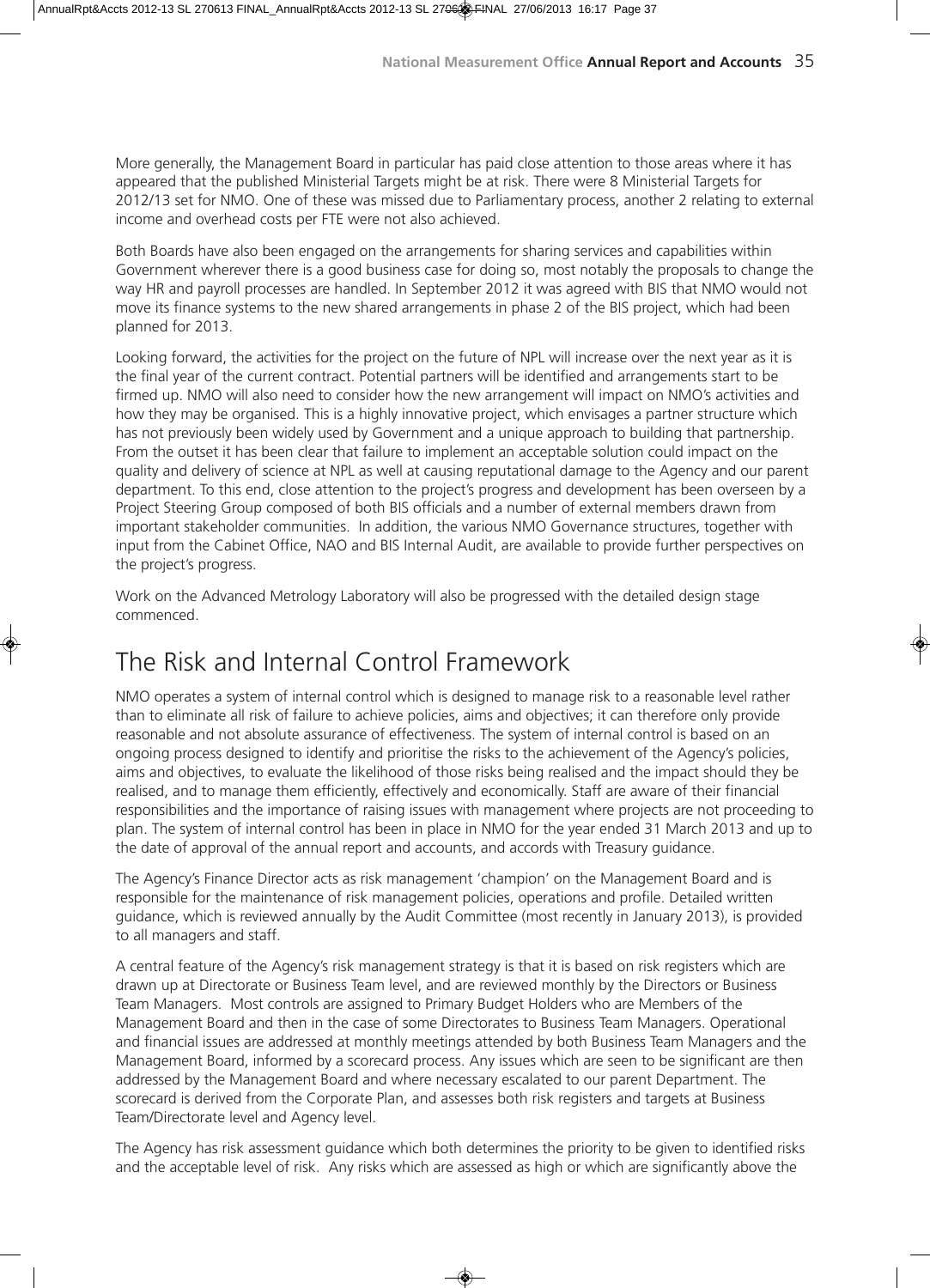desired risk are considered by the Management Board and included in the Agency's high level risk register. In the past year the risk register has been used to track issues related to the project for the new arrangements for NPL, in particular how the conduct of the project may affect NMO reputationally, and also impact on the quality of science being performed at NPL. Changes to both Business Team and Agency level risk registers are documented.

The Risk Management system was reviewed by Internal Audit in 2008-09 and its operation during 2011/12 and it was concluded that the Agency's management demonstrated an ongoing commitment to embedding risk management with a framework that was tailored to fit and applied good practice. The guidance was found to be effectively communicated, with a consistent and dynamic approach, and management were encouraged to continue to consider further initiatives that would further promote a risk culture throughout the Agency.

As an Executive Agency we have opted for Independent Departmental Security Officer (DSO) status and have a designated Agency Security Officer (ASO), an Information Technology Security Officer (ITSO) and a Board-level Senior Information Risk Owner (SIRO). NMO's Internal Audit's previous conclusion that NMO complies with *Data Handling Procedures in Government* is followed up annually as part of their audit programme.

The Data Handling Review (DHR) requires Departments to report annually on information risk in their Resource Accounts and to the Cabinet Office in the Security Risk Management Overview (SRMO). The Agency has completed a SRMO annual return required by all of BIS partner organisations which will form part of the overall BIS SRMO report and also provides a comprehensive view of our main areas of security and information risk. Internal Audit have provided independent assurance of this return, and it was submitted to BIS on the 7 May 2013.

NMO had no protected personal data related incidents during 2012-2013 and none during the previous six years. All NMO staff have received training on Protecting Information,with a 100% pass rate (including the additional requirements for managers). Follow-up training will take place over the coming year in accordance with Cabinet Office and the National Archives guidelines. Information Asset Owners have been assigned to each dataset owned by NMO and have been trained to a higher level on data security. They provide a quarterly report on risk and security incidents on their databases. NMO will continue to assess these information risks in order to identify any weaknesses and ensure continuous improvement of its systems.

During the year NMO conducted a review of its off pay roll appointees to ensure that the arrangements comply with the new tax policy and guidance issued by BIS and the Cabinet Office. I can confirm that all arrangements meet compliance requirements.

From December 2012 NMO monthly has been publishing all of its spend data in accordance with HMT guidance, rather than items above £25k as previously. Prior to publication these were reviewed by the Finance Director who additionally has sight of all invoices as part of approving all payments to suppliers. This process provides a control to ensure that the Agency is managing its spend relating to the austerity measures.

### Review of the System of Internal Control

As Accounting Officer, I have responsibility for reviewing the effectiveness of the system of internal control. My review of the effectiveness of the system of internal control is informed by the work of the internal auditors, by assertion statements from the Directors (Primary Budget Holders) within the Agency who have responsibility for the development and maintenance of the internal control framework, by comments on those statements by the Chairman of the Audit Committee and BIS Internal Audit, and by comments made by the external auditors in their ISA 260 and other reports. Together these arrangements are designed to ensure that continuous improvement of the system takes place.

The BIS Internal Audit programme is considered by the Audit Committee annually. BIS Internal Audit have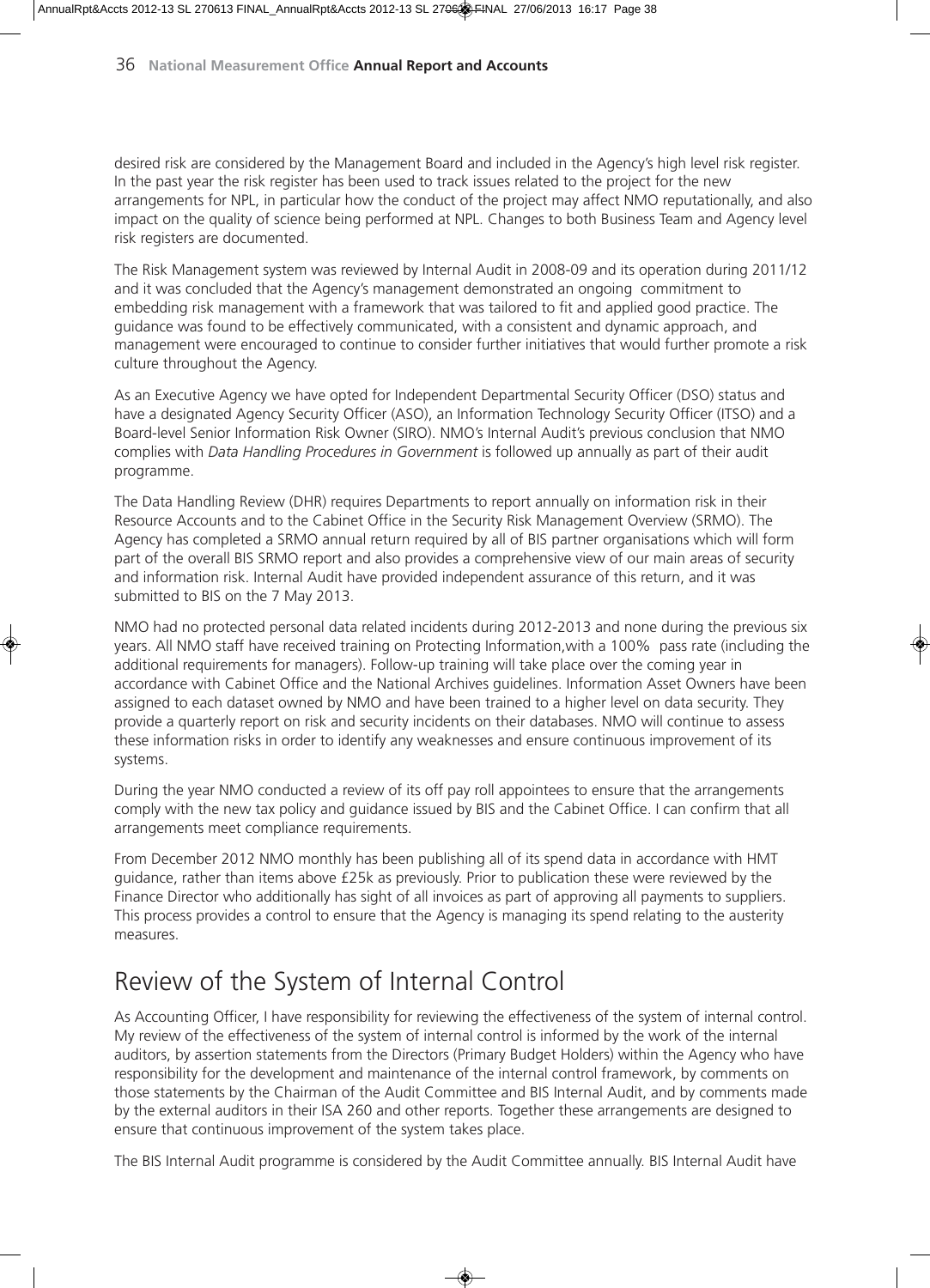confirmed their opinion that the system of internal control that operated within NMO during 2012-13 was satisfactory.

In addition to this, a number of the Agency's functions are certified to the international standards ISO 9001 and ISO 1800 and we hold UKAS accreditation to the international standards ISO 17021 and 17025 for a range of functions. An essential requirement of these standards is that the functions covered are subject to a third party, and therefore independent, audit.

As regards the risks of financial losses, the Agency makes use of the toolkit introduced in October 2010 to consider how such risks might be mitigated and managed. Previous reviews covering possible system weaknesses in financial funds flows, human use or abuse of financial systems, and possible weaknesses in the control environment within which financial systems operate, have concluded that the Agency met or exceeded the required level of control in most processes. However, with the BIS Shared Services arrangement coming into operation in 2013-14, covering HR and payroll processes, NMO will again employ the toolkit to ensure that the best risk mitigation techniques are in place. No financial loss was identified for 2012-13.

With regard to the range of commercial activities carried out by the Agency, great importance is placed on the ethical standards we apply when conducting our business responsibilities, as failure to do so could cause reputational as well as financial damage. NMO's Management Board and Audit Committee review the Agency's fraud and whistle blowing policies on an annual basis. In addition, this year all staff were required to complete an online 'Fraud Awareness' exercise, which saw a 100% compliance rate.

In May 2013 evidence came to light that invoices for testing programmes in support of our enforcement activities where accruals of £168k had been submitted in respect of 2012/13 where the relevant work had yet to be carried out. There does not appear to have been any fraudulent intent, and the potential misstatements in our accounts were corrected before they were submitted for audit. Nevertheless, the incident has led to a review of our internal processes, which I have commissioned to be carried out by BIS Internal Audit.

#### **Other relevant governance issues that have arisen during the financial year**

Other than as noted above there were no significant control issues and no data security lapses during 2012- 13 which required intervention from myself or the Management Board.

Mu

Peter Mason Chief Executive and Accounting Officer Date: 20 June 2013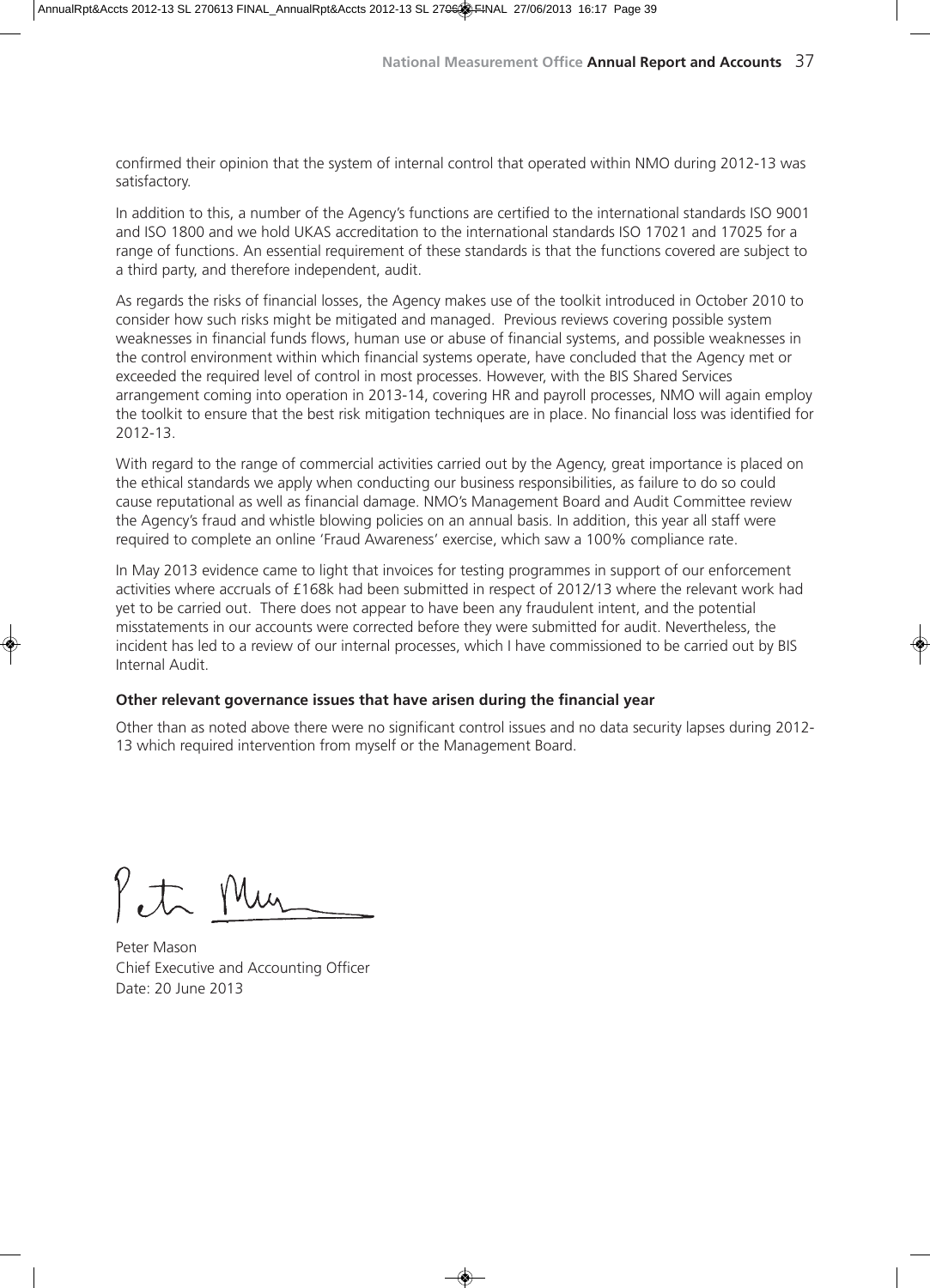![](_page_38_Picture_1.jpeg)

## **Chapter 5**

### Accounts

## Statement of Accounting Officer's responsibilities

Under the Government Resources and Accounts Act 2000, the Secretary of State with the consent of the HM Treasury has directed NMO to prepare, for each financial year, a statement of accounts in the form and on the basis set out in the Accounts Direction. The accounts are prepared on an accruals basis and must give a true and fair view of the state of affairs of NMO, the income and expenditure, statement of changes in the taxpayers' equity and cash flows for the financial year.

In preparing the accounts, the Accounting Officer is required to comply with the requirements of the Government Financial Reporting Manual, and in particular to:

- observe the Accounts Direction issued by HM Treasury including the relevant accounting and disclosure requirements, and apply suitable accounting policies on a consistent basis,
- make judgements and estimates on a reasonable basis,
- state whether applicable accounting standards, as set out in the Government Financial Reporting Manual, have been followed, and disclose and explain any material departures in the accounts, and
- prepare the accounts on a going concern basis.

The Accounting Officer of the Department of Business, Innovation and Skills has designated the Chief Executive as Accounting Officer of NMO. The responsibilities of an Accounting Officer, including responsibility for the propriety and regularity of the public finances for which the Accounting Officer is answerable, for keeping proper records and for safeguarding NMO's assets, are set out in Managing Public Money, as published by HM Treasury.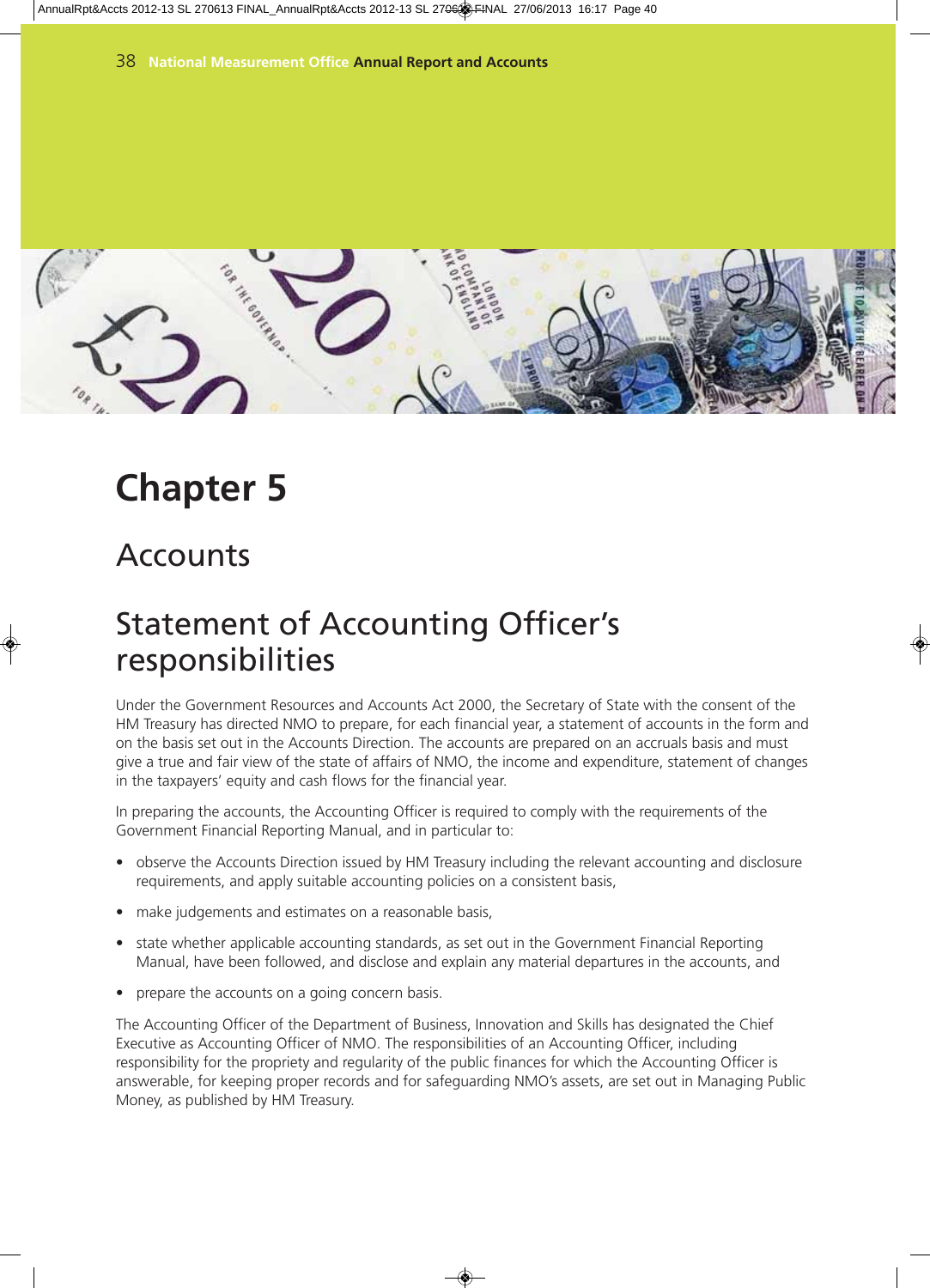## The Certificate and Report of the Comptroller and Auditor General to the House of Commons

I certify that I have audited the financial statements of the National Measurement Office for the year ended 31 March 2013 under the Government Resources and Accounts Act 2000. The financial statements comprise: the Statements of Comprehensive Net Expenditure, Financial Position, Cash Flows, Changes in Taxpayers' Equity; and the related notes. These financial statements have been prepared under the accounting policies set out within them. I have also audited the information in the Remuneration Report that is described in that report as having been audited.

### Respective responsibilities of the directors and auditor

As explained more fully in the Statement of Accounting Officer's responsibilities, the Chief Executive as Accounting Officer is responsible for the preparation of the financial statements and for being satisfied that they give a true and fair view. My responsibility is to audit, certify and report on the financial statements in accordance with the Government Resources and Accounts Act 2000. I conducted my audit in accordance with International Standards on Auditing (UK and Ireland). Those standards require me and my staff to comply with the Auditing Practices Board's Ethical Standards for Auditors.

### Scope of the audit of the financial statements

An audit involves obtaining evidence about the amounts and disclosures in the financial statements sufficient to give reasonable assurance that the financial statements are free from material misstatement, whether caused by fraud or error. This includes an assessment of: whether the accounting policies are appropriate to the National Measurement Office's circumstances and have been consistently applied and adequately disclosed; the reasonableness of significant accounting estimates made by the National Measurement Office management; and the overall presentation of the financial statements. In addition I read all the financial and non-financial information in the Annual Report to identify material inconsistencies with the audited financial statements. If I become aware of any apparent material misstatements or inconsistencies I consider the implications for my certificate.

I am required to obtain evidence sufficient to give reasonable assurance that the expenditure and income recorded in the financial statements have been applied to the purposes intended by Parliament and the financial transactions recorded in the financial statements conform to the authorities which govern them.

### Opinion on regularity

In my opinion, in all material respects the expenditure and income recorded in the financial statements have been applied to the purposes intended by Parliament and the financial transactions recorded in the financial statements conform to the authorities which govern them.

### Opinion on financial statements

In my opinion:

- the financial statements give a true and fair view of the state of the National Measurement Office's affairs as at 31 March 2013 and of the net operating cost for the year then ended; and
- the financial statements have been properly prepared in accordance with the Government Resources and Accounts Act 2000 and HM Treasury directions issued thereunder.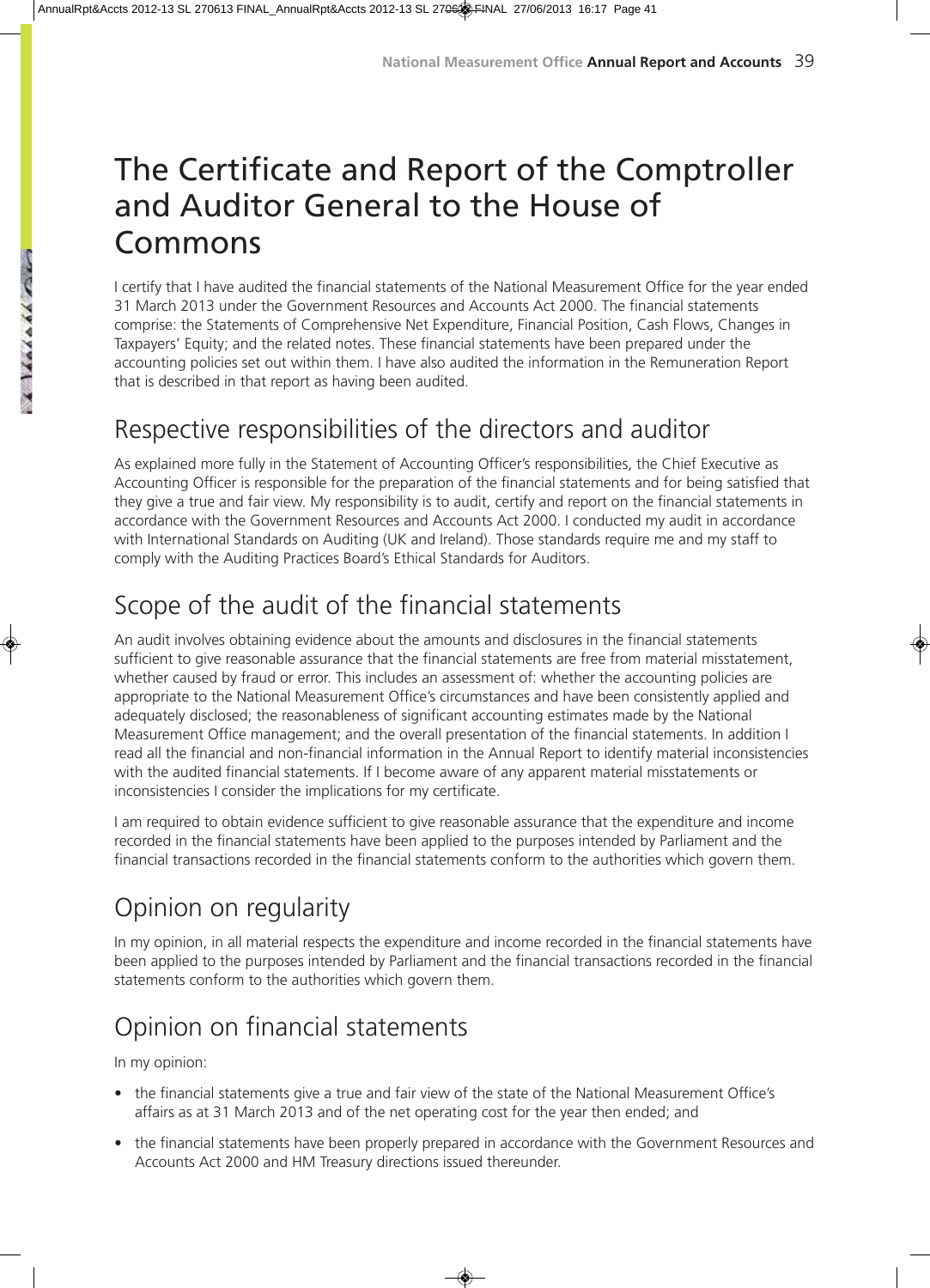### Opinion on other matters

In my opinion:

- the part of the Remuneration Report to be audited has been properly prepared in accordance with HM Treasury directions made under the Government Resources and Accounts Act 2000; and
- the information given in the introduction by the Chief Executive and the management commentary for the financial year for the financial year for which the financial statements are prepared is consistent with the financial statements.

### Matters on which I report by exception

I have nothing to report in respect of the following matters which I report to you if, in my opinion:

- adequate accounting records have not been kept or returns adequate for my audit have not been received from branches not visited by my staff; or
- the financial statements and the part of the Remuneration Report to be audited are not in agreement with the accounting records and returns; or
- I have not received all of the information and explanations I require for my audit; or
- the Governance Statement does not reflect compliance with HM Treasury's guidance.

### Report

I have no observations to make on these financial statements.

Amyas C E Morse Comptroller and Auditor General Date: 27 June 2013 National Audit Office 157-197 Buckingham Palace Road Victoria London SW1W 9SP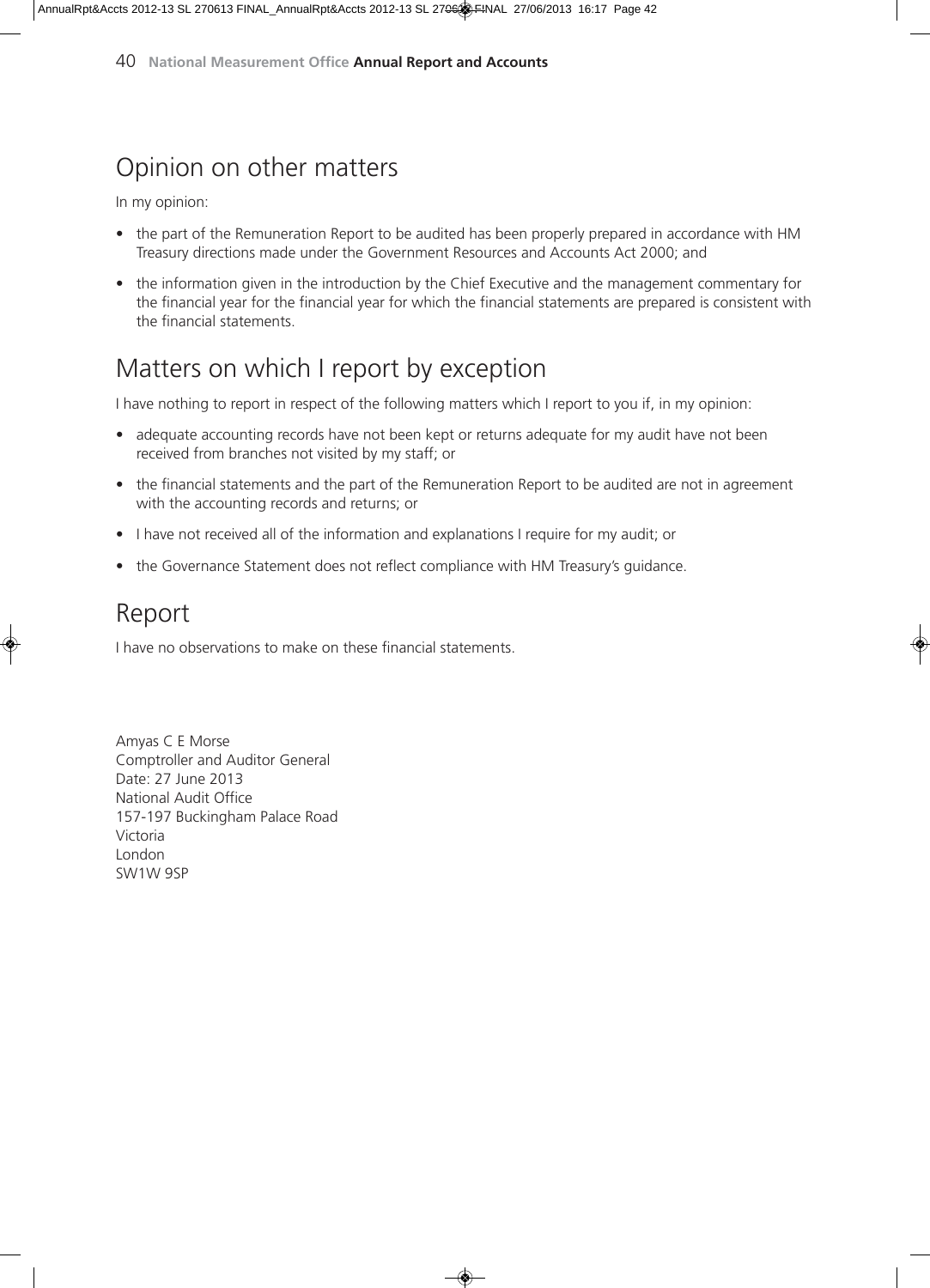## Statement of Comprehensive Net Expenditure

|                              | Note | 2012-13<br>f'000<br>Income | 2012-13<br>f'000<br><b>Staff Costs</b> | 2012-13<br>f′000<br><b>Other Costs</b> | 2011-12<br>£'000<br>Income | 2011-12<br>£'000<br><b>Staff Costs</b> | 2011-12<br>£'000<br><b>Other Costs</b> |
|------------------------------|------|----------------------------|----------------------------------------|----------------------------------------|----------------------------|----------------------------------------|----------------------------------------|
| <b>Administration Costs:</b> |      |                            |                                        |                                        |                            |                                        |                                        |
| Operating income             | 4    | 25                         |                                        |                                        | 30                         |                                        |                                        |
| Staff costs                  | 2    |                            | (1, 361)                               |                                        |                            | (1,501)                                |                                        |
| Other administrative costs   | 3    |                            |                                        | (596)                                  |                            |                                        | (646)                                  |
| Programme Costs:             |      |                            |                                        |                                        |                            |                                        |                                        |
| Operating income             | 4    | 15,044                     |                                        |                                        | 14,442                     |                                        |                                        |
| Staff costs                  | 2    |                            | (1,940)                                |                                        |                            | (1, 818)                               |                                        |
| Other programme costs        | 3    |                            |                                        | (70, 114)                              |                            |                                        | (70, 362)                              |
| Movement on provisions       | 3    |                            |                                        | (7, 137)                               |                            |                                        | (18, 228)                              |
| Totals                       |      | 15,069                     | (3,301)                                | (77, 847)                              | 14,472                     | (3, 319)                               | (89, 236)                              |
| <b>Net Operating Cost</b>    |      |                            |                                        | (66, 079)                              |                            |                                        | (78,083)                               |

#### **for the year ended 31 March 2013**

## Other Comprehensive Expenditure

| <b>Total Comprehensive Expenditure</b>                   | (61, 584)        | (72, 457)        |
|----------------------------------------------------------|------------------|------------------|
| Net gain on revaluation of Property, Plant and Equipment | 4,495            | 5,626            |
|                                                          | 2012-13<br>f'000 | 2011-12<br>f'000 |

All operations are continuing.

The notes on pages 45 to 62 form part of these accounts.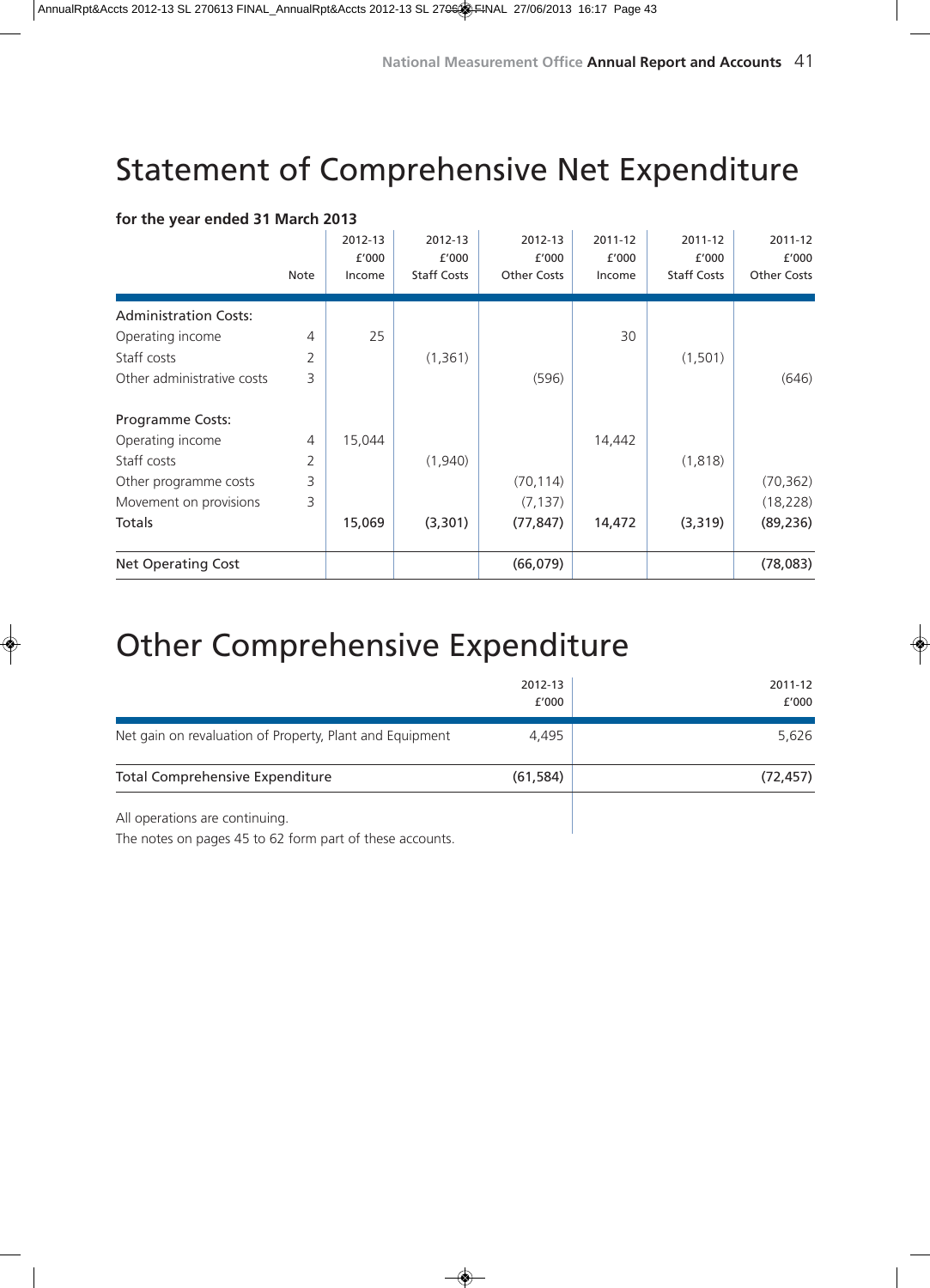## Statement of Financial Position

#### **as at 31 March 2013**

|                                       | Note |           | 31 March 2013 |           | 31 March 2012 |
|---------------------------------------|------|-----------|---------------|-----------|---------------|
|                                       |      | £'000     | £'000         | £'000     | £'000         |
| Non-current assets:                   |      |           |               |           |               |
| Property, plant and equipment         | 5    | 187,002   |               | 181,311   |               |
| Heritage Assets                       | 5    | 909       |               | 844       |               |
| Intangible assets                     | 6    | 365       |               | 407       |               |
| Deposits and advances                 | 9    | 200       |               | 200       |               |
| Total non-current assets              |      |           | 188,476       |           | 182,762       |
| Current assets:                       |      |           |               |           |               |
| Trade and other receivables           | 9    | 4,513     |               | 4,715     |               |
| Cash and cash equivalents             | 10   | 3,796     |               | 1,561     |               |
| Total current assets                  |      |           | 8,309         |           | 6,276         |
| <b>Total assets</b>                   |      |           | 196,785       |           | 189,038       |
| <b>Current liabilities</b>            |      |           |               |           |               |
| Provisions                            | 12   | (2,790)   |               | (210)     |               |
| Trade and other payables              | 11   | (3,878)   |               | (2,924)   |               |
| <b>Total current liabilities</b>      |      |           | (6,668)       |           | (3, 134)      |
| Total assets less current liabilities |      |           | 190,117       |           | 185,904       |
| Non-current liabilities               |      |           |               |           |               |
| Provisions                            | 12   | (46, 520) |               | (44, 163) |               |
| Total non-current liabilities         |      |           | (46, 520)     |           | (44, 163)     |
| Assets less liabilities               |      |           | 143,597       |           | 141,741       |
| Taxpayers' equity:                    |      |           |               |           |               |
| General fund                          |      |           | 101,917       |           | 102,593       |
| Revaluation reserve                   |      |           | 41,680        |           | 39,148        |
| Total taxpayers' equity               |      |           | 143,597       |           | 141,741       |

Petr Mur

Peter Mason Date: 20 June 2013 Chief Executive and Accounting Officer

The notes on pages 45 to 62 form part of these accounts.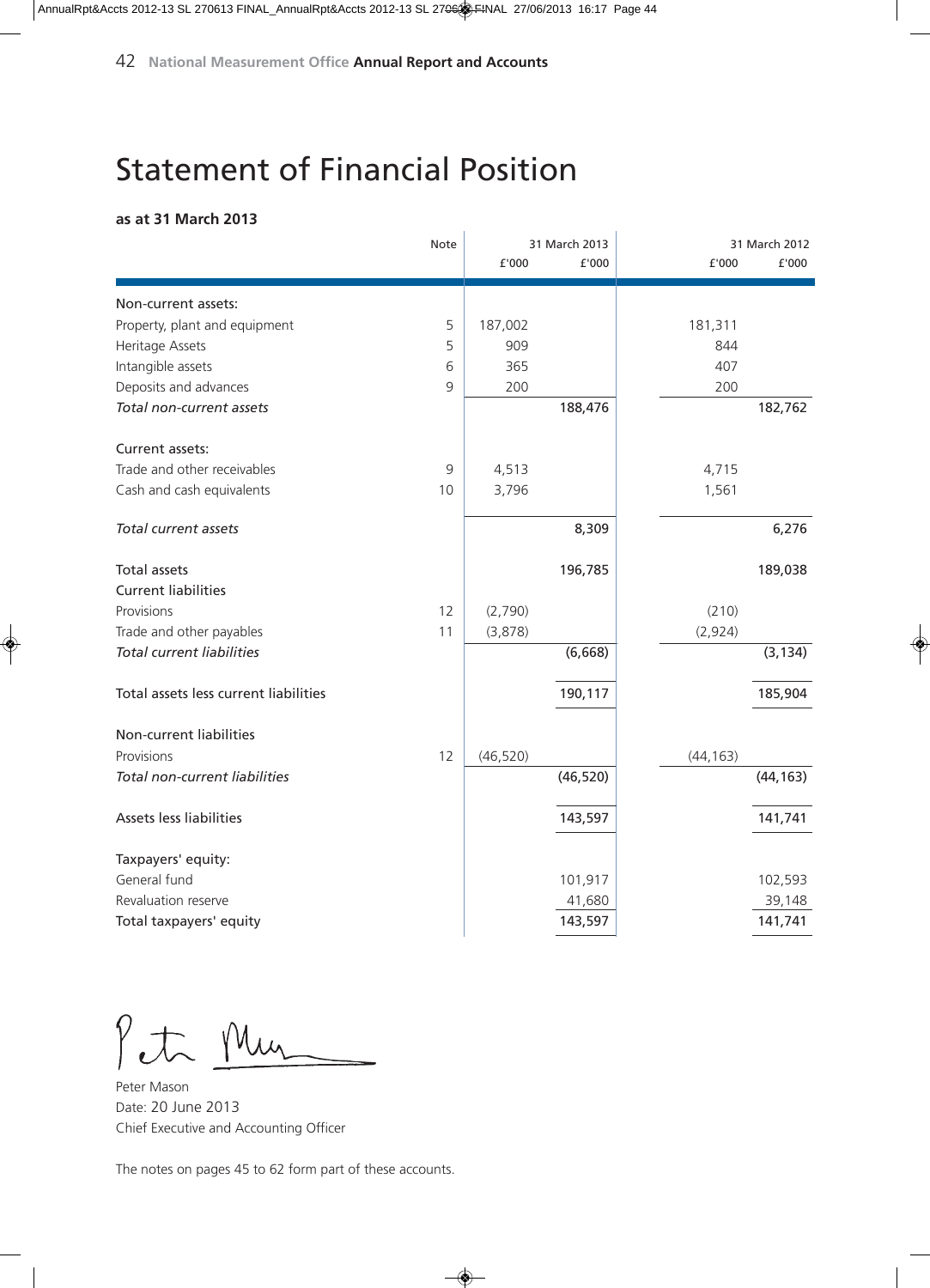## Statement of Cash Flows

#### **for the year ended 31 March 2013**

|                                                                    | Note | 2012-13   | 2011-12   |
|--------------------------------------------------------------------|------|-----------|-----------|
|                                                                    |      | £'000     | £'000     |
|                                                                    |      |           |           |
| Cash flows from operating activities                               |      |           |           |
| Net operating cost                                                 |      | (66, 079) | (78,083)  |
| Adjustments for other non-cash transactions                        | 3    | 8,091     | 8,848     |
| Adjustments for non-cash provisions                                | 3    | 7,137     | 18,228    |
| Use of provisions                                                  | 12   | (2,200)   | (2, 107)  |
| Increase/(Decrease) in trade and other receivables                 | 9    | 202       | (361)     |
| Decrease/(Increase) in trade payables                              | 11   | 954       | (7, 171)  |
| Net cash outflow from operating activities                         |      | (51, 895) | (60, 646) |
| Cash Flows from investing activities                               |      |           |           |
| Purchase of property, plant and equipment                          | 5    | (9,260)   | (7, 117)  |
| Purchase of intangible assets                                      | 6    | (15)      | (306)     |
| Proceeds of disposal of property, plant and equipment              | 5    |           |           |
| Net cash outflow from investing activities                         |      | (9,275)   | (7, 423)  |
| Cash flows from financing activities                               |      |           |           |
| National Measurement System financed from Department               |      | 63,405    | 60,579    |
| Net financing                                                      |      | 63,405    | 60,579    |
| Net increase/(decrease) in cash and cash equivalents in the period |      | 2,235     | (7, 490)  |
| Cash and cash equivalents at the beginning of the period           | 10   | 1,561     | 9,051     |
| Cash and cash equivalents at the end of the period                 | 10   | 3,796     | 1,561     |

The notes on pages 45 to 62 form part of these accounts.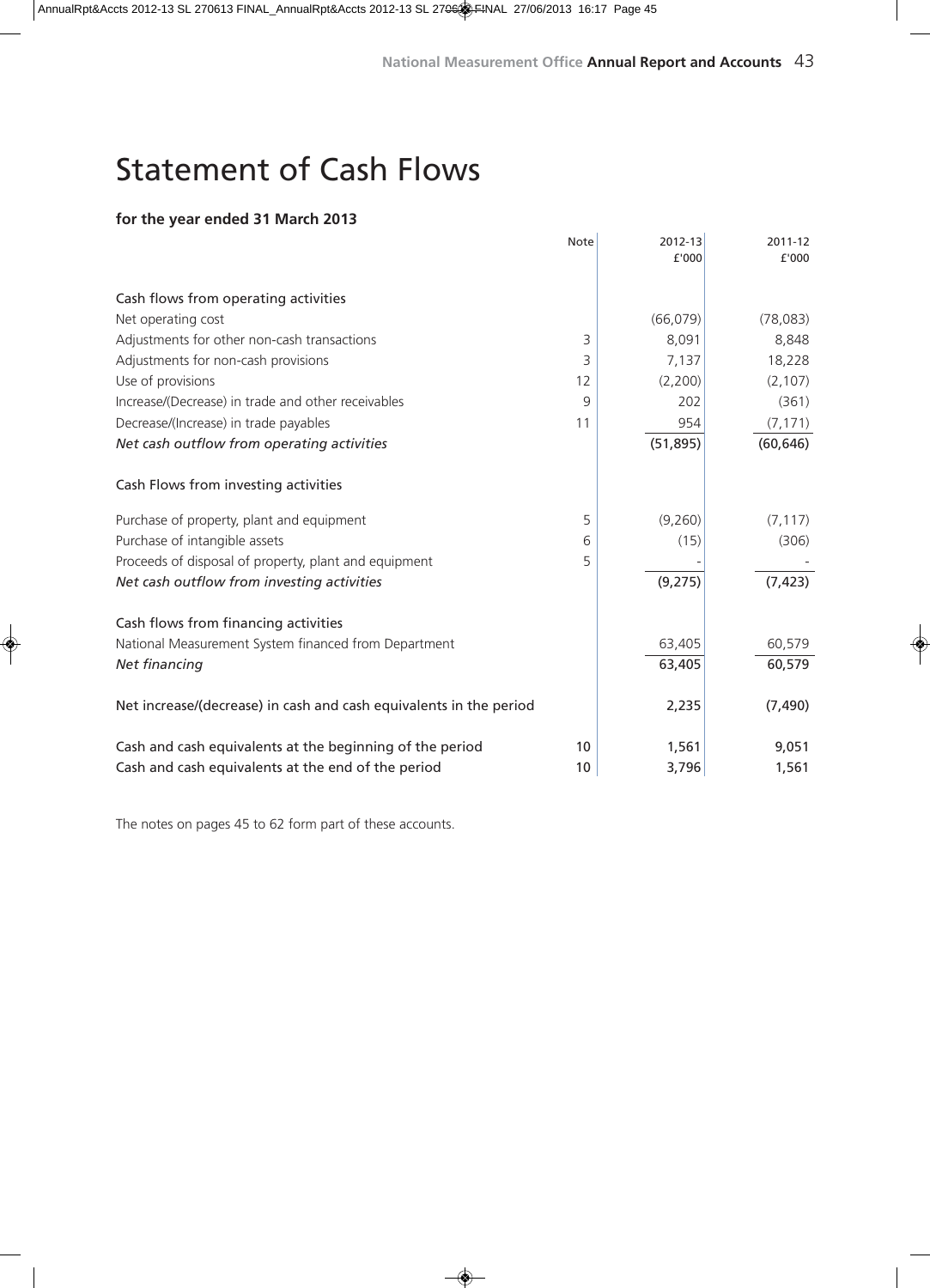## Statement of Changes in Taxpayers' Equity

#### **for the year ended 31 March 2013**

|   | General                         | Revaluation                                                            | Total                                                      |
|---|---------------------------------|------------------------------------------------------------------------|------------------------------------------------------------|
|   | Fund                            | Reserve                                                                | Reserves                                                   |
|   | £'000                           | £'000                                                                  | £'000                                                      |
|   |                                 |                                                                        |                                                            |
|   | 102,593                         | 39,148                                                                 | 141,741                                                    |
|   |                                 | 4,495                                                                  | 4,495                                                      |
|   | 1,773                           | (1,773)                                                                |                                                            |
| 3 | 35                              |                                                                        | 35                                                         |
|   | 190                             | (190)                                                                  |                                                            |
|   | 63,405                          |                                                                        | 63,405                                                     |
|   | (66,079)                        |                                                                        | (66,079)                                                   |
|   | (676)                           | 2,532                                                                  | 1,856                                                      |
|   | 101,917                         | 41,680                                                                 | 143,597                                                    |
|   |                                 |                                                                        |                                                            |
|   |                                 |                                                                        |                                                            |
|   | General                         | Revaluation                                                            | Total                                                      |
|   |                                 |                                                                        | <b>Reserves</b>                                            |
|   |                                 |                                                                        | £'000                                                      |
|   |                                 |                                                                        | 153,584                                                    |
|   |                                 |                                                                        | 5,626                                                      |
|   |                                 |                                                                        |                                                            |
|   |                                 |                                                                        | 35                                                         |
|   |                                 |                                                                        |                                                            |
|   |                                 |                                                                        |                                                            |
|   |                                 |                                                                        | 60,579                                                     |
|   |                                 |                                                                        | (78,083)                                                   |
|   | (14, 357)                       | 2,514                                                                  | (11, 843)                                                  |
|   | 102,593                         | 39,148                                                                 | 141,741                                                    |
|   | <b>Note</b><br><b>Note</b><br>3 | Fund<br>£'000<br>116,950<br>1,785<br>35<br>1,327<br>60,579<br>(78,083) | Reserve<br>£'000<br>36,634<br>5,626<br>(1,785)<br>(1, 327) |

The notes on pages 45 to 62 form part of these accounts.

The General Fund is used to support the on-going operations of the Agency and represents the investment made by the Agency or parent Department. The revaluation reserve represents the increase in value of non-current assets above their depreciated historic costs.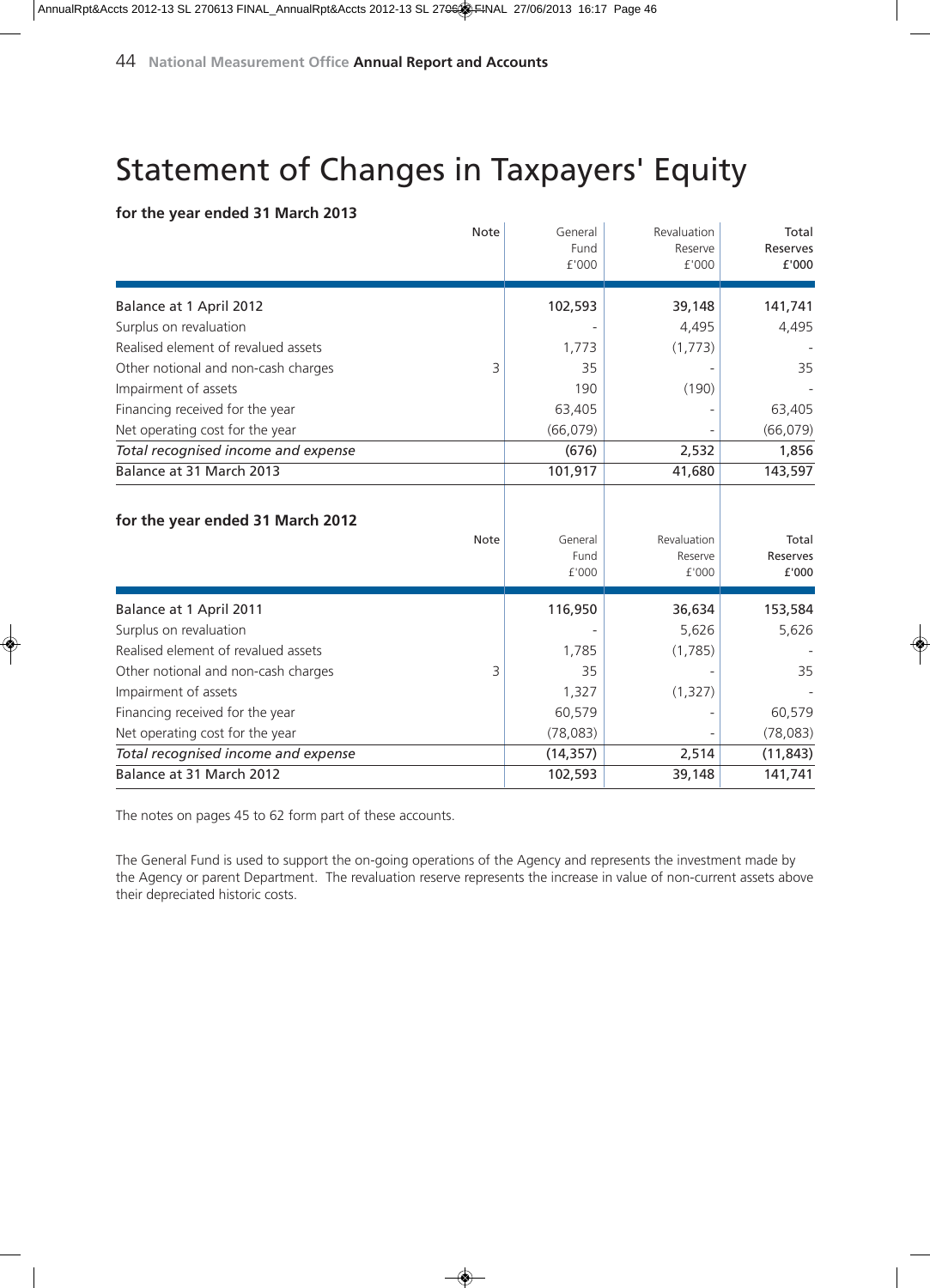## Notes to the Accounts

#### **For the year ended 31 March 2013**

### 1. Statement of Accounting Policies

These financial statements have been prepared in accordance with the 2012–13 Government Financial Reporting Manual (FReM) issued by HM Treasury. The accounting policies contained in the FReM apply International Financial Reporting Standards (IFRS) as adapted or interpreted for the public sector context.

Where the FReM permits a choice of accounting policy, the accounting policy which has been judged to be most appropriate to the particular circumstances of the NMO for the purpose of giving a true and fair view has been selected. The particular policies adopted by NMO are described below. They have been consistently applied in dealing with items considered material in relation to the accounts.

### 1.1 Accounting convention

These accounts have been prepared under the historical cost convention modified to account for the revaluation of property, plant and equipment. The financial statements are presented in pounds sterling and all values are rounded to the nearest thousand pounds (£'000). The functional currency of the Agency is pounds sterling.

### 1.2 Administration and Programme expenditure

The Statement of Comprehensive Net Expenditure is analysed between Administration and Programme income and expenditure. The classification of income and expenditure as Administration or as Programme follows the definition of costs set out in the Consolidated Budgeting Guidance for 2012–13 as issued by HM Treasury.

### 1.3 Property, plant and equipment

Expenditure on plant and equipment of over £1,000 are capitalised with the exception of IT equipment, where everything over £500 is capitalised. For property assets, the capitalisation threshold is £2,500. All land and buildings have been valued at Existing Use Value (EUV). This has been used as a proxy for fair value. For specialised buildings, EUV has been calculated on the basis of Depreciated Replacement Cost (DRC). Non-specialist buildings have been calculated on the basis of EUV using comparable evidence and for surplus buildings, market value has been used. They have all been valued on a component basis in accordance with IAS 16 as interpreted by the FReM. Market indices issued by the Valuation Office or Building Cost Information Service (BCIS) and published professional opinion as appropriate, are applied in the intervening years between full quinquennial professional valuations. Impairment losses not resulting from a loss of economic value or service potential, is taken to the revaluation reserve to the extent that there is a credit in that reserve for that asset or portfolio of assets. Impairment losses that arise from a clear consumption of economic benefit is charged to the Statement of Comprehensive Net Expenditure. Any increase in value is transferred to the revaluation reserve. Property, plant and equipment are depreciated on a straight line basis to the residual value over the asset's expected useful life. Assets under construction are recognised and treated as capital expenditure, but not depreciated.

All land and buildings were valued as at 31 March 2009 by an independent Chartered Surveyor, Powis Hughes and Associates. This valuation was undertaken in accordance with the Royal Institute of Chartered Surveyors Valuation Standards (6th Edition) as amended March 2009. The next valuation will be on the 31 March 2014.

The stock of furniture and fittings is treated as a permanent asset pool which is not depreciated; replacement expenditure is charged to the Statement of Comprehensive Net Expenditure in the year of purchase.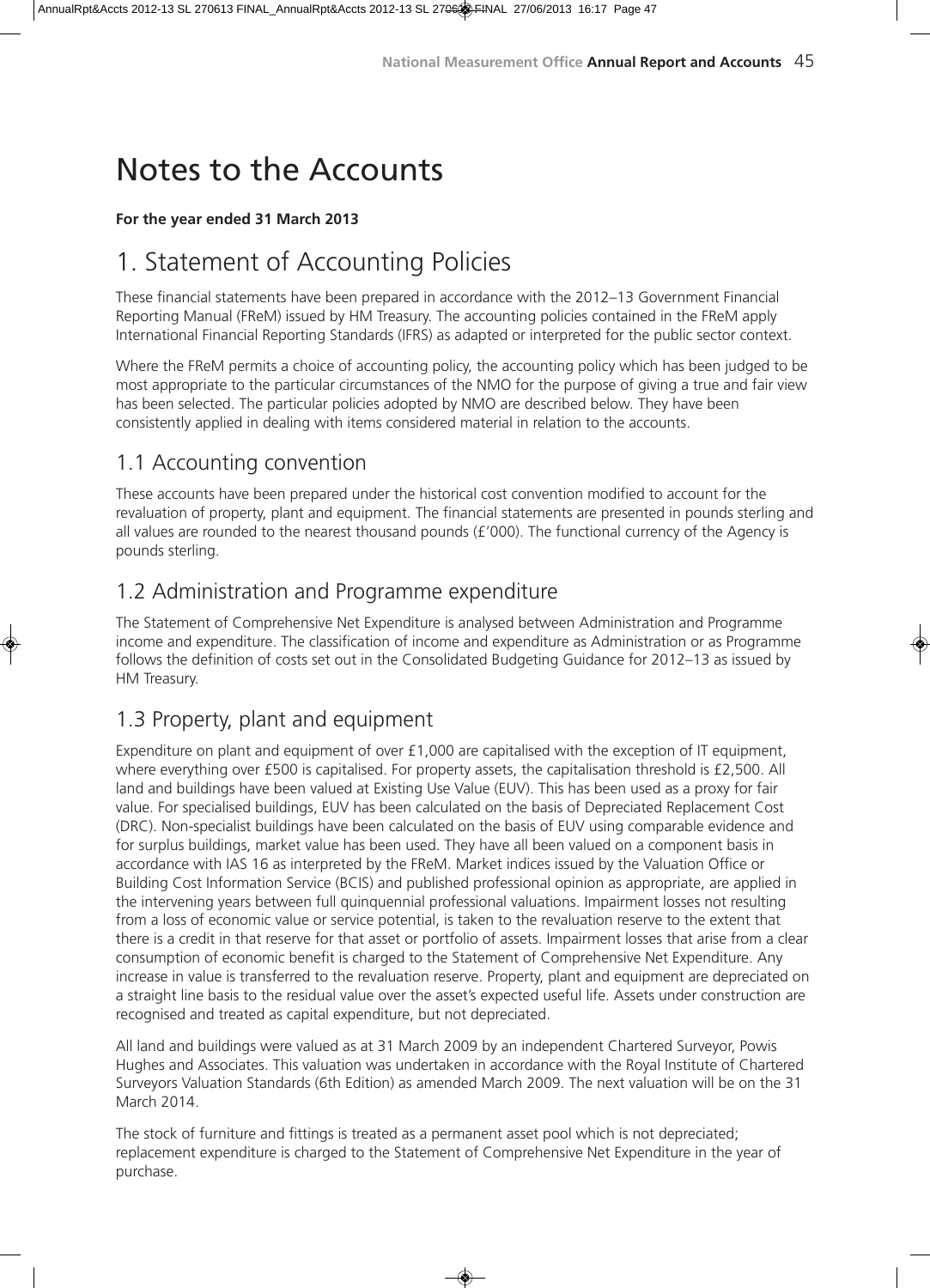#### **Asset lives are normally in the following ranges:**

Freehold buildings - 50 years or estimated useful life, if shorter Historic leasehold - residual term of land and buildings lease Leasehold improvements - residual term of lease Plant and machinery from 5 to 30 years Computer equipment and office machinery from 3 to 10 years Motor vehicles from 5 to 10 years

### 1.4 Heritage assets

The Agency has a number of non-operational heritage assets held for historical and cultural reasons only and are valued at fair value in accordance with the FReM. They are located at the National Physical Laboratory and National Measurement Office laboratories in Teddington, with access limited to selected NPL and NMO staff. All heritage assets are contained within a secure building and where significant assets are held in further locked facilities. The assets are listed separately on the NMO asset register and are checked for their existence annually. Due to their nature, very little maintenance is required. They consist of the National Physical Laboratory museum and archives, and some UK primary standard weights and measures. Some of these group of assets is held for statutory purposes. Most are not depreciated as they have very long estimated lives. There is little market based evidence of fair value because of their nature, so fair value is estimated using a depreciated replacement cost approach using market evidence of the value of the metal when appropriate, and some are held at nil book value.

### 1.5 Intangible assets

Expenditure on intangible non current assets of over £1,000 is capitalised and are carried at fair value. They are amortised on a straight line basis over the shorter of the licence period or their useful economic life.

#### 1.6 Revenue recognition

Income comprises services provided net of VAT. Income is recognised in the period to which it relates. The amount of financing for NMS is agreed in advance with BIS and is recognised on a cash basis as per the FReM.

### 1.7 Segmentation

The income is analysed in segments to meet the relevant sections of the statutes under which NMO operates, which is a fees and charges requirement. Income is also analysed on a geographical basis and segment basis in accordance with IFRS 8 Operating Segments.

### 1.8 Value Added Tax

NMO is covered under the VAT registration of the Department for Business, Innovation and Skills. NMO recovers VAT on certain contracted-out services, as directed by HM Treasury. Irrecoverable VAT is included as expenditure or included in the costs of property, plant and equipment purchased.

#### 1.9 Insurance

No insurance for the NMO building and staff is effected against fire, explosion, common law, third party and similar risks, except for cars leased or hired by NMO. The NPL laboratories are insured against loss or damage by fire, lightning, earthquake, explosion, aircraft (other than hostile aircraft) and other aerial devices or articles dropped therefrom, riot and civil commotion, malicious damage, storm or apparatus or pipes, flood and impact by road vehicles.

#### 1.10 Leases

Operating lease rentals are charged to the Statement of Comprehensive Net Expenditure on a straight line basis over the term of the lease.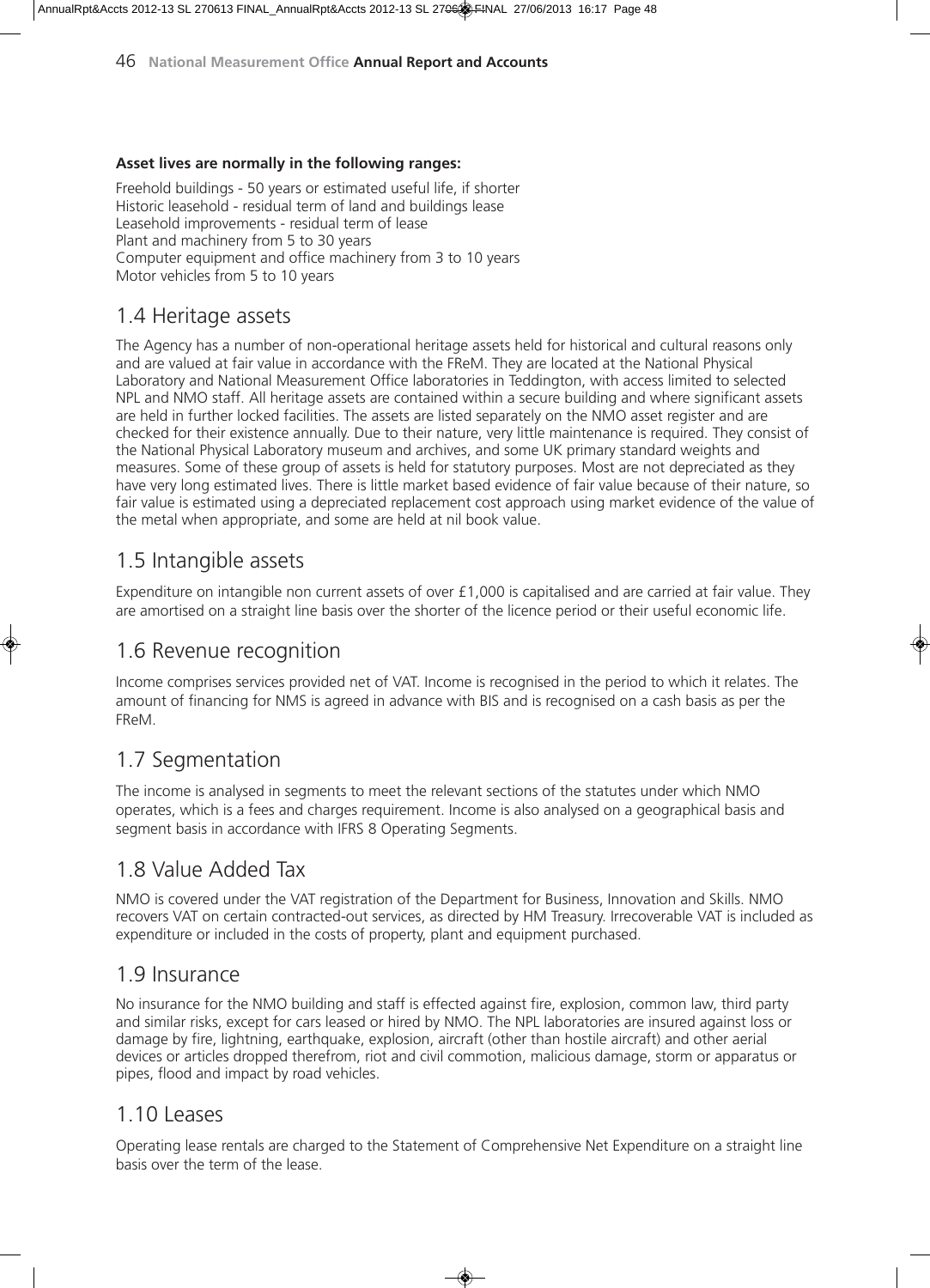### 1.11 Leases where NMO is the lessor

Where NMO receives rentals for property which is not occupied by NMO, the rentals are credited to the Statement of Comprehensive Net Expenditure in the period to which they relate.

### 1.12 Foreign exchange

Transactions which are denominated in a foreign currency are translated into sterling at the exchange rate ruling at the date of each transaction. These translation differences are dealt with in the Statement of Comprehensive Net Expenditure. Monetary assets and liabilities denominated in foreign currency at the Statement of Financial Position date are translated at the rates ruling as at that date.

#### 1.13 Pensions

Past and present employees are covered by the provisions of the Civil Service Pension Schemes. The defined benefit schemes are unfunded and are non contributory except in respect of dependents' benefits. NMO recognises the expected cost of these elements on a systematic and rational basis over the period during which it benefits from employees' services by payments to the Principal Civil Service Pension Schemes (PCSPS) of amounts calculated on an accruing basis. Liability for payment of future benefits is a charge on the PCSPS. In respect of the defined contribution schemes, NMO recognises the contributions payable for the year.

### 1.14 Financial instruments

The only financial instruments included in the accounts are receivables and payables. Trade receivables are recognised initially at fair value less provision for impairment. A provision for impairment is made when there is evidence that NMO will be unable to collect an amount due in accordance with agreed terms.

Financial guarantee contracts are contracts that require the issuer to make specified payments to reimburse the holder for a loss it incurs because a specified debtor fails to make payments when due, in accordance with the terms of a debt instrument.

Financial guarantees are initially recognised in the Accounts at fair value on the date that the guarantee was given in accordance with IAS 39: Financial Instruments: Recognition and Measurement. At each Statement of Financial Position date, they are subsequently re-measured at the higher of the amount determined in accordance with IAS 37: Provisions, Contingent Liabilities and Contingent Assets, and the amount initially recognised, less when appropriate, cumulative amortisation.

NMO currently has one financial guarantee. More information is provided in Note 7 to these Accounts.

### 1.15 Provisions for liabilities and charges

The Agency makes provision for liabilities and charges where a legal or constructive liability (i.e. a present liability arising from a past event) exists and the transfer of economic benefits is probable. Provisions are measured at the best estimate of the expenditure required to settle the obligation at the Statement of Financial Position date and are discounted to a present value where the effect is material.

### 1.16 Contingent liabilities

In addition to the contingent liabilities disclosed in accordance with IAS 37, the Agency discloses for Parliamentary reporting and accountability purposes certain statutory and non-statutory contingent liabilities where the likelihood of a transfer of economic benefit is remote, but which have been reported to Parliament in accordance with the requirements of Managing Public Money.

### 1.17 Estimates, techniques and changes in accounting estimates

NMO makes estimates in relation to the valuation of its property, plant and equipment and provisions. These are explained further in notes 1.3, 5 and 12.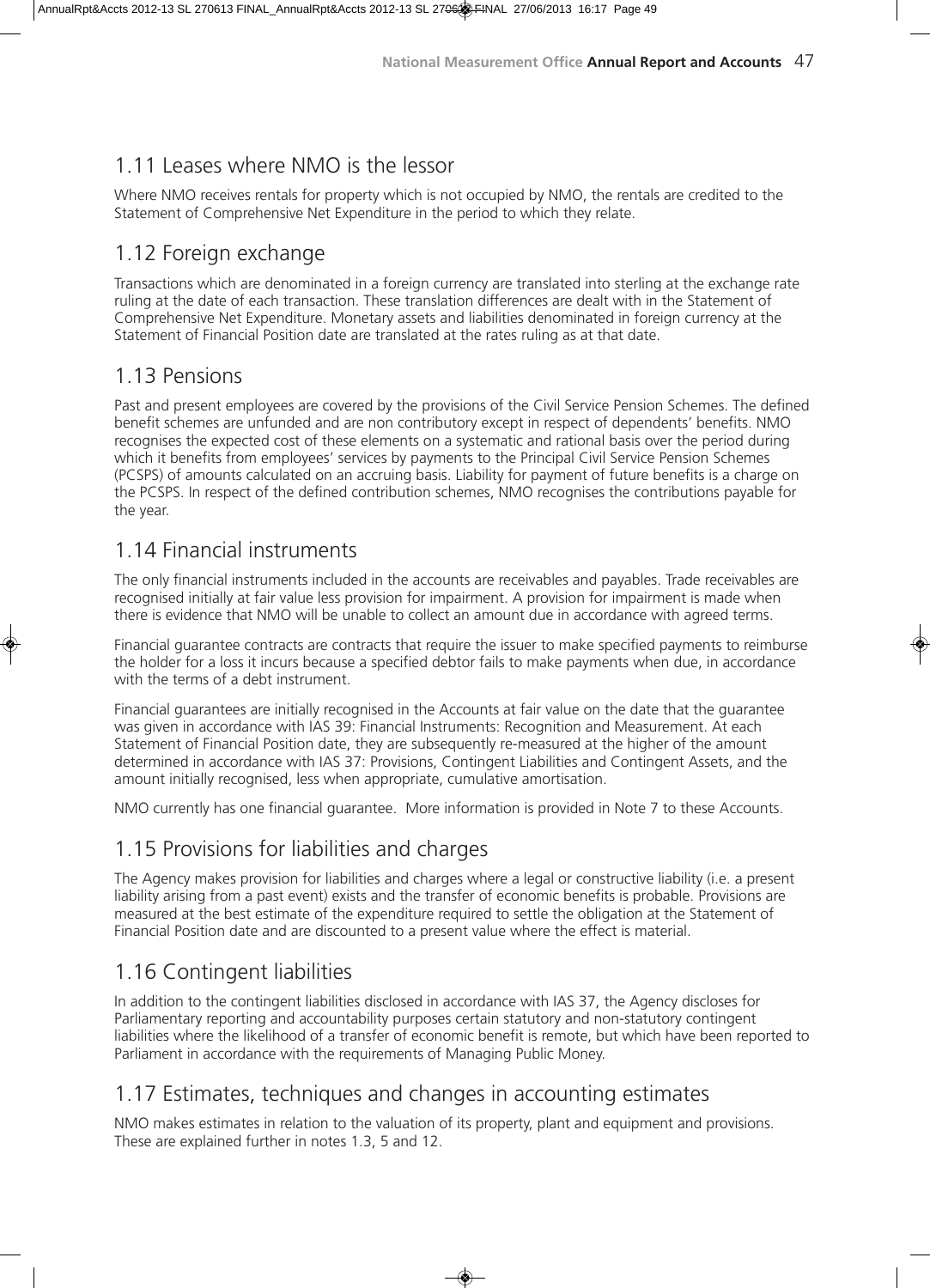### 1.18 Accounting for the costs of the Carbon Reduction Commitment Energy Efficiency Scheme

The Agency is required to participate in the Carbon Reduction Commitment Energy Efficiency Scheme. This scheme is currently in its introductory phase, which will last until April 2014. NMO is required to purchase and surrender allowances, currently retrospectively, on the basis of emissions i.e. carbon dioxide produced as energy is used. As carbon dioxide is emitted, a liability and an expense are recognised. The liability will be discharged by surrendering allowances and is measured at the best estimate of the expenditure required to meet the obligation, which is normally at the current market price of the number of allowances required to meet the liability at the reporting date.

### 2. Staff numbers and related costs

|                                          | 2012-13<br>Permanently<br>employed<br>staff<br>£'000 | 2012-13<br>Others<br>f'000 | 2012-13<br>Total<br>£'000 | 2011-12<br>Permanently<br>employed<br>staff<br>f'000 | 2011-12<br>Others<br>£'000 | 2011-12<br>Total<br>£'000 |
|------------------------------------------|------------------------------------------------------|----------------------------|---------------------------|------------------------------------------------------|----------------------------|---------------------------|
| Wages and salaries                       | 1,056                                                | 3                          | 1,059                     | 1,172                                                | 0                          | 1,172                     |
| Social security costs                    | 93                                                   |                            | 93                        | 102                                                  |                            | 102                       |
| Other pension costs                      | 209                                                  |                            | 209                       | 227                                                  |                            | 227                       |
| Total                                    | 1,358                                                | 3                          | 1,361                     | 1,501                                                | 0                          | 1,501                     |
| <b>Staff costs - Programme comprise:</b> |                                                      |                            |                           |                                                      |                            |                           |
|                                          | 2012-13                                              | 2012-13                    | $2012 - 13$               | 2011-12                                              | $2011 - 12$                | 2011-12                   |
|                                          | Permanently                                          | Others                     | Total                     | Permanently                                          | Others                     | Total                     |
|                                          | employed                                             |                            |                           | employed                                             |                            |                           |
|                                          | staff<br>f'000                                       | f'000                      | £'000                     | staff<br>f'000                                       | £'000                      | £'000                     |
| Wages and salaries                       | 1,493                                                | 45                         | 1,538                     | 1,418                                                | 18                         | 1,436                     |
| Social security costs                    | 124                                                  |                            | 124                       | 117                                                  |                            | 117                       |
| Other pension costs                      | 278                                                  |                            | 278                       | 265                                                  |                            | 265                       |
| Total                                    | 1,895                                                | 45                         | 1,940                     | 1,800                                                | 18                         | 1,818                     |

#### **Staff costs - Administration comprise:**

#### **The Principal Civil Service Pension Scheme**

The Principal Civil Service Pension Scheme (PCSPS) is an unfunded multi-employer defined benefit scheme but NMO is unable to identify its share of the underlying assets and liabilities. The scheme actuary valued the scheme as at 31 March 2007. Details can be found in the resource accounts of the Cabinet Office: Civil Superannuation (www.civilservice-pensions.gov.uk).

For 2012-13, employer's contributions of £486,898 were payable to the PCSPS (2011-12 £492,393) at one of four rates in the range 16.7% to 24.3% of pensionable pay, based on salary bands. The Scheme Actuary reviews employer contributions usually every four years following a full scheme valuation. The contribution rates are set to meet the cost of the benefits accruing during 2012-13 to be paid when the member retires and not the benefits paid during this period to existing pensioners.

Employees can opt to open a partnership pension account, a stakeholder pension with an employer contribution. Employer's contribution of £NIL were paid to one or more of the panel of three appointed stakeholder pension providers. Employer contributions are age-related and range from 3% to 12.5% of pensionable pay. Employers also match employee contributions up to 3% of pensionable pay. In addition, employer contributions of £NIL, 0.8% of pensionable pay, were payable to the PCSPS to cover the cost of the future provision of lump sum benefits on death in service or ill health retirement of these employees.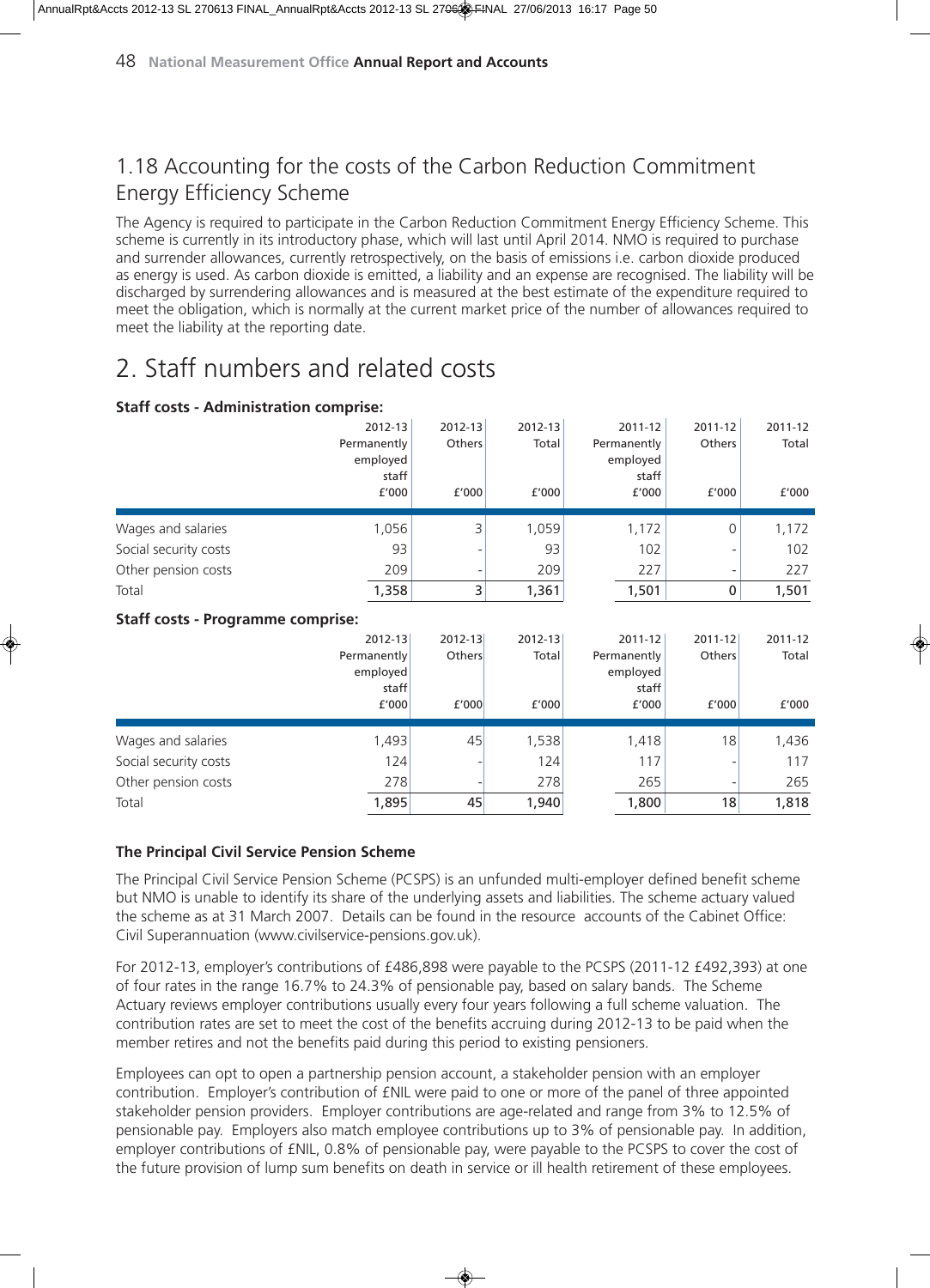Contributions due to the partnership pension providers as the Statement of Financial Position date were £NIL. Contributions prepaid at that date were £NIL.

No persons (2011-12: 0 persons) retired early on ill-health grounds; the total additional accrued pension liabilities in the year amounted to £NIL (2011-2012: £NIL).

#### **Average number of persons employed**

The average number of whole-time equivalent persons employed during the year was as follows:

| Permanently<br>employed                 | 2012-13<br>staff<br>Number | 2012-13<br>Others<br>Number | 2012-13<br>Total<br>Number | 2011-12<br>Permanently<br>employed<br>staff<br>Number | $2011 - 12$<br>Others<br>Number | 2011-12<br>Total<br>Number |
|-----------------------------------------|----------------------------|-----------------------------|----------------------------|-------------------------------------------------------|---------------------------------|----------------------------|
|                                         |                            |                             |                            |                                                       |                                 |                            |
| <b>Certification Services</b>           | 14                         |                             | 14                         | 14                                                    |                                 | 14                         |
| <b>Utilities</b>                        |                            |                             |                            | 5                                                     |                                 | 5                          |
| Regulation                              |                            |                             | 8                          | 8                                                     |                                 | 9                          |
| Enforcement                             | 13                         |                             | 14                         | 11                                                    |                                 | 11                         |
| Corporate Services/Change & Development | 19                         |                             | 19                         | 17                                                    |                                 | 17                         |
| Programme Management                    | 5                          |                             |                            |                                                       |                                 |                            |
| Estate Management                       |                            |                             |                            | 4                                                     |                                 | 4                          |
| Total                                   | 65                         |                             | 67                         | 66                                                    |                                 | 67                         |

### 3. Administration and Programme Costs

|                                                 | Note | f'000<br>Admin.          | 2012-13<br>£'000<br>Prog. | £'000<br>Total | f'000<br>Admin.              | 2011-12<br>$\texttt{f}'000$<br>Prog. | £'000<br>Total |
|-------------------------------------------------|------|--------------------------|---------------------------|----------------|------------------------------|--------------------------------------|----------------|
| Science research costs                          |      |                          | 54,883                    | 54,883         | $\qquad \qquad \blacksquare$ | 54,614                               | 54,614         |
| Accommodation                                   |      | 117                      | 4,992                     | 5,109          | 127                          | 4,925                                | 5,052          |
| International subscriptions                     |      |                          | 836                       | 836            | $\overline{a}$               | 820                                  | 820            |
| Laboratory testing                              |      |                          | 780                       | 780            |                              | 727                                  | 727            |
| General expenses                                |      | 249                      | 410                       | 659            | 282                          | 369                                  | 651            |
| IT                                              |      | 36                       | 103                       | 139            | 39                           | 72                                   | 111            |
| Travel and subsistence                          |      | 26                       | 97                        | 123            | 24                           | 71                                   | 95             |
| Telecommunications                              |      | 13                       | 21                        | 34             | 14                           | 20                                   | 34             |
| Rentals under operating leases                  |      |                          | 56                        | 56             |                              | 56                                   | 56             |
|                                                 |      | 441                      | 62,178                    | 62,619         | 486                          | 61,674                               | 62,160         |
| Non cash items excluding movement in provisions |      |                          |                           |                |                              |                                      |                |
| - Depreciation                                  | 5    | 101                      | 7,813                     | 7,914          | 114                          | 7,326                                | 7,440          |
| - Impairments                                   |      |                          | 67                        | 67             | $\overline{a}$               | 1,327                                | 1,327          |
| - Revaluations                                  |      |                          |                           |                |                              | (6)                                  | (6)            |
| - Amortisation                                  | 6    | 19                       | 53                        | 72             | 11                           | 40                                   | 51             |
| - Notional audit fee                            |      | 35                       |                           | 35             | 35                           |                                      | 35             |
| - Loss on disposal of non current assets        |      |                          | 3                         | 3              |                              | 1                                    |                |
| Total other non-cash                            |      | 155                      | 7,936                     | 8,091          | 160                          | 8,688                                | 8,848          |
| Total other programme costs excluding           |      |                          |                           |                |                              |                                      |                |
| movement in provisions                          |      | 596                      | 70,114                    | 70,710         | 646                          | 70,362                               | 71,008         |
| - Write back of provisions                      | 12   |                          |                           |                |                              |                                      |                |
| - Provisions provided in the year               | 12   |                          | 5,002                     | 5,002          | $\overline{\phantom{0}}$     | 16,700                               | 16,700         |
| - Unwinding of discount on provisions           | 12   | ÷                        | 2,135                     | 2,135          | $\overline{\phantom{a}}$     | 1,528                                | 1,528          |
| <b>Total provisions</b>                         |      | $\overline{\phantom{0}}$ | 7,137                     | 7,137          | $\blacksquare$               | 18,228                               | 18,228         |

During the year, the Agency purchased no non-audit services from the National Audit Office.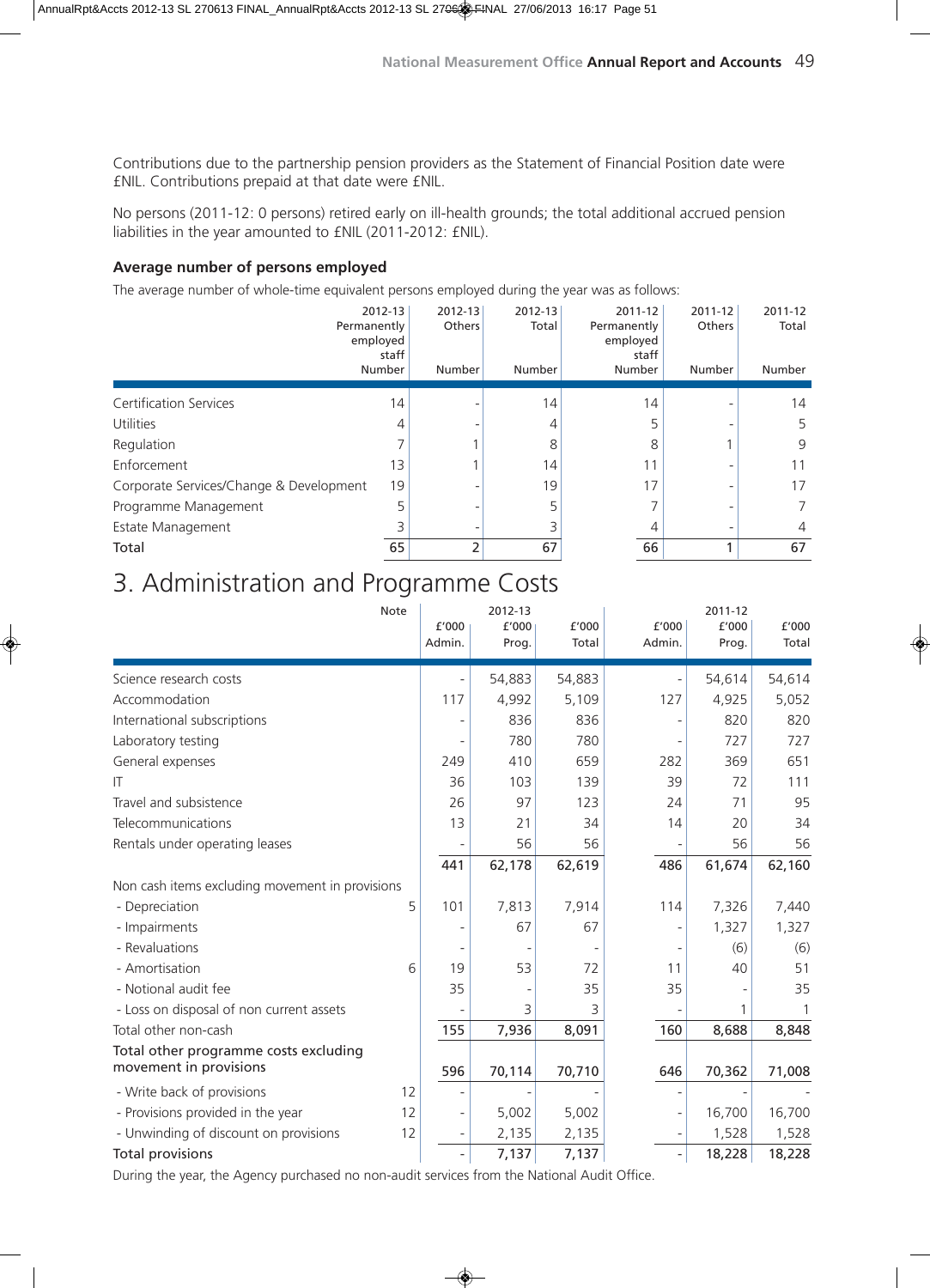### 4. Income

The following information is given to satisfy the disclosure requirements for fees and charges, not IFRS8. This requires the disclosure of the financial objective, full cost, income, surplus or deficit and performance against each objective. The financial objective is to recover the full cost on each market segment as indicated below.

|                   | 2012-13<br>Income<br>£'000 | 2012-13<br><b>Full Cost</b><br>£'000 | 2012-13<br>Surplus/<br>(Deficit)<br>£'000 | 2011-12<br>Income<br>f'000 | 2011-12<br><b>Full Cost</b><br>f′000 | 2011-12<br>Surplus/<br>(Deficit)<br>£'000 |
|-------------------|----------------------------|--------------------------------------|-------------------------------------------|----------------------------|--------------------------------------|-------------------------------------------|
| Intradepartmental | 550                        | 579                                  | (29)                                      | 600                        | 487                                  | 113                                       |
| Intragovernmental | 1,948                      | 1,667                                | 281                                       | 1,742                      | 1,680                                | 62                                        |
| Statutory         | 722                        | 858                                  | (136)                                     | 778                        | 808                                  | (30)                                      |
| Commercial        | 103                        | 87                                   | 16                                        | 63                         | 48                                   | 15                                        |
| Total             | 3,323                      | 3,191                                | 132                                       | 3,183                      | 3,023                                | 160                                       |
| Rental Income     | 11,746                     |                                      |                                           | 11,289                     |                                      |                                           |
| Total Income      | 15,069*                    |                                      |                                           | 14,472*                    |                                      |                                           |

\* Of the £15,069k income, for 2012-2013 (£14,472k, 2011-12), £25k (£30k) is derived from Administration and £15,044k ( $£14,442k$ ) from Programme.

#### **Operating Segments**

The following information on operating segments and geographical analysis are required under IFRS8 the different operating segments have been chosen to reflect the different types of services that the Agency operates. These have different customers, pricing regimes and internal managers. They are accounted for separately and budgeting and decision making are based on this division.

Work performed internally for Legal Metrology is performed by more than one segment, and this is reflected in the internal reduction in costs.

The costs for the Legal Metrology which is performed internally is calculated in accordance with full cost recovery and represents the resources required to fulfill the Legal Metrology contract.

#### **Operating segments 2012-13**

|                                             | Gas and<br>electricity<br>metering<br>f'000 | Enforcement Certification<br>£'000 | and<br>f'000 | Other<br>Legal<br>Calibration Metrology<br>f'000 | National<br>Measurement<br>System Other<br>f'000 | f'000 | Total<br>£'000 |
|---------------------------------------------|---------------------------------------------|------------------------------------|--------------|--------------------------------------------------|--------------------------------------------------|-------|----------------|
| Income from other Govt organisations        |                                             | 1,103                              | 28           |                                                  |                                                  | 3     | 1,137          |
| Income from parent Department               |                                             | 550                                |              |                                                  |                                                  |       | 550            |
| Income from public corporations             | 845                                         |                                    |              |                                                  |                                                  |       | 850            |
| Income from private sector                  |                                             | 8                                  | 601          |                                                  | 11,743                                           | 95    | 12,447         |
| Income from local authority                 |                                             |                                    | 77           |                                                  |                                                  | 8     | 85             |
| Total income                                | 845                                         | 1,661                              | 711          |                                                  | 11,746                                           | 106   | 15,069         |
| Other operating costs                       | 834                                         | 1,473                              | 1,583        | 732                                              | 68,388                                           | 85    | 73,095         |
| Cross functional charging - Legal Metrology |                                             |                                    |              |                                                  |                                                  |       |                |
| Programme                                   |                                             |                                    | (875)        |                                                  | 875                                              |       |                |
| ** Depreciation and amortisation            |                                             | 10                                 | 88           |                                                  | 7,887                                            |       | 7,986          |
| Impairments and revaluations                |                                             |                                    |              |                                                  | 67                                               |       | 67             |
| Total costs                                 | 834                                         | 1,483                              | 796          | 732                                              | 77,217                                           | 86    | 81,148         |
| Total comprehensive net expenditure         | 11                                          | 178                                | (85)         | (732)                                            | (65, 471)                                        |       | 20(66,079)     |

\* The Estate team received £11,746k for rent and facilities management contributions for the Teddington buildings from the private sector. Of this £11,623k is received from NPL Management Ltd.

\*\* The depreciation and amortisation shown are those which are direct costs to the segments, the remaining costs are apportioned within an overhead charge.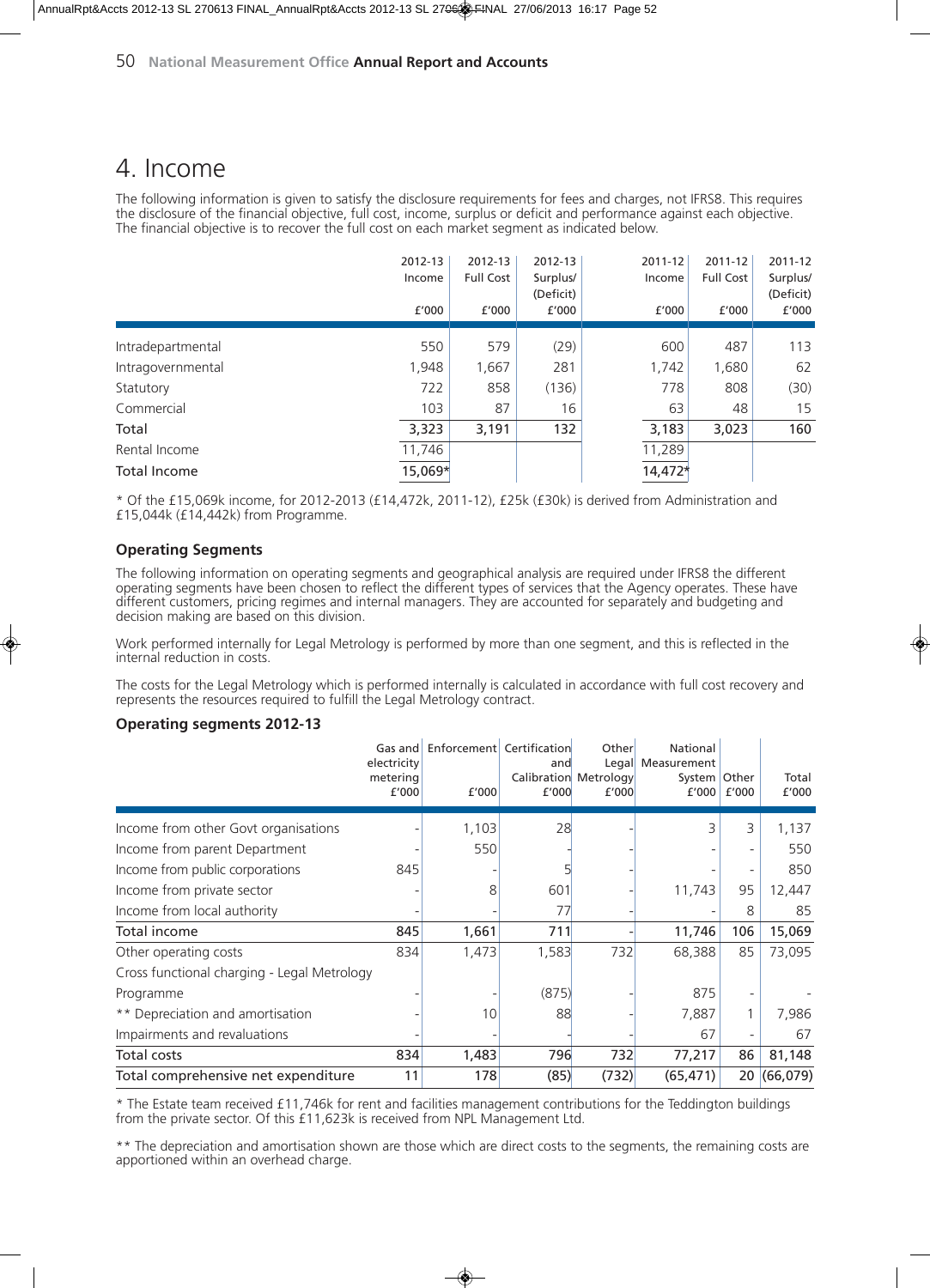|                                              | Gas and<br>electricity<br>metering<br>f'000 | Enforcement Certification<br>f'000 | and<br>Calibration Metrology<br>f'000 | Other<br>Legal<br>f'000 | National<br>Measurement<br>System Other<br>£'000 | f'000 | Total<br>f'000  |
|----------------------------------------------|---------------------------------------------|------------------------------------|---------------------------------------|-------------------------|--------------------------------------------------|-------|-----------------|
|                                              |                                             |                                    |                                       |                         |                                                  |       |                 |
| Income from other Govt organisations         |                                             | 900                                | 28                                    |                         |                                                  | 5     | 933             |
| Income from parent Department                |                                             | 600                                |                                       |                         |                                                  |       | 600             |
| Income from public corporations/trading fund | 842                                         |                                    |                                       |                         |                                                  | 9     | 852             |
| Income from private sector                   |                                             | 45                                 | 665                                   |                         | 11,289*                                          | 19    | 12,018          |
| Income from local authority                  |                                             |                                    | 57                                    |                         |                                                  | 12    | 69              |
| Total income                                 | 842                                         | 1,545                              | 751                                   |                         | 11,289                                           | 45    | 14,472          |
| Other operating costs                        | 827                                         | 1,264                              | 1,555                                 | 938                     | 79,108                                           | 114   | 83,806          |
| Cross functional charging - Legal Metrology  |                                             |                                    |                                       |                         |                                                  |       |                 |
| Programme                                    |                                             |                                    | (909)                                 |                         | 909                                              |       |                 |
| ** Depreciation and amortisation             |                                             | 21                                 | 90                                    |                         | 7,316                                            |       | 7,428           |
| Impairments and revaluations                 |                                             |                                    |                                       |                         | 1,321                                            | -     | 1,321           |
| Total costs                                  | 827                                         | 1,285                              | 736                                   | 939                     | 88,654                                           | 114   | 92,555          |
| Total comprehensive net expenditure          | 15                                          | 260                                | 15                                    | (939)                   | (77, 365)                                        |       | $(69)$ (78,083) |

#### **Operating segments 2011-12**

\* The Estate team received £11,289K for rent and facilities management contributions for the Teddington buildings from the private sector. Of this £11,164K is received from NPL Management Ltd.

\*\* The depreciation and amortisation shown are those which are direct costs to the segments; the remaining costs are apportioned within an overhead charge.

#### **Geographical Analysis of Income**

|                 | $2012 - 13$<br>f'000    | 2011-12<br>f'000 |
|-----------------|-------------------------|------------------|
| UK              | 14,738                  | 14,178           |
| EU              | 184                     | 141              |
| Asia*           | 114                     | 108              |
| North America** | 23                      | 28               |
| Australasia     | 9                       | 16               |
| Africa          | $\overline{\mathbf{A}}$ |                  |
| Total           | 15,069                  | 14,472           |

\*The Asia figures include income gained from China (£36k, 2012-13 and £53k, 2011-12).

\*\* The North America figures include income gained from the USA (£14k, 2012-13 and £25k, 2011-12).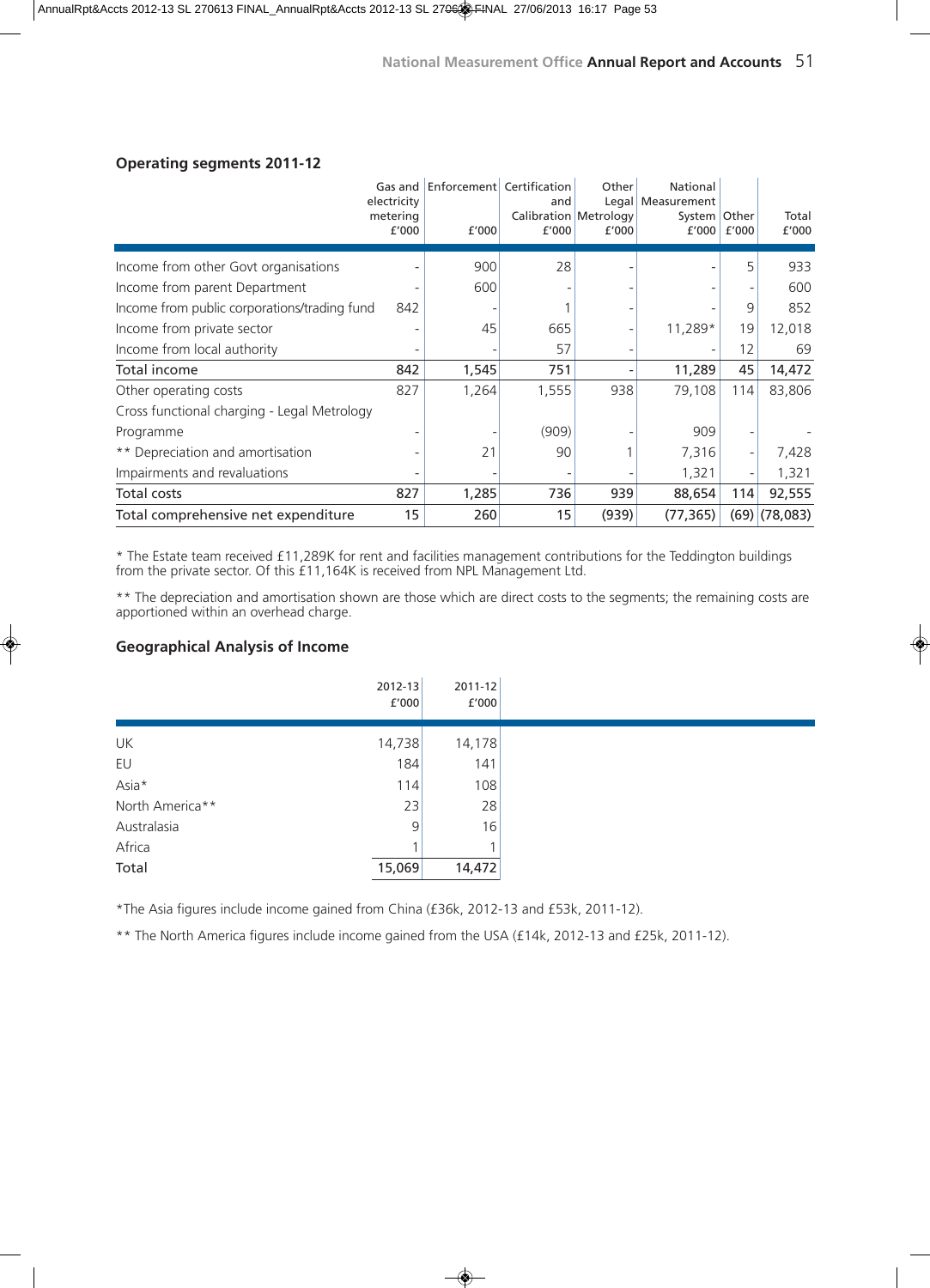### 5. Property, plant and equipment

|                          | Land<br>£'000 | Leasehold<br>improvements<br>£'000 | <b>Buildings</b><br>£'000 | Heritage<br>assets<br>£'000 | Plant and<br>machinery<br>£'000 | Information<br>technology<br>and office<br>£'000 | Furniture<br>and<br>fittings<br>£'000 | Transport<br>equipment<br>£'000 | Assets<br>under<br>construction<br>£'000 | Total<br>£'000 |
|--------------------------|---------------|------------------------------------|---------------------------|-----------------------------|---------------------------------|--------------------------------------------------|---------------------------------------|---------------------------------|------------------------------------------|----------------|
| <b>Cost or valuation</b> |               |                                    |                           |                             |                                 |                                                  |                                       |                                 |                                          |                |
| 1 April 2012             | 9,302         | 232                                | 123,691                   | 857                         | 124,501                         | 609                                              | 178                                   | 43                              | 4,242                                    | 263,655        |
| Additions                |               |                                    | 816                       | 69                          | 7,068                           | 362                                              |                                       |                                 | 945                                      | 9,260          |
| Reclassifications        |               |                                    | 4,702                     |                             | (1, 243)                        | 377                                              |                                       |                                 | (3,836)                                  |                |
| Revaluations             |               |                                    | 5,881                     | (2)                         | 36                              | 18                                               | 1                                     | 4                               | 171                                      | 6,109          |
| Impairments              |               |                                    | (72)                      |                             | (112)                           |                                                  |                                       |                                 |                                          | (184)          |
| Disposals                |               |                                    |                           |                             | (31)                            |                                                  |                                       |                                 |                                          | (31)           |
| 31 March 2013            | 9,302         | 232                                | 135,018                   | 924                         | 130,219                         | 1,366                                            | 179                                   | 47                              | 1,522                                    | 278,809        |
| <b>Depreciation</b>      |               |                                    |                           |                             |                                 |                                                  |                                       |                                 |                                          |                |
| 1 April 2012             |               | (15)                               | (29, 730)                 | (13)                        | (51, 422)                       | (232)                                            | (46)                                  | (42)                            |                                          | (81, 500)      |
| Charged in year          |               |                                    | (2,697)                   | (2)                         | (5, 127)                        | (86)                                             | (1)                                   | (1)                             |                                          | (7, 914)       |
| Reclassifications        |               |                                    | (4,703)                   |                             | 4,703                           |                                                  |                                       |                                 |                                          |                |
| Revaluations             |               |                                    | (1, 455)                  |                             | (7)                             |                                                  | ٠                                     |                                 |                                          | (1, 462)       |
| Impairments              |               |                                    |                           |                             | (50)                            |                                                  |                                       |                                 |                                          | (50)           |
| Disposals                |               |                                    |                           |                             | 28                              |                                                  |                                       |                                 |                                          | 28             |
| 31 March 2013            |               | (15)                               | (38, 585)                 | (15)                        | (51, 875)                       | (318)                                            | (47)                                  | (43)                            |                                          | (90, 898)      |
| Net Book Value           |               |                                    |                           |                             |                                 |                                                  |                                       |                                 |                                          |                |
| 1 April 2012             | 9,302         | 217                                | 93,961                    | 844                         | 73,079                          | 377                                              | 132                                   | 1                               | 4,242                                    | 182,155        |
| Net Book Value           |               |                                    |                           |                             |                                 |                                                  |                                       |                                 |                                          |                |
| 31 March 2013            | 9,302         | 217                                | 96,433                    | 909                         | 78,344                          | 1,048                                            | 132                                   | 4                               | 1,522                                    | 187,911        |
| <b>Asset financing</b>   |               |                                    |                           |                             |                                 |                                                  |                                       |                                 |                                          |                |
| Owned                    | 9,302         | 217                                | 96,435                    | 909                         | 78,342                          | 1,048                                            | 132                                   | 4                               | 1,522                                    | 187,911        |
| Net book value           |               |                                    |                           |                             |                                 |                                                  |                                       |                                 |                                          |                |
| at 31 March 2013 9,302   |               | 217                                | 96,435                    | 909                         | 78,342                          | 1,048                                            | 132                                   | 4                               | 1,522                                    | 187,911        |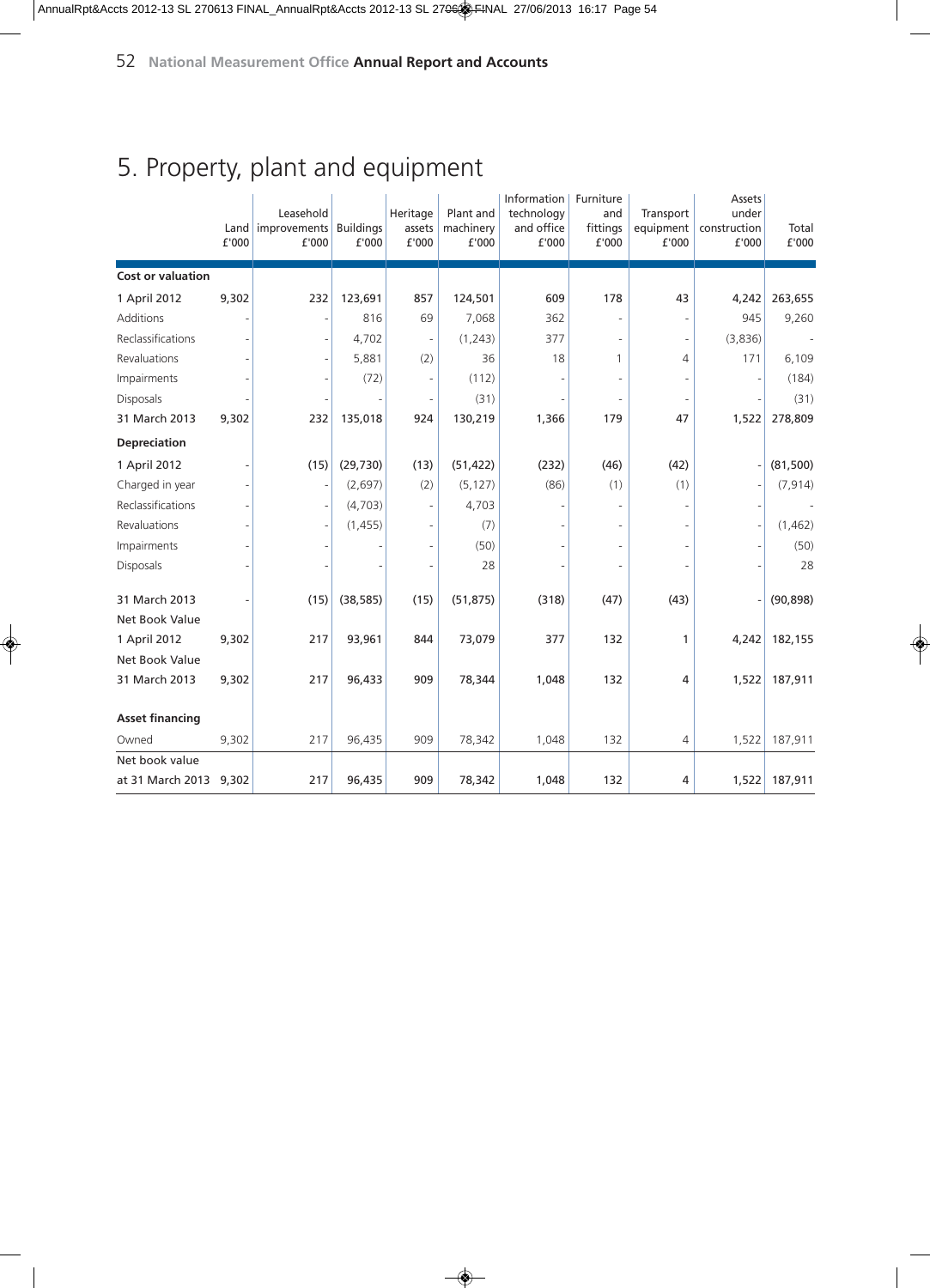|                          | Land<br>£'000 | Leasehold<br>improvements Buildings<br>£'000 | £'000     | Heritage<br>assets<br>£'000 | Plant and<br>machinery<br>£'000 | Information<br>Technology<br>and office<br>£'000 | Furniture<br>and<br>fittings<br>f'000 | Transport<br>equipment<br>£'000 | Assets<br>under<br>construction<br>£'000 | Total<br>£'000 |
|--------------------------|---------------|----------------------------------------------|-----------|-----------------------------|---------------------------------|--------------------------------------------------|---------------------------------------|---------------------------------|------------------------------------------|----------------|
| <b>Cost or valuation</b> |               |                                              |           |                             |                                 |                                                  |                                       |                                 |                                          |                |
| 1 April 2011             | 9,302         |                                              | 133,317   | 860                         | 121,460                         | 585                                              | 184                                   | 43                              | 544                                      | 266,295        |
| Additions                |               |                                              | 635       |                             | 2,507                           | 26                                               |                                       | $\overline{\phantom{a}}$        | 3,949                                    | 7,117          |
| Reclassifications        |               | 232                                          | 85        |                             | (51)                            | (2)                                              |                                       | $\overline{\phantom{a}}$        | (264)                                    |                |
| Revaluations             |               |                                              | (2,958)   | (3)                         | 3,427                           |                                                  |                                       | $\overline{\phantom{a}}$        | 13                                       | 479            |
| Impairments              |               |                                              | (116)     |                             | (2,830)                         |                                                  |                                       | $\overline{\phantom{a}}$        |                                          | (2,946)        |
| <b>Disposals</b>         |               |                                              | (7, 272)  |                             | (12)                            |                                                  | (6)                                   | $\overline{\phantom{a}}$        |                                          | (7, 290)       |
| 31 March 2012            | 9,302         | 232                                          | 123,691   | 857                         | 124,501                         | 609                                              | 178                                   | 43                              | 4,242                                    | 263,655        |
| <b>Depreciation</b>      |               |                                              |           |                             |                                 |                                                  |                                       |                                 |                                          |                |
| 1 April 2011             |               |                                              | (40, 517) | (13)                        | (47, 311)                       | (188)                                            | (51)                                  | (41)                            |                                          | (88, 121)      |
| Charged in year          |               |                                              | (2, 569)  | (0)                         | (4,824)                         | (45)                                             | (1)                                   | (1)                             |                                          | (7, 440)       |
| Reclassifications        |               | (15)                                         | 2         |                             | 13                              |                                                  |                                       |                                 |                                          |                |
| Revaluations             |               |                                              | 6,059     |                             | (907)                           |                                                  |                                       | $\overline{\phantom{a}}$        |                                          | 5,152          |
| Impairments              |               |                                              | 23        |                             | 1,596                           |                                                  |                                       | $\overline{\phantom{a}}$        |                                          | 1,619          |
| <b>Disposals</b>         |               |                                              | 7,272     |                             | 11                              | 1                                                | 6                                     |                                 |                                          | 7,290          |
| 31 March 2012            |               | (15)                                         | (29, 730) | (13)                        | (51, 422)                       | (232)                                            | (46)                                  | (42)                            |                                          | (81, 500)      |
| Net Book Value           |               |                                              |           |                             |                                 |                                                  |                                       |                                 |                                          |                |
| 1 April 2011             | 9,302         |                                              | 92,800    | 847                         | 74,149                          | 397                                              | 133                                   | $\overline{2}$                  | 544                                      | 178,174        |
| Net Book Value           |               |                                              |           |                             |                                 |                                                  |                                       |                                 |                                          |                |
| 31 March 2012            | 9,302         | 217                                          | 93,961    | 844                         | 73,079                          | 377                                              | 132                                   | 1                               | 4,242                                    | 182,155        |
| <b>Asset financing</b>   |               |                                              |           |                             |                                 |                                                  |                                       |                                 |                                          |                |
| Owned                    | 9,302         | 217                                          | 93,961    | 844                         | 73,079                          | 377                                              | 132                                   | 1                               | 4,242                                    | 182,155        |
| Net book value           |               |                                              |           |                             |                                 |                                                  |                                       |                                 |                                          |                |
| at 31 March 2012 9,302   |               | 217                                          | 93,961    | 844                         | 73,079                          | 377                                              | 132                                   | 1                               | 4,242                                    | 182,155        |

All land and buildings were valued as at 31 March 2009 by an independent Chartered Surveyor, Powis, Hughes and Associates. This valuation was undertaken in accordance with the Royal Institute of Chartered Surveyors Valuation Standards (6th Edition) as amended March 2009.

#### **Heritage assets**

The Agency has a number of non-operational heritage assets held for historical and cultural reasons only and are valued at fair value in accordance with the FReM. They are located at the National Physical Laboratory and National Measurement Office laboratories in Teddington. These consist of the National Physical Laboratory museum and archives, and some UK primary standard weights and measures.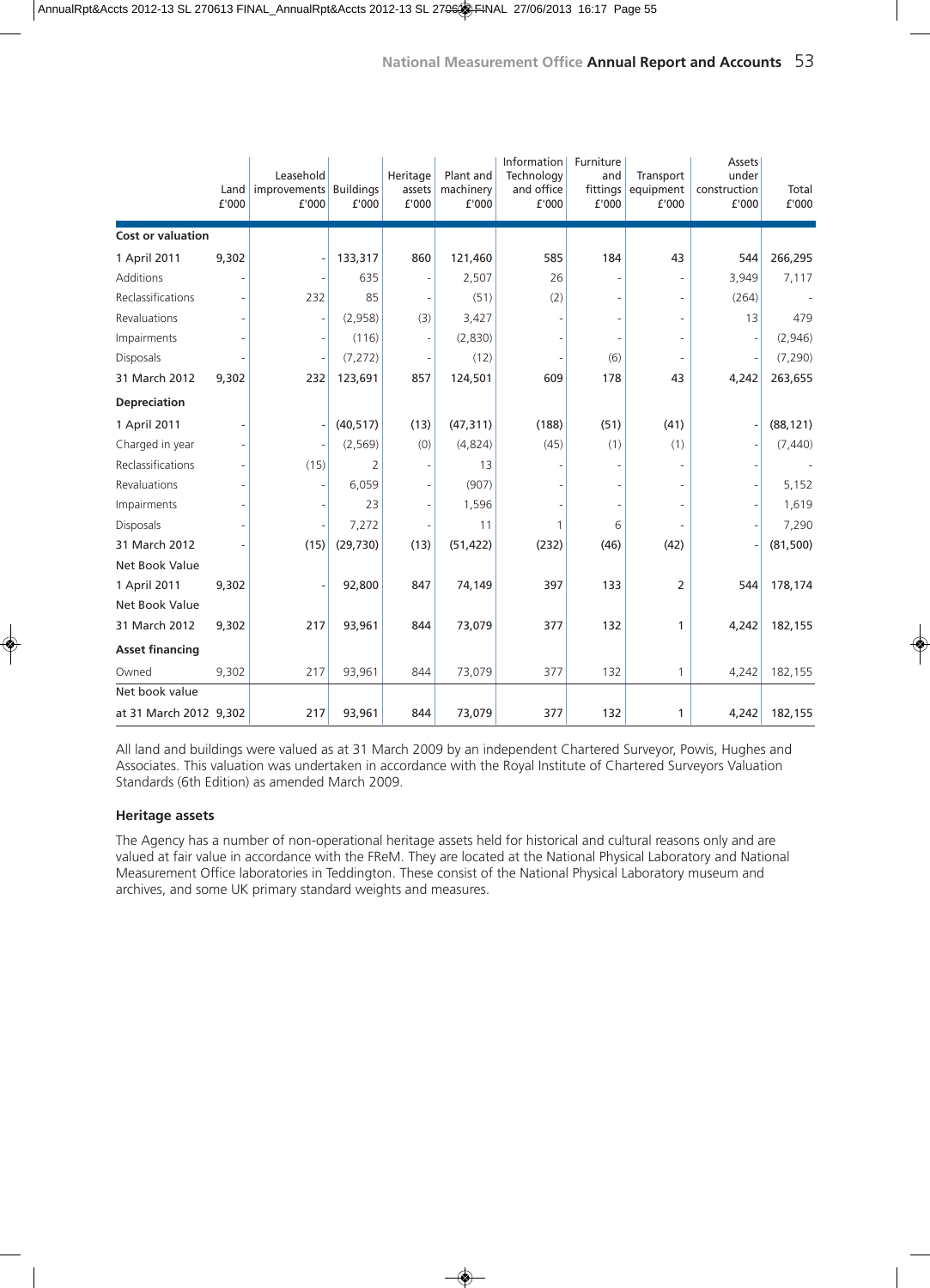### 6. Intangible assets

Intangible assets are software and software licences and associated implementation costs.

|                                 | ${\tt f'}000$          |
|---------------------------------|------------------------|
| Cost or valuation               |                        |
| At 1 April 2012                 | 685                    |
| Additions                       | 15                     |
| Reclassifications               |                        |
| Revaluations                    | 15                     |
| Disposals                       |                        |
| At 31 March 2013                | 715                    |
| Amortisation                    |                        |
| At 1 April 2012                 | (278)                  |
| Charged in year                 | (72)                   |
| Revaluations                    |                        |
| Disposals                       |                        |
| At 31 March 2013                | (350)                  |
| Net book value at 31 March 2013 | 365                    |
| Net book value at 1 April 2012  | 407                    |
|                                 |                        |
|                                 | Total<br>${\tt f'}000$ |
|                                 |                        |
| Cost or valuation               |                        |
| At 1 April 2011                 | 391                    |
| Additions                       | 306                    |
| Reclassifications               |                        |
| Revaluations                    |                        |
| Disposals                       | (12)                   |
| At 31 March 2012                | 685                    |
| Amortisation                    |                        |
| At 1 April 2011                 | (239)                  |
| Charged in year                 | (51)                   |
| Revaluations                    |                        |
| Disposals                       | 12                     |
| At 31 March 2012                | (278)                  |
| Net book value at 31 March 2012 | 407                    |
| Net book value at 1 April 2011  | 152                    |
|                                 |                        |

Total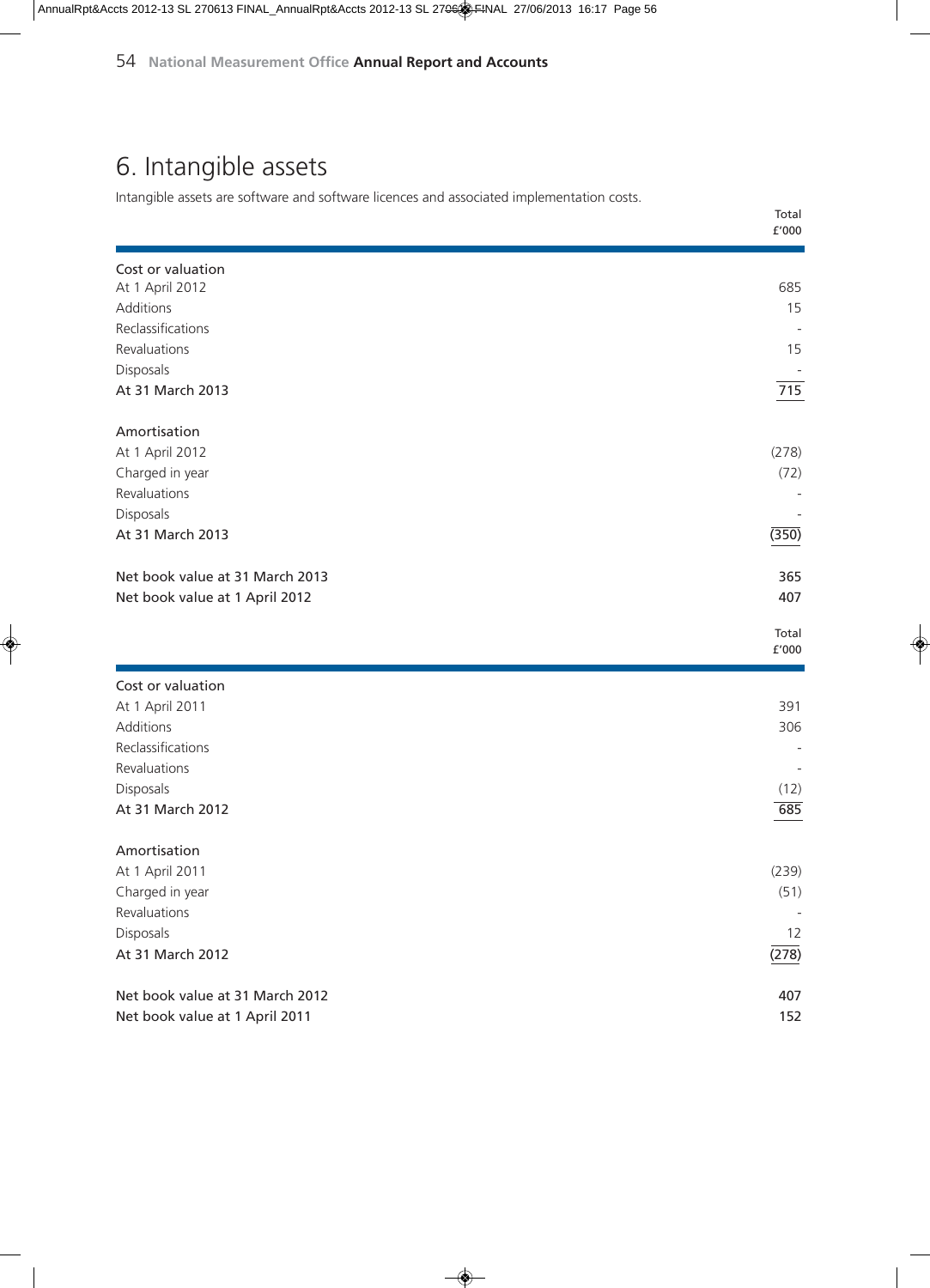### 7. Financial instruments

A financial instrument is any contract that gives rise to a financial asset of one entity and a financial liability or equity instrument of another entity. IFRS 7 Financial Instruments: Disclosure requires the disclosure of information which will allow users of these financial statements to evaluate the significance of financial instruments on the Agency's financial performance and position and the nature and extent of the Agency's exposure to risks arising from financial instruments.

NMO has entered into a tripartite loan agreement dated 15 March 2012 as guarantor with a commercial bank as lender and NPLML as the borrower. This loan agreement enables NPLML to purchase technical assets in order to carry out its normal operating activities. This has been classified as a financial guarantee and the balance of the loan was £18.1m as at the 31 March 2013 (31 March 2012 £7.5m). The loan agreement includes a number of individual loans covering a range of payment periods, with an average of 10 years. This loan agreement has not been provided for in these Accounts as the possibility of default by NPLML is remote.

As the cash requirements of the Agency are largely met by BIS, financial instruments play a more limited role in creating risk than would apply to a non-public sector body of a similar size. The majority of financial instruments relate to contracts to buy non-financial items in line with the Agency's expected purchase and usage requirements. The Agency is exposed to some forms of credit, liquidity and market risk via specific programmes and activities undertaken in pursuance of the Agency's objectives.

#### *Credit risk*

Credit risk is the risk that one party to a financial instrument will cause a financial loss for the other party by failing to discharge an obligation.

With respect to the financial guarantee, the Agency is exposed to the risk that a recipient of the loan may default and the lending institution will call upon NMO to honour its guarantee.

#### *Market risk*

Market risk is the risk that fair values and future cash flows will fluctuate due to changes in market prices. Market risk generally comprises of:

#### *Foreign currency risk*

The Agency is exposed to a small amount of foreign currency risk as approximately 1% of expenditure is payable in Euros.

This expenditure relates to subscriptions for membership to international metrology organisations as part of its role in Government. The exposure to risk for foreign currency income was negligible.

#### *Interest rate risk*

The Agency does not invest or access funds from commercial sources and was therefore not subject to interest rate risk apart from the financial guarantee mentioned above.

#### *Liquidity risk*

Liquidity risk is the risk that an entity will encounter difficulty in meeting obligations associated with financial liabilities. In common with other Government departments, the future financing of its liabilities is to be met by future grants of Supply, voted annually by Parliament. There is no reason to believe that future approvals will not be forthcoming, therefore, on this basis the Agency is not exposed to liquidity risks.

### 8. Impairments

There were impairments of £234k in 2012-13. These were mainly replacement of items prior to their normal expiry date (£1.3m 2011-12).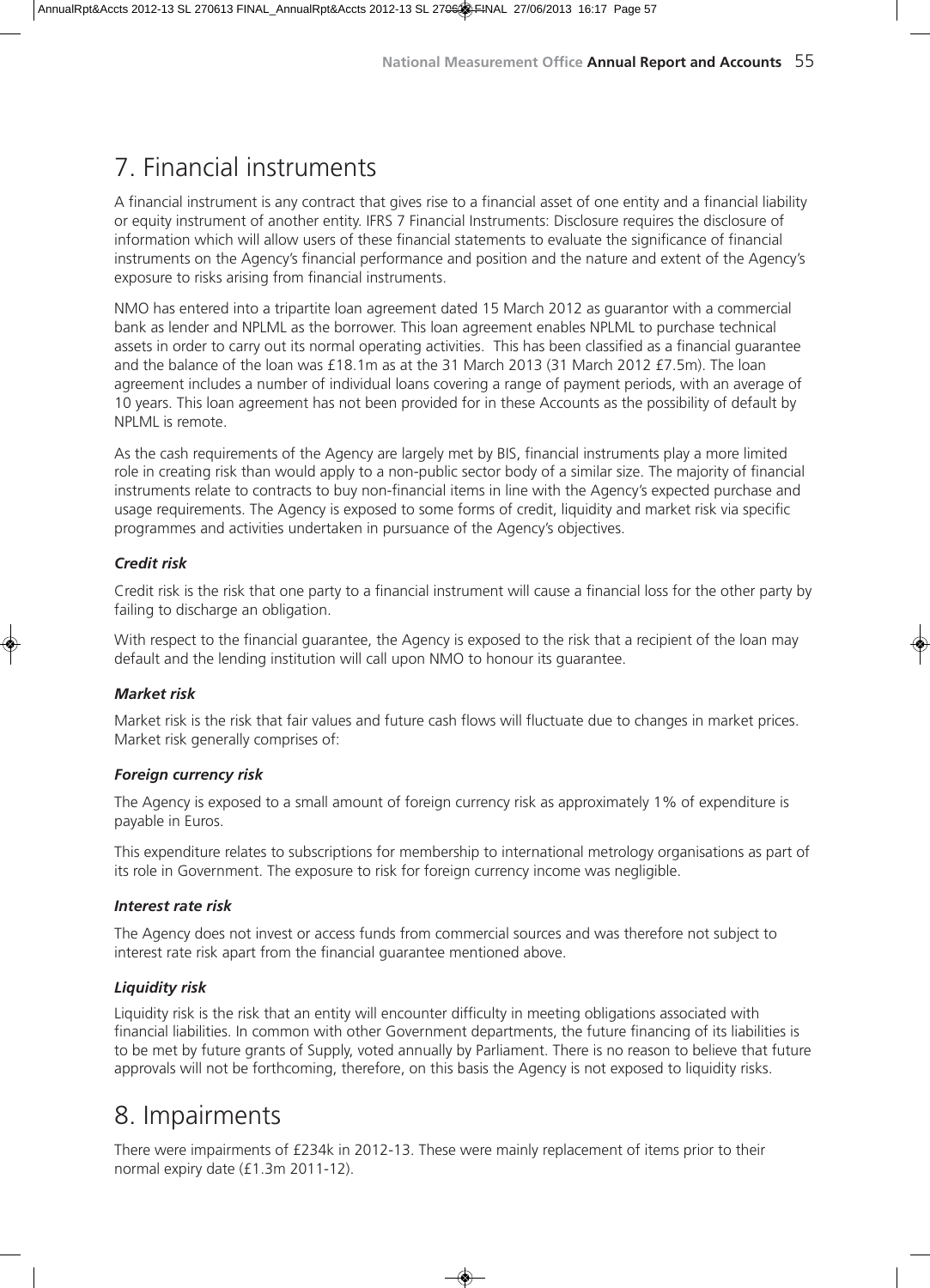### 9. Trade receivables and other current assets

#### **a) Analysis by type**

| a) Analysis by type                           |         |         |
|-----------------------------------------------|---------|---------|
|                                               | 2012-13 | 2011-12 |
|                                               | f'000   | f'000   |
| Amounts falling due within one year:          |         |         |
| Trade receivables                             | 211     | 167     |
| VAT receivable                                | 2,882   | 3,115   |
| Other receivables                             |         | 2       |
| Prepayments and accrued income                | 1,420   | 1,431   |
| Total receivables as at 31 March              | 4,513   | 4,715   |
|                                               | 2012-13 | 2011-12 |
|                                               | f'000   | f'000   |
| Amounts falling due after more than one year: |         |         |
| Deposits and advances                         | 200     | 200     |
| Total                                         | 200     | 200     |
| b) Intra-Government balances                  |         |         |
|                                               | 2012-13 | 2011-12 |
|                                               | £'000   | f'000   |
| Balances with department                      | 200     | 200     |
| Balances with other central government bodies | 3,057   | 3,148   |
| Balances with local authorities               | 126     | 124     |
| Balances with bodies external to government   | 1,330   | 1,443   |
| Total receivables as at 31 March              | 4,713   | 4,915   |
|                                               |         |         |
|                                               |         |         |

### 10. Cash and cash equivalents

|                                                  | 2012-13<br>f′000 | 2011-12<br>f'000 |
|--------------------------------------------------|------------------|------------------|
| <b>Balance at 1 April</b>                        | 1,561            | 9,051            |
| Net change in cash and cash equivalent balances  | 2,235            | (7, 490)         |
| Balance at 31 March                              | 3,796            | 1,561            |
| The following balances at 31 March were held at: |                  |                  |
| Government Banking Services                      | 3,796            | 1,560            |
| Cash in hand                                     |                  |                  |
| Balance at 31 March                              | 3,796            | 1,561            |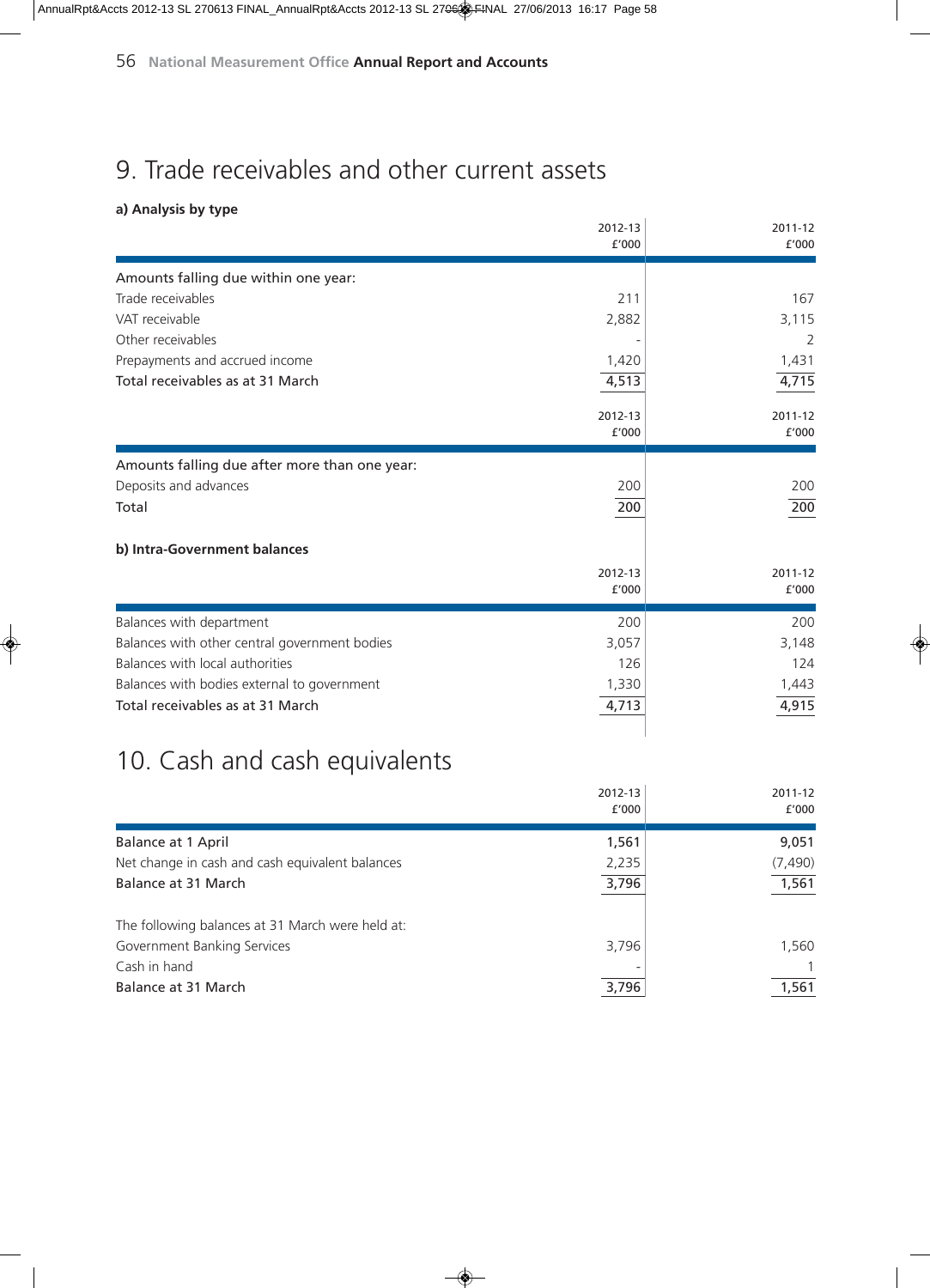### 11. Trade payables and other current liabilities

#### **a) Analysis by type**

| a) Analysis by type                            |         |         |
|------------------------------------------------|---------|---------|
|                                                | 2012-13 | 2011-12 |
|                                                | f'000   | f'000   |
| Amounts falling due within one year:           |         |         |
| Trade payables                                 | 755     | 1,714   |
| Accruals and deferred income                   | 3,123   | 1,210   |
| Total payables as at 31 March                  | 3,878   | 2,924   |
| b) Intra-Government balances                   |         |         |
|                                                | 2012-13 | 2011-12 |
|                                                | f'000   | f'000   |
| Balances with department                       | 287     | 27      |
| Balances with other central government bodies  | 248     |         |
| Balances with public corporations/trading fund | 109     | 225     |
| Balances with local authorities                |         | 5       |
| Balances with bodies external to government    | 3,227   | 2,667   |
| Total debtors at 31 March                      | 3,878   | 2,924   |

### 12. Provisions for liabilities and charges

|                                                   | <b>NPLML</b><br>Pension<br>Scheme<br>£'000 | Decontamination<br>f'000 | Disposal<br>of Radiological<br>Sources<br>f'000 | <b>CRC</b><br>£'000          | Total<br>f'000 |
|---------------------------------------------------|--------------------------------------------|--------------------------|-------------------------------------------------|------------------------------|----------------|
| Balance at 1 April 2012                           | 43,887                                     | 186                      | 300                                             |                              | 44,373         |
| Provided in the year                              | 2,889                                      | 95                       |                                                 | 220                          | 3,204          |
| Increase due to change in discount rate           | 1,798                                      |                          |                                                 | $\overline{\phantom{0}}$     | 1,798          |
| Provisions utilised in the year                   | (2, 165)                                   |                          | (35)                                            | $\overline{\phantom{0}}$     | (2,200)        |
| Borrowing costs (unwinding of discount)           | 2,135                                      |                          |                                                 |                              | 2,135          |
| Balance at 31 March 2013                          | 48,544                                     | 281                      | 265                                             | 220                          | 49,310         |
| Undiscounted                                      | 60,290                                     | 281                      | 265                                             | 220                          | 61,056         |
| Analysis of expected timing of discounted flows   |                                            |                          |                                                 |                              |                |
| Not later than one year                           | 2,259                                      | 281                      | 30                                              | 220                          | 2,790          |
| Later than one year and not later than five years | 18,669                                     |                          | 85                                              |                              | 18,754         |
| Later than five years                             | 27,616                                     |                          | 150                                             |                              | 27,766         |
| Total                                             | 48,544                                     | 281                      | 265                                             | 220                          | 49,310         |
| Balance at 1 April 2011                           | 27,806                                     | 146                      | 300                                             |                              | 28,252         |
| Provided in the year                              | 16,630                                     | 40                       | 30                                              |                              | 16,700         |
| Provisions utilised in the year                   | (2,077)                                    |                          | (30)                                            | $\overline{\phantom{m}}$     | (2, 107)       |
| Borrowing costs (unwinding of discount)           | 1,528                                      |                          |                                                 | $\overline{\phantom{a}}$     | 1,528          |
| Balance at 31 March 2012                          | 43,887                                     | 186                      | 300                                             | $\qquad \qquad \blacksquare$ | 44,373         |
| Undiscounted                                      | 58,557                                     | 186                      | 300                                             | $\overline{\phantom{a}}$     | 59,043         |
| Analysis of expected timing of discounted flows   |                                            |                          |                                                 |                              |                |
| Not later than one year                           | 138                                        |                          | 72                                              | $\overline{a}$               | 210            |
| Later than one year and not later than five years | 9,155                                      | 186                      | 120                                             | $\qquad \qquad \blacksquare$ | 9,461          |
| Later than five years                             | 34,594                                     |                          | 108                                             | $\overline{a}$               | 34,702         |
| Total                                             | 43,887                                     | 186                      | 300                                             | $\qquad \qquad \blacksquare$ | 44,373         |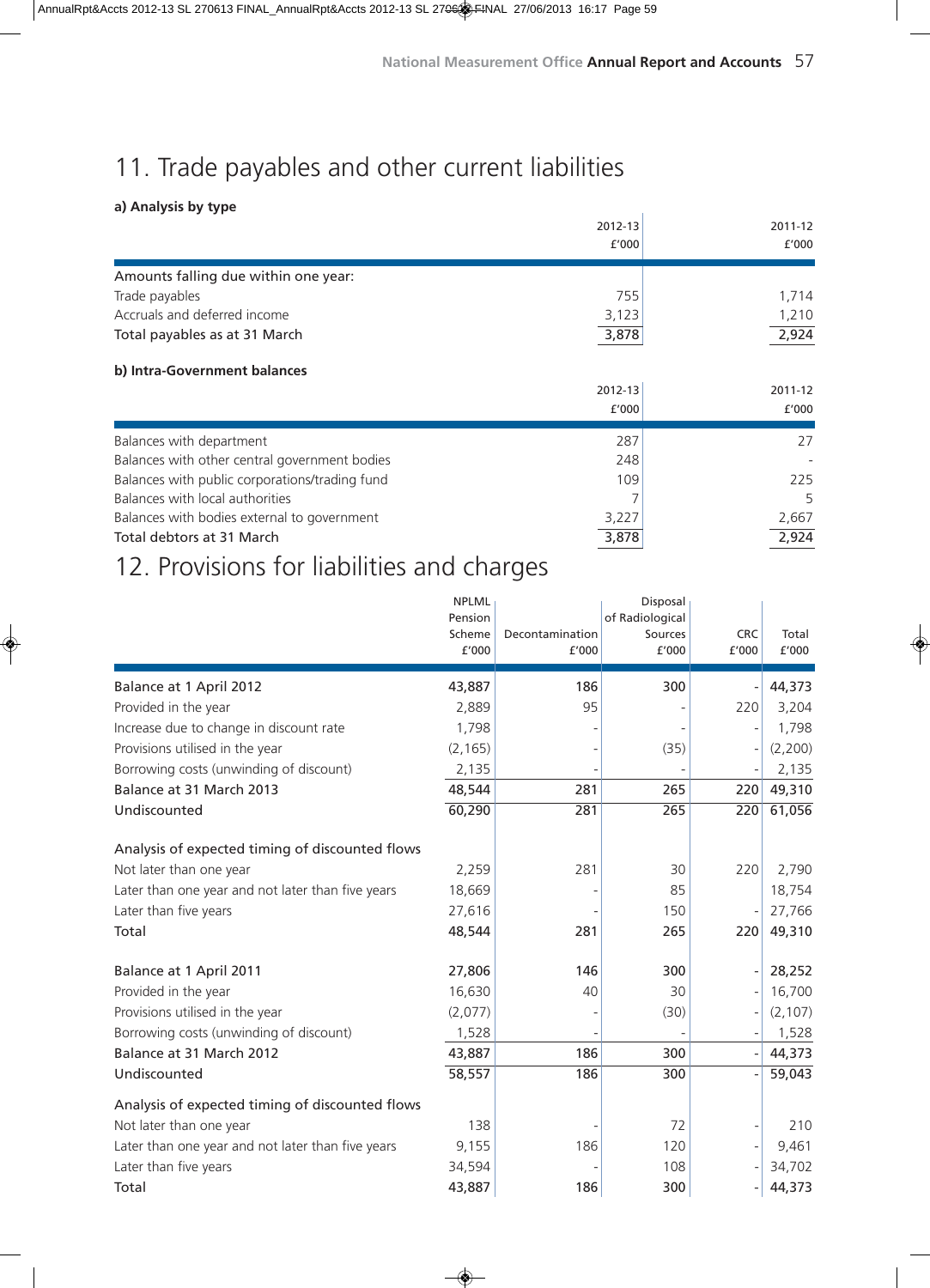#### **NPLML Pension Scheme**

The NPLML Pension Scheme was set up by the Department of Trade and Industry (DTI) for those civil servants who moved from employment by the DTI to employment by NPML when NPL moved to GOCO status in 1995. It is a defined benefit plan, and is the responsibility of NPLML, as the Principal Employer, to manage the pension fund in accordance with pension law for the duration of the contract. This involves paying into the fund and also obtaining actuarial valuations when required. It is not open to new members. The Government Actuary retains a supervisory role in the operation of the Scheme.

The pension scheme was recognised as being in deficit in 2004, but a recovery scheme using assumptions approved by the Government Actuary was in place that was expected to eliminate the deficit by 2014. Thus it was envisaged that NPML would be managing the Scheme from 2004 to 2014 and the money it received from NMO under the science contract through the tendered day rate would ensure that there was no deficit at the end of the contract.

When the contract ends in 2014, NMO has accepted responsibility for the pension scheme at the end of the 10 year contract. There was a formal triennial revaluation of the Scheme as at 5 April 2007 which showed that the deficit had increased to £18.5m. It was agreed at that point that there would be an extension of the recovery period beyond the length of the existing period. This is in line with normal practice for private sector pension schemes operated by going concerns, subject to supervision by the pension regulators. The formal valuation as at 5 April 2010 stood at £30.4m but subsequent informal valuations have shown the deficit to have increased due to the decrease in the gilts yield rate which is used to discount the liabilities. The informal valuation at 5 April 2012 estimated the deficit to be £43.3m and this valuation was used as a basis to calculate the provision in these accounts.

The deficit forming part of the current contract ending in 2014 is discounted using the 2.2% Treasury rate for provisions. However, post 2014 a 2.8% discount rate has been used, as this is the Treasury rate for pension provisions. In addition, the RPI rate of 2.75% has been used to discount the deficit forming part of the current contract, and post 2014 a CPI inflation rate of 2.00% has been used.

#### **Decontamination**

This provision covers the cost of decontamination on NMO's site in Teddington as part of demolishing a building to meet the expectations of stakeholders.

#### **Disposal of radiological sources**

NMO has the responsibility to dispose of all radioactive waste arising from scientific projects undertaken at the National Physical Laboratory in accordance with the current legislation. This provision covers the cost of meeting radioactive waste disposal regulations where radioactive waste is disposed of and replaced with a new source for continuing work.

#### **Carbon Reduction Commitment Energy Efficiency Scheme**

The (CRC) Energy Efficiency Scheme is a mandatory scheme aimed at improving energy efficiency and cutting emissions in large public and private sector organisations. The scheme features a range of reputational, behavioural and financial drivers, which aim to encourage NMO to develop energy management strategies that promote a better understanding of energy usage. This provision covers the expected charge for the 2012-2013 financial year.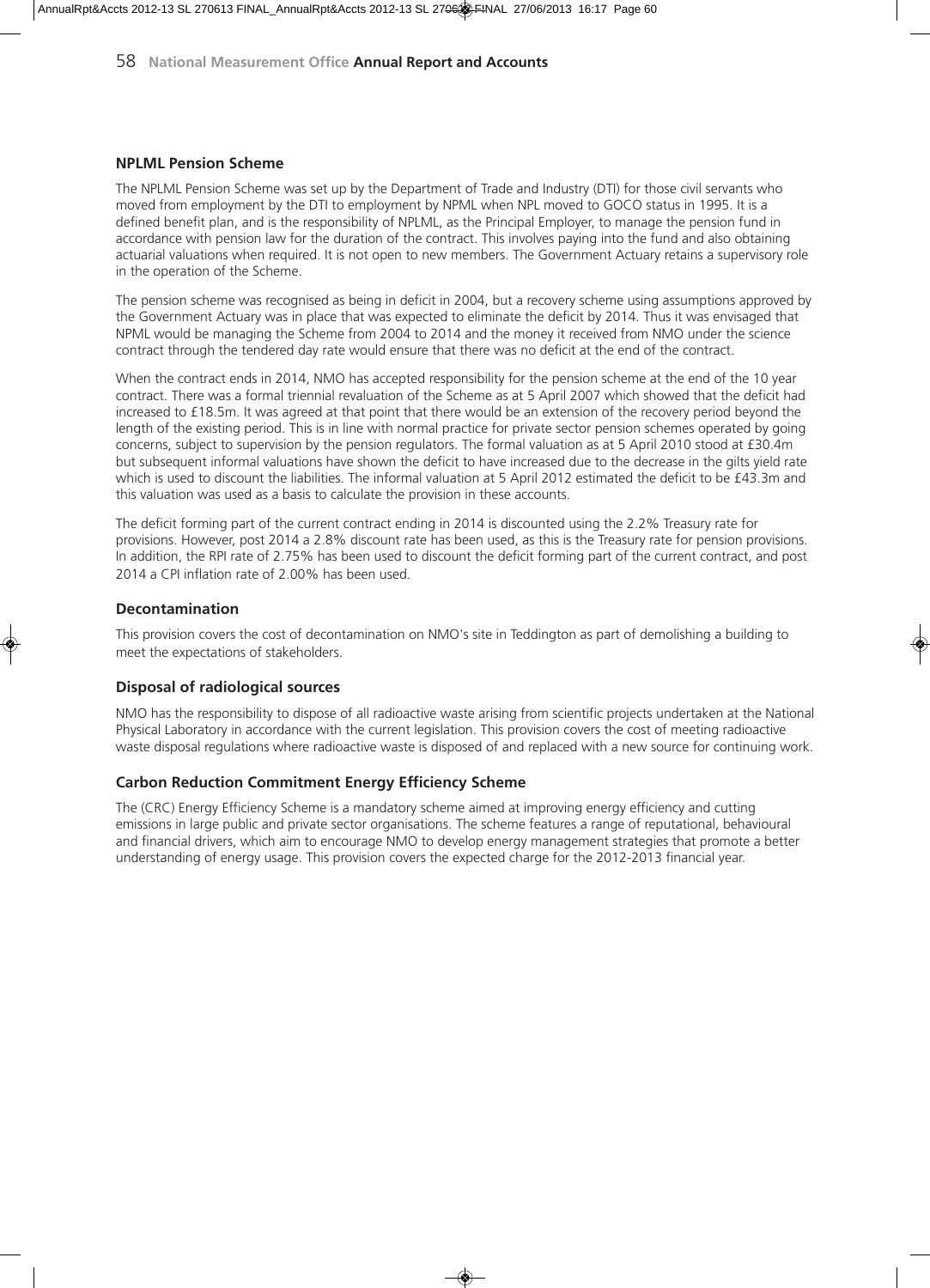### 13. Capital Commitments

|                                             | 2012-13  | 2011-12 |
|---------------------------------------------|----------|---------|
| Contracted capital commitment at 31 March   | f'000    | f′000   |
| Information technology and office machinery | <b>.</b> | 171     |

### 14. Commitments under leases

#### 14.1 Payments under operating leases

Total future minimum lease payments under operating leases are given in the table below for each of the following periods:

|                                                                           | 2012-13<br>f'000 | 2011-12<br>f′000 |
|---------------------------------------------------------------------------|------------------|------------------|
| Obligations under operating leases for the following<br>periods comprise: |                  |                  |
| Land and Buildings                                                        |                  |                  |
| Not later than one year                                                   | 44               | 44               |
| Later than one year and not later than five years                         | 8                | 8                |
| Later than five years                                                     | 74<br>126        | 78<br>130        |

This covers two operating leases for land and buildings at the Teddington estate. One is for land and buildings associated with Bushy House which is leased from the Crown Estate at £2k per year and which expires in 2056. The second is for land on which NMO has buildings which is held under a 6 month licence at £42k per year to Royal Parks.

| Office equipment                                                             |                 |                |
|------------------------------------------------------------------------------|-----------------|----------------|
| Not later than one year                                                      | 4               |                |
| Later than one year and not later than five years                            | 13              |                |
| Later than five years                                                        | $\overline{17}$ |                |
| Motor vehicles:                                                              |                 |                |
| Not later than one year                                                      | 3               | 11             |
| Later than one year and not later than five years                            |                 | 3              |
| Later than five years                                                        | 3               | 14             |
| 14.2 Receivables under operating leases                                      |                 |                |
| Land and Buildings                                                           |                 |                |
| Not later than one year<br>Later than one year and not later than five years | 7,665<br>499    | 7,429<br>7,987 |
| Later than five years                                                        | 1,247           | 1,372          |
|                                                                              | 9,411           | 16,788         |
| Less interest element                                                        |                 |                |
| Total                                                                        | 9,411           | 16,788         |

The land and building includes an accommodation charge for NPL Management Ltd to occupy premises on the Teddington estate which expires in 2014. NPL Management Ltd also pay a service charge of £4m per year which is not included. The remainder is for BMT Fluid Mechanics Ltd to occupy premises on the Teddington estate which expires in 2028.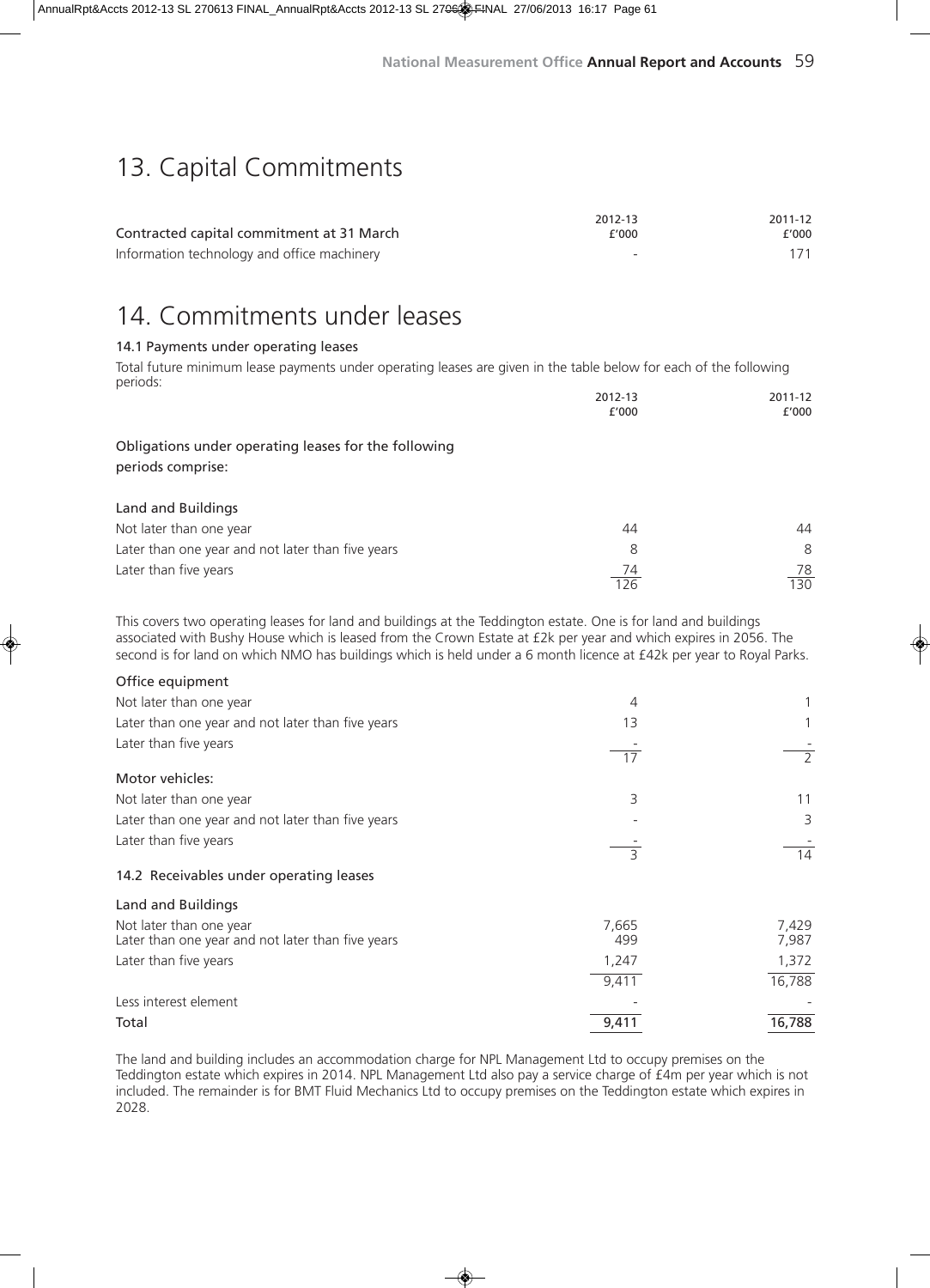### 15. Other financial commitments

15.1 NMO has entered into non-cancellable contracts (which are not leases or PFI contracts). The payments to which NMO is committed to, are as follows:

| Organisation                                                                               | Note | Expiry<br>within one year<br>£'000                 | Expiry within<br>two to five years<br>f'000 | Total<br>$2012 - 13$<br>f'000                      | Total<br>2011-12<br>f'000                          |
|--------------------------------------------------------------------------------------------|------|----------------------------------------------------|---------------------------------------------|----------------------------------------------------|----------------------------------------------------|
| NPL Management Ltd<br>LGC Ltd<br>TÜV SÜD NEL Ltd<br>Amey Community Ltd<br>SGS Ltd<br>Total | b    | 43,400<br>1.411<br>1,355<br>2,275<br>206<br>48,647 |                                             | 43,400<br>1.411<br>1.355<br>2,275<br>206<br>48,647 | 46,084<br>1,395<br>1,398<br>2,268<br>206<br>51,351 |

Notes:

a. NMO has a non-cancellable contract which has a 12 month notice period, with NPL Management Ltd to operate the NPL and perform scientific metrology on the Teddington site.

b. NMO has a non-cancellable contract which has a three month notice period, with LGC Ltd to perform scientific metrology.

c. NMO has a non-cancellable contract which has a six month notice period, with TÜV SÜD NEL Ltd to perform scientific metrology.

d. NMO has a non-cancellable contract which has a six month notice period, with Amey Community Ltd to manage the facilities on the Teddington estate.

e. NMO has a non-cancellable contract which has a six month notice period, with SGS Ltd to test disputed gas and electricity meters.

15.2 NMO has the following subscriptions payable in the next financial year which it is required to subscribe to on an ongoing and continuous basis. These subscriptions are paid in Euros, hence there are fluctuations due to exchange rate differences.

| Organisation                                                                                           | <b>Note</b> | Expiry within<br>one year<br>f'000 | Expiry within<br>two to five<br>vears<br>f'000 | Expiry<br>over five<br>vears<br>f'000 | Total<br>2012-13<br>f'000 | Total l<br>$2011 - 12$<br>f'000 |
|--------------------------------------------------------------------------------------------------------|-------------|------------------------------------|------------------------------------------------|---------------------------------------|---------------------------|---------------------------------|
| Bureau International des Poids et Mesures (BIPM)<br>The International Organisation for Legal Metrology | a           |                                    |                                                | 777                                   | 777                       | 792                             |
| (OIML)                                                                                                 |             |                                    |                                                | 47                                    | 47                        | 48                              |
| EURAMET                                                                                                |             |                                    |                                                |                                       |                           | 10                              |
| <b>WELMEC</b>                                                                                          |             |                                    |                                                |                                       |                           |                                 |
| International Hallmarking Convention                                                                   |             |                                    | -                                              |                                       |                           |                                 |
| Total                                                                                                  |             |                                    |                                                | 846                                   | 846                       | 861                             |

a. NMO subscribes to the Bureau International des Poids et Mesures (BIPM). Its mandate is to provide the basis for a single, coherent system of measurements throughout the world, traceable to the international System of Units (SI). The annual subscription has been payable since the Government signed up to the Metre Convention circa 1888.

b. NMO subscribes to the International Organization of Legal Metrology (OIML), which promotes the global harmonisation of legal metrology procedures. It provides its members with metrological guidelines for the elaboration of national and regional requirements concerning the manufacture and use of measuring instruments for legal metrology application. The payments that NMO makes are a requirement of their international legal metrology role.

c. The NMO makes an annual payment to EURAMET, on behalf of the National Physical Laboratory, which is a requirement of their international metrology role. EURAMET, formerly known as EUROMET, is a cooperative voluntary organisation between the National Metrology Institutes (NMIs) in the EU including the European Commission, European Free Trade Association and European Union Accession States. The objective of EURAMET is to promote the co-ordination of metrological activities with the purpose of achieving higher efficiency. EUROMET was formerly established by the signing of a Memorandum of Understanding (MOU) by participating States in Madrid, Spain on 23 September 1987 to become operative from 1 January 1988.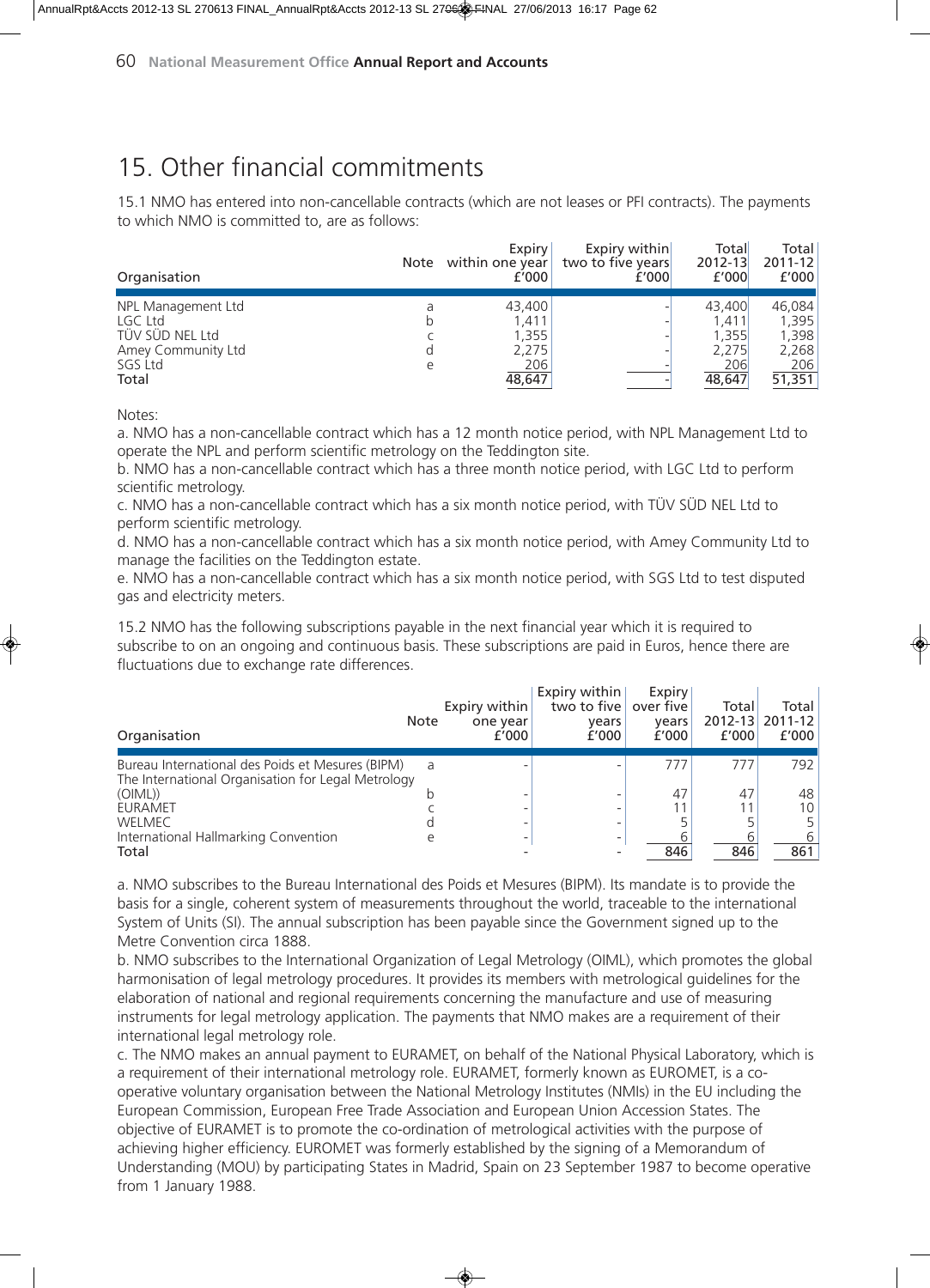d. NMO subscribes to WELMEC which is the European co-operation in the field of Legal Metrology and aims to provide a harmonised and consistent approach to Legal Metrology. Its members are representatives of the national authorities responsible for Legal Metrology in the European Union and European Free Trade Association.

e. NMO subscribes to International Hallmarking Convention which is an international treaty between contracting states, which aims to facilitate the cross-border trade of precious metal articles.

### 16. Contingent liabilities disclosed under IAS 37

There is an unquantifiable contingent liability for disposal of radioactive sources on the site should the radiological work at NPL cease, where the normal practice of replacing sources through the Environment Agency, for which there is a provision, no longer occurs.

There is an unquantifiable contingent liability for the decontamination of land and buildings on the Teddington estate where costs may be higher than those provided for in the Accounts.

### 17. Related Party Transactions

During 2012-13, NMO was an Executive Agency of the Department for Business, Innovation and Skills (BIS), and BIS was regarded as a related party with which the Agency had various material transactions during the year. NMO also had material transactions with Defra for which it performed its enforcement work and also Ofgem to whom it invoiced for its gas and electricity activities under a Memorandum of Understanding.

During the 2012-13 year, none of the Steering Board members, Management Board members or associated bodies of these members, members of the key management staff or other related parties undertook any material transactions with NMO.

Richard Frewin and Richard Sanders were affiliate members of the Trading Standards Institute (TSI) and Noel Hunter, Chair of NMO's Steering Board (until 31 December 2012) was also the Vice President and a Director of the Trading Standards Institute. There were no material transactions with the TSI.

Dr Peter Cowley, a member of NMO's Steering Board and Audit Committee, was a member of the Measurement Board which advised NMO and BIS on the broad objectives and strategy for the Government's investment in the UK's metrology infrastructure, services and research and development programmes. This was an unpaid position. Dr Cowley was on the Management Board of the UK node of the International Neuroinformatics Collaboration Facility (INCF) which involved recommendations for medical and biological modelling and measurement, and was also a Director of Quarndon Cognition Ltd which had BIS and TSB contracts for assessing and monitoring of large grants especially in aerospace and energy. No financial transactions took place between NMO and INCF or Quarndon Cognition Ltd.

Peter Mason is President of the International Committee of Legal Metrology which is the Steering Committee for the International Organization of Legal Metrology (OIML). Robert Gunn is a Director of NPL Laboratories Ltd and National Physical Laboratories Ltd which are non-trading companies and are held as name saving companies.

#### The table below shows a summary of the material transactions with the above named organisations:

|            | 2012-13   | $2012 - 13$ | 2012-13  | 2012-13<br><b>Balance</b> |
|------------|-----------|-------------|----------|---------------------------|
|            | Financing | Receivables | Payables | Receiveable/Payable       |
|            | f'000     | f'000       | f'000    | f'000                     |
| <b>BIS</b> | 63,405    | 587         | 3,679    | (87)                      |
| Defra      | -         | 1,103       |          | (36)                      |
| Ofgem      | -         | 845         |          | (100)                     |
| OIML       | -         | ۰           | 53       | $\overline{\phantom{a}}$  |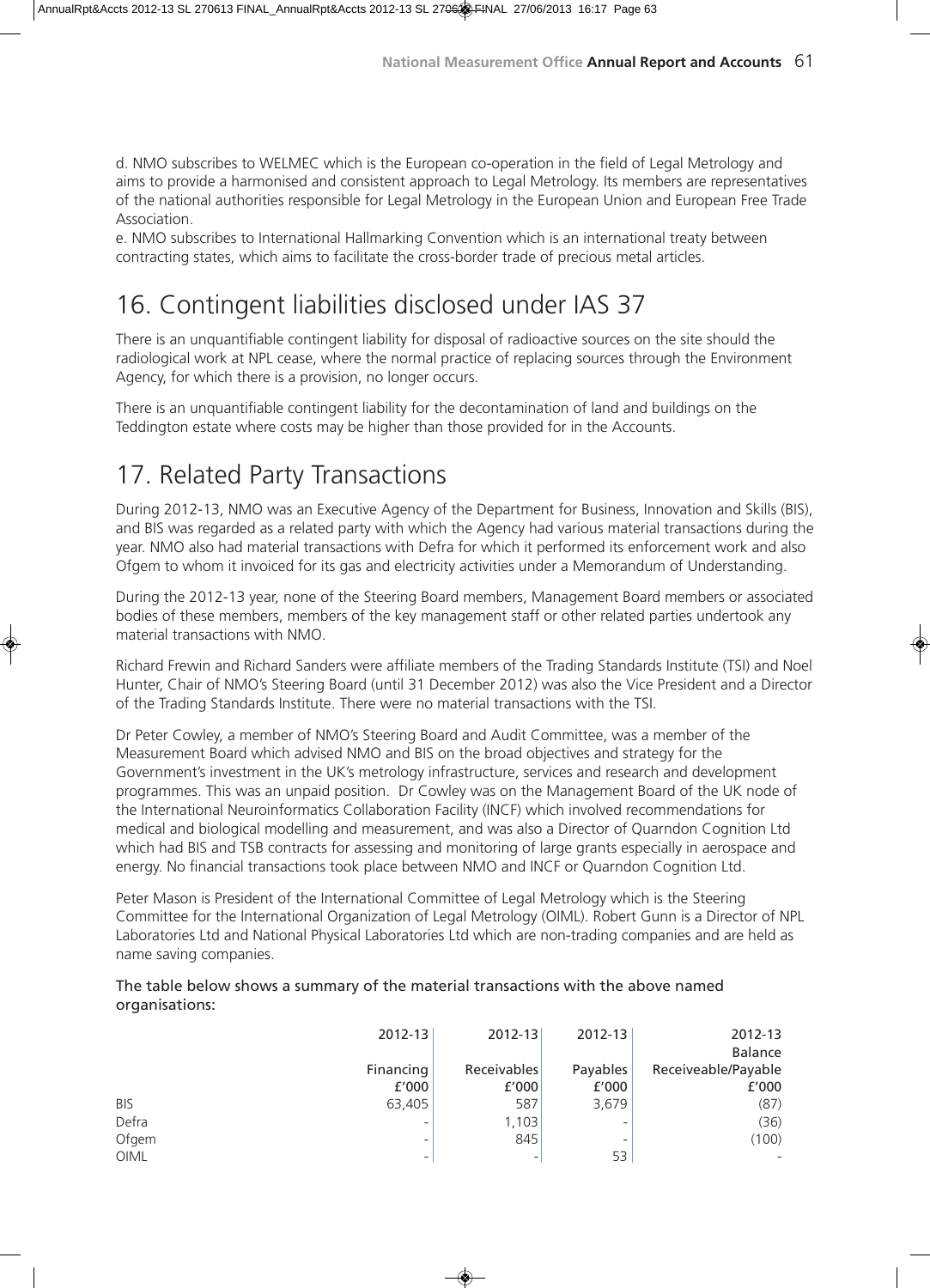### 18. Disclosures of IFRSs in issue but not yet effective

There are a number of IFRSs in issue but not yet effective. IFRS 13, "Fair value measurement" may impact the accounts and will increase the disclosure requirements.

Consideration will need to be given to IFRS 10, "Consolidated financial statements"; IFRS 11, "Joint arrangements" and IFRS 12, "Disclosure of interests in other entities", in NMO's current and future relationships with its contractors, in particular NPLM Ltd.

### 19. Events after the reporting period

The Financial Statements have been authorised for issue by the Accounting Officer on 27 June 2013.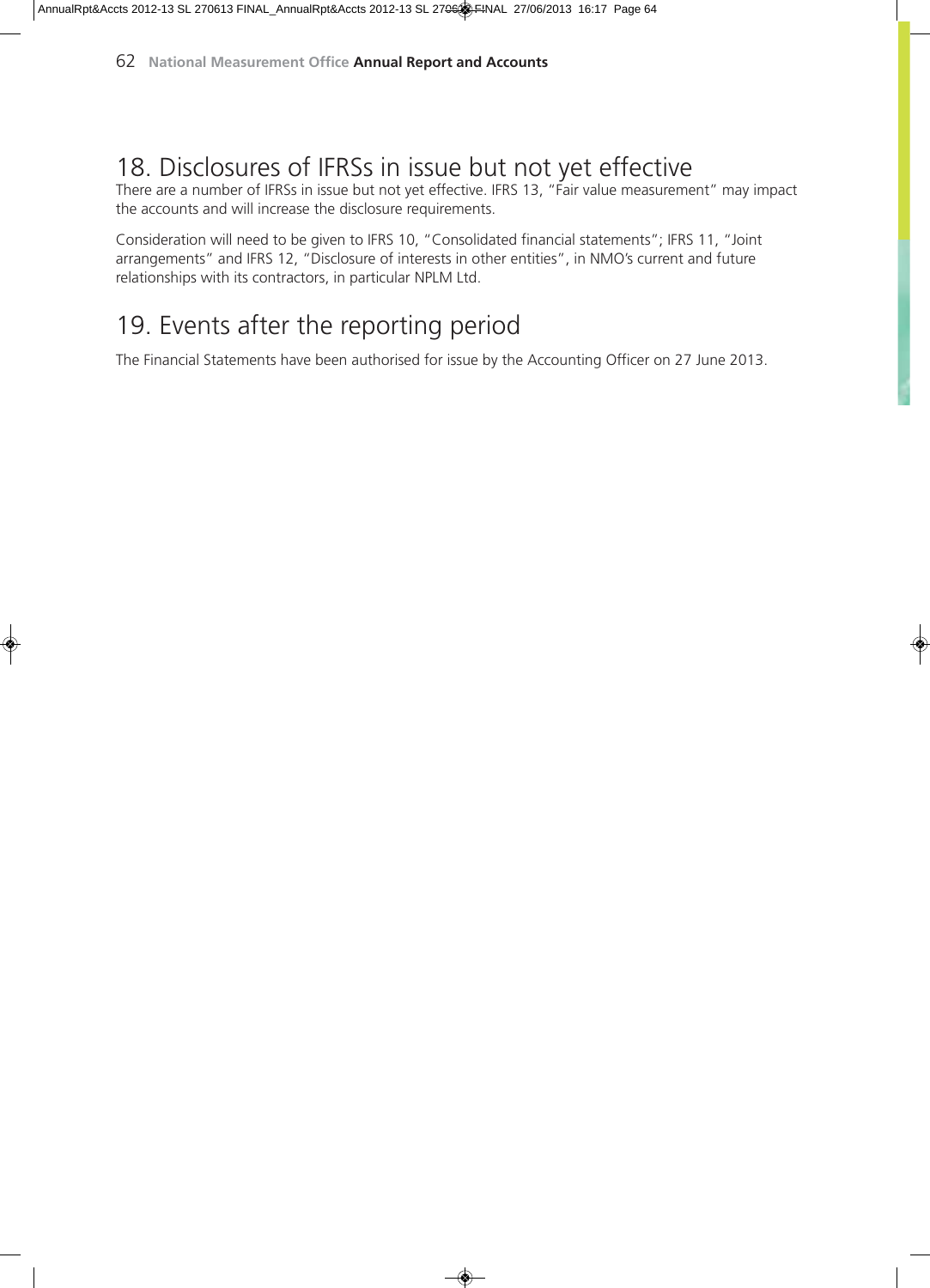![](_page_63_Picture_1.jpeg)

# **Chapter 6 Contacts and Glossary**

#### **Contacts**

Address: National Measurement Office Stanton Avenue Teddington Middlesex TW11 0JZ

General Enquiry Line: +44 (0)20 8943 7272

Email: info@nmo.gov.uk

Website: www.bis.gov.uk/nmo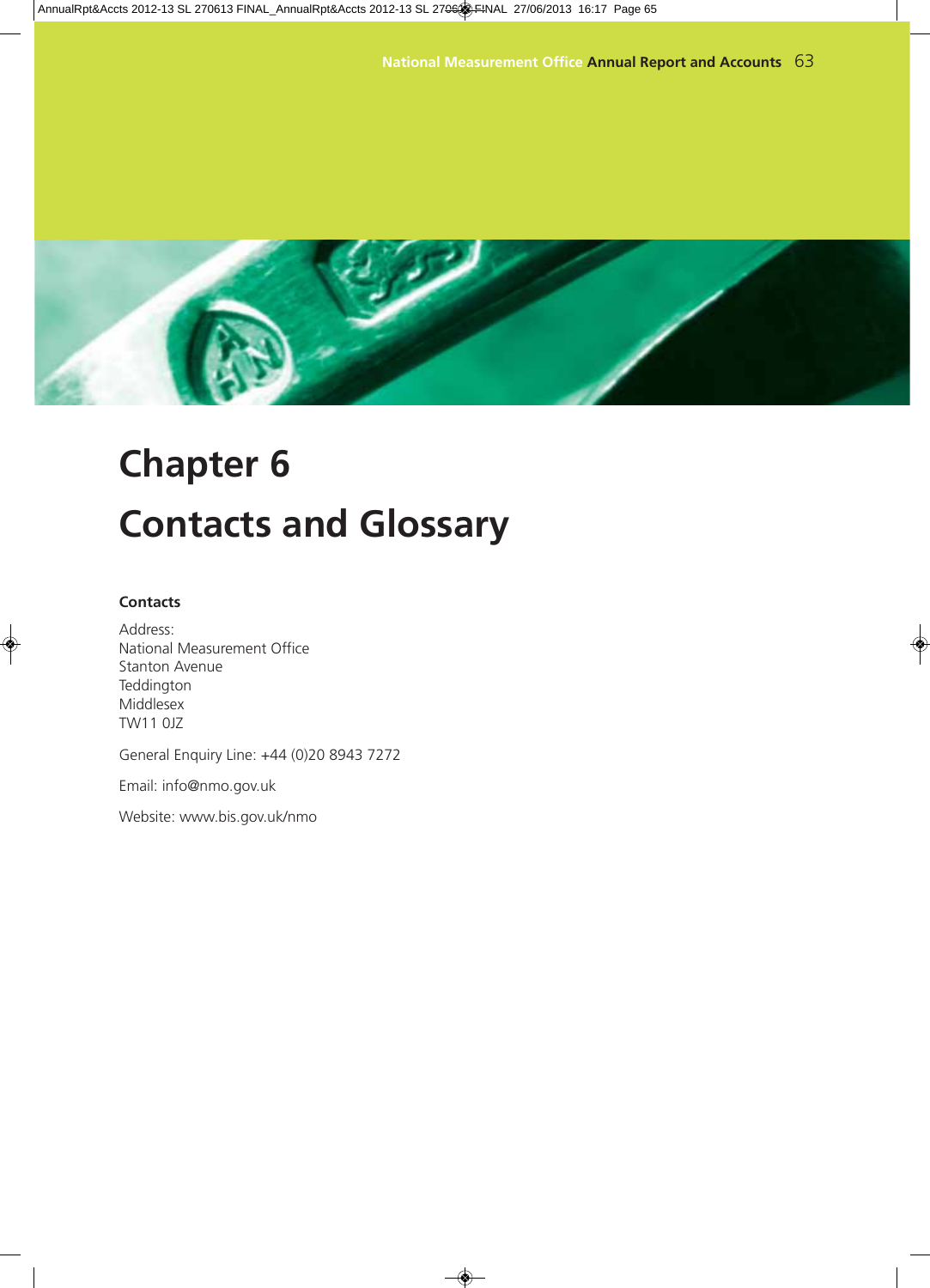#### **Glossary: Abbreviations**

| <b>BCIS</b><br><b>Building Cost Information Service</b><br><b>ITSO</b><br>Information Technology Security Officer<br><b>British Hallmarking Council</b><br><b>BHC</b><br>Local Better Regulation Office<br><b>LBRO</b><br>The Department for Business, Innovation<br><b>BIS</b><br><b>LGC</b><br>Independent UK Chemical Analysis Laboratory<br>and Skills<br><b>MID</b><br>Measuring Instruments Directive<br><b>BMS</b><br><b>Building Management System</b><br><b>MOG</b><br>Machinery of Government<br>Fluid Mechanics Ltd - independent specialists<br><b>BMT</b><br>MoU<br>Memorandum of Understanding<br>in the fields of wind engineering and<br><b>NAWI</b><br>Non Automatic Weighing Instrument<br>computational modelling for the civil<br><b>NEL</b><br>National Engineering Laboratory<br>construction and oil & gas industries<br>National Measurement Office<br><b>NMO</b><br><b>BSI</b><br>British Standards Institute<br><b>NMS</b><br>National Measurement System<br>Cash Equivalent Transfer Value<br><b>CETV</b><br>National Measurement Institute<br><b>NMI</b><br><b>CIML</b><br>International Committee of Legal Metrology<br><b>NPL</b><br>National Physical Laboratory<br><b>CPI</b><br>Consumer Price Index<br>National Physical Laboratory Management Ltd<br><b>NPLML</b><br><b>DCATS</b><br>Diploma in Consumer Affairs and Trading<br>International Organisation of Legal Metrology<br>OIML<br>Standards<br><b>OJEU</b><br>Official Journal of the European Union<br><b>DEFRA</b><br>Department for Environment, Food and<br><b>PCSPS</b><br>Principal Civil Service Pension Scheme<br><b>Rural Affairs</b><br>Restriction of the use of Certain Hazardous<br><b>RoHS</b><br><b>DHR</b><br>Data Handling Review<br>Substances<br>Depreciated Replacement Cost<br><b>DRC</b><br>Retail Prices Index<br><b>RPI</b><br>Departmental Security Officer<br><b>DSO</b><br><b>SIRO</b><br>Senior Information Risk Owner<br><b>EFT</b><br>European Free Trade<br><b>SPO</b><br>Security Policy Officer<br><b>EMeTAS</b><br>European Metrological Type Approval Service<br><b>SRMO</b><br>Security Risk Management Overview<br>Database<br>EU<br>Technology Strategy Board<br>European Union<br><b>TSB</b><br><b>EUP</b><br><b>Energy Using Products</b><br><b>TSI</b><br>Trading Standards Institute<br>Existing Use Value<br><b>EUV</b><br>Trading Standards Officer<br><b>TSO</b><br>ELF<br>Energy Labelling Framework<br>National Engineering Laboratory<br><b>TUV NEL</b><br><b>Financial Reporting Manual</b><br><b>FReM</b><br>United Kingdom Accreditation Service<br><b>UKAS</b><br>Government Owned Contracted Operated<br>GOCO<br>United Nations Industrial Development<br><b>UNIDO</b><br><b>IAMM</b><br>Information Assurance Maturity Model<br>Organization<br>International Accounting Standards<br>IAS<br><b>WELMEC</b> European Cooperation in Legal Metrology | <b>ASO</b> | Agency Security Officer | <b>IFRS</b> | International Financial Reporting Standards |
|----------------------------------------------------------------------------------------------------------------------------------------------------------------------------------------------------------------------------------------------------------------------------------------------------------------------------------------------------------------------------------------------------------------------------------------------------------------------------------------------------------------------------------------------------------------------------------------------------------------------------------------------------------------------------------------------------------------------------------------------------------------------------------------------------------------------------------------------------------------------------------------------------------------------------------------------------------------------------------------------------------------------------------------------------------------------------------------------------------------------------------------------------------------------------------------------------------------------------------------------------------------------------------------------------------------------------------------------------------------------------------------------------------------------------------------------------------------------------------------------------------------------------------------------------------------------------------------------------------------------------------------------------------------------------------------------------------------------------------------------------------------------------------------------------------------------------------------------------------------------------------------------------------------------------------------------------------------------------------------------------------------------------------------------------------------------------------------------------------------------------------------------------------------------------------------------------------------------------------------------------------------------------------------------------------------------------------------------------------------------------------------------------------------------------------------------------------------------------------------------------------------------------------------------------------------------------------------------------------------------------------------------------------------------------------------------------------------------------------------------------------------------------------------------------------------------------------------------------------------------------------------------------|------------|-------------------------|-------------|---------------------------------------------|
|                                                                                                                                                                                                                                                                                                                                                                                                                                                                                                                                                                                                                                                                                                                                                                                                                                                                                                                                                                                                                                                                                                                                                                                                                                                                                                                                                                                                                                                                                                                                                                                                                                                                                                                                                                                                                                                                                                                                                                                                                                                                                                                                                                                                                                                                                                                                                                                                                                                                                                                                                                                                                                                                                                                                                                                                                                                                                                    |            |                         |             |                                             |
|                                                                                                                                                                                                                                                                                                                                                                                                                                                                                                                                                                                                                                                                                                                                                                                                                                                                                                                                                                                                                                                                                                                                                                                                                                                                                                                                                                                                                                                                                                                                                                                                                                                                                                                                                                                                                                                                                                                                                                                                                                                                                                                                                                                                                                                                                                                                                                                                                                                                                                                                                                                                                                                                                                                                                                                                                                                                                                    |            |                         |             |                                             |
|                                                                                                                                                                                                                                                                                                                                                                                                                                                                                                                                                                                                                                                                                                                                                                                                                                                                                                                                                                                                                                                                                                                                                                                                                                                                                                                                                                                                                                                                                                                                                                                                                                                                                                                                                                                                                                                                                                                                                                                                                                                                                                                                                                                                                                                                                                                                                                                                                                                                                                                                                                                                                                                                                                                                                                                                                                                                                                    |            |                         |             |                                             |
|                                                                                                                                                                                                                                                                                                                                                                                                                                                                                                                                                                                                                                                                                                                                                                                                                                                                                                                                                                                                                                                                                                                                                                                                                                                                                                                                                                                                                                                                                                                                                                                                                                                                                                                                                                                                                                                                                                                                                                                                                                                                                                                                                                                                                                                                                                                                                                                                                                                                                                                                                                                                                                                                                                                                                                                                                                                                                                    |            |                         |             |                                             |
|                                                                                                                                                                                                                                                                                                                                                                                                                                                                                                                                                                                                                                                                                                                                                                                                                                                                                                                                                                                                                                                                                                                                                                                                                                                                                                                                                                                                                                                                                                                                                                                                                                                                                                                                                                                                                                                                                                                                                                                                                                                                                                                                                                                                                                                                                                                                                                                                                                                                                                                                                                                                                                                                                                                                                                                                                                                                                                    |            |                         |             |                                             |
|                                                                                                                                                                                                                                                                                                                                                                                                                                                                                                                                                                                                                                                                                                                                                                                                                                                                                                                                                                                                                                                                                                                                                                                                                                                                                                                                                                                                                                                                                                                                                                                                                                                                                                                                                                                                                                                                                                                                                                                                                                                                                                                                                                                                                                                                                                                                                                                                                                                                                                                                                                                                                                                                                                                                                                                                                                                                                                    |            |                         |             |                                             |
|                                                                                                                                                                                                                                                                                                                                                                                                                                                                                                                                                                                                                                                                                                                                                                                                                                                                                                                                                                                                                                                                                                                                                                                                                                                                                                                                                                                                                                                                                                                                                                                                                                                                                                                                                                                                                                                                                                                                                                                                                                                                                                                                                                                                                                                                                                                                                                                                                                                                                                                                                                                                                                                                                                                                                                                                                                                                                                    |            |                         |             |                                             |
|                                                                                                                                                                                                                                                                                                                                                                                                                                                                                                                                                                                                                                                                                                                                                                                                                                                                                                                                                                                                                                                                                                                                                                                                                                                                                                                                                                                                                                                                                                                                                                                                                                                                                                                                                                                                                                                                                                                                                                                                                                                                                                                                                                                                                                                                                                                                                                                                                                                                                                                                                                                                                                                                                                                                                                                                                                                                                                    |            |                         |             |                                             |
|                                                                                                                                                                                                                                                                                                                                                                                                                                                                                                                                                                                                                                                                                                                                                                                                                                                                                                                                                                                                                                                                                                                                                                                                                                                                                                                                                                                                                                                                                                                                                                                                                                                                                                                                                                                                                                                                                                                                                                                                                                                                                                                                                                                                                                                                                                                                                                                                                                                                                                                                                                                                                                                                                                                                                                                                                                                                                                    |            |                         |             |                                             |
|                                                                                                                                                                                                                                                                                                                                                                                                                                                                                                                                                                                                                                                                                                                                                                                                                                                                                                                                                                                                                                                                                                                                                                                                                                                                                                                                                                                                                                                                                                                                                                                                                                                                                                                                                                                                                                                                                                                                                                                                                                                                                                                                                                                                                                                                                                                                                                                                                                                                                                                                                                                                                                                                                                                                                                                                                                                                                                    |            |                         |             |                                             |
|                                                                                                                                                                                                                                                                                                                                                                                                                                                                                                                                                                                                                                                                                                                                                                                                                                                                                                                                                                                                                                                                                                                                                                                                                                                                                                                                                                                                                                                                                                                                                                                                                                                                                                                                                                                                                                                                                                                                                                                                                                                                                                                                                                                                                                                                                                                                                                                                                                                                                                                                                                                                                                                                                                                                                                                                                                                                                                    |            |                         |             |                                             |
|                                                                                                                                                                                                                                                                                                                                                                                                                                                                                                                                                                                                                                                                                                                                                                                                                                                                                                                                                                                                                                                                                                                                                                                                                                                                                                                                                                                                                                                                                                                                                                                                                                                                                                                                                                                                                                                                                                                                                                                                                                                                                                                                                                                                                                                                                                                                                                                                                                                                                                                                                                                                                                                                                                                                                                                                                                                                                                    |            |                         |             |                                             |
|                                                                                                                                                                                                                                                                                                                                                                                                                                                                                                                                                                                                                                                                                                                                                                                                                                                                                                                                                                                                                                                                                                                                                                                                                                                                                                                                                                                                                                                                                                                                                                                                                                                                                                                                                                                                                                                                                                                                                                                                                                                                                                                                                                                                                                                                                                                                                                                                                                                                                                                                                                                                                                                                                                                                                                                                                                                                                                    |            |                         |             |                                             |
|                                                                                                                                                                                                                                                                                                                                                                                                                                                                                                                                                                                                                                                                                                                                                                                                                                                                                                                                                                                                                                                                                                                                                                                                                                                                                                                                                                                                                                                                                                                                                                                                                                                                                                                                                                                                                                                                                                                                                                                                                                                                                                                                                                                                                                                                                                                                                                                                                                                                                                                                                                                                                                                                                                                                                                                                                                                                                                    |            |                         |             |                                             |
|                                                                                                                                                                                                                                                                                                                                                                                                                                                                                                                                                                                                                                                                                                                                                                                                                                                                                                                                                                                                                                                                                                                                                                                                                                                                                                                                                                                                                                                                                                                                                                                                                                                                                                                                                                                                                                                                                                                                                                                                                                                                                                                                                                                                                                                                                                                                                                                                                                                                                                                                                                                                                                                                                                                                                                                                                                                                                                    |            |                         |             |                                             |
|                                                                                                                                                                                                                                                                                                                                                                                                                                                                                                                                                                                                                                                                                                                                                                                                                                                                                                                                                                                                                                                                                                                                                                                                                                                                                                                                                                                                                                                                                                                                                                                                                                                                                                                                                                                                                                                                                                                                                                                                                                                                                                                                                                                                                                                                                                                                                                                                                                                                                                                                                                                                                                                                                                                                                                                                                                                                                                    |            |                         |             |                                             |
|                                                                                                                                                                                                                                                                                                                                                                                                                                                                                                                                                                                                                                                                                                                                                                                                                                                                                                                                                                                                                                                                                                                                                                                                                                                                                                                                                                                                                                                                                                                                                                                                                                                                                                                                                                                                                                                                                                                                                                                                                                                                                                                                                                                                                                                                                                                                                                                                                                                                                                                                                                                                                                                                                                                                                                                                                                                                                                    |            |                         |             |                                             |
|                                                                                                                                                                                                                                                                                                                                                                                                                                                                                                                                                                                                                                                                                                                                                                                                                                                                                                                                                                                                                                                                                                                                                                                                                                                                                                                                                                                                                                                                                                                                                                                                                                                                                                                                                                                                                                                                                                                                                                                                                                                                                                                                                                                                                                                                                                                                                                                                                                                                                                                                                                                                                                                                                                                                                                                                                                                                                                    |            |                         |             |                                             |
|                                                                                                                                                                                                                                                                                                                                                                                                                                                                                                                                                                                                                                                                                                                                                                                                                                                                                                                                                                                                                                                                                                                                                                                                                                                                                                                                                                                                                                                                                                                                                                                                                                                                                                                                                                                                                                                                                                                                                                                                                                                                                                                                                                                                                                                                                                                                                                                                                                                                                                                                                                                                                                                                                                                                                                                                                                                                                                    |            |                         |             |                                             |
|                                                                                                                                                                                                                                                                                                                                                                                                                                                                                                                                                                                                                                                                                                                                                                                                                                                                                                                                                                                                                                                                                                                                                                                                                                                                                                                                                                                                                                                                                                                                                                                                                                                                                                                                                                                                                                                                                                                                                                                                                                                                                                                                                                                                                                                                                                                                                                                                                                                                                                                                                                                                                                                                                                                                                                                                                                                                                                    |            |                         |             |                                             |
|                                                                                                                                                                                                                                                                                                                                                                                                                                                                                                                                                                                                                                                                                                                                                                                                                                                                                                                                                                                                                                                                                                                                                                                                                                                                                                                                                                                                                                                                                                                                                                                                                                                                                                                                                                                                                                                                                                                                                                                                                                                                                                                                                                                                                                                                                                                                                                                                                                                                                                                                                                                                                                                                                                                                                                                                                                                                                                    |            |                         |             |                                             |
|                                                                                                                                                                                                                                                                                                                                                                                                                                                                                                                                                                                                                                                                                                                                                                                                                                                                                                                                                                                                                                                                                                                                                                                                                                                                                                                                                                                                                                                                                                                                                                                                                                                                                                                                                                                                                                                                                                                                                                                                                                                                                                                                                                                                                                                                                                                                                                                                                                                                                                                                                                                                                                                                                                                                                                                                                                                                                                    |            |                         |             |                                             |
|                                                                                                                                                                                                                                                                                                                                                                                                                                                                                                                                                                                                                                                                                                                                                                                                                                                                                                                                                                                                                                                                                                                                                                                                                                                                                                                                                                                                                                                                                                                                                                                                                                                                                                                                                                                                                                                                                                                                                                                                                                                                                                                                                                                                                                                                                                                                                                                                                                                                                                                                                                                                                                                                                                                                                                                                                                                                                                    |            |                         |             |                                             |
|                                                                                                                                                                                                                                                                                                                                                                                                                                                                                                                                                                                                                                                                                                                                                                                                                                                                                                                                                                                                                                                                                                                                                                                                                                                                                                                                                                                                                                                                                                                                                                                                                                                                                                                                                                                                                                                                                                                                                                                                                                                                                                                                                                                                                                                                                                                                                                                                                                                                                                                                                                                                                                                                                                                                                                                                                                                                                                    |            |                         |             |                                             |
|                                                                                                                                                                                                                                                                                                                                                                                                                                                                                                                                                                                                                                                                                                                                                                                                                                                                                                                                                                                                                                                                                                                                                                                                                                                                                                                                                                                                                                                                                                                                                                                                                                                                                                                                                                                                                                                                                                                                                                                                                                                                                                                                                                                                                                                                                                                                                                                                                                                                                                                                                                                                                                                                                                                                                                                                                                                                                                    |            |                         |             |                                             |
|                                                                                                                                                                                                                                                                                                                                                                                                                                                                                                                                                                                                                                                                                                                                                                                                                                                                                                                                                                                                                                                                                                                                                                                                                                                                                                                                                                                                                                                                                                                                                                                                                                                                                                                                                                                                                                                                                                                                                                                                                                                                                                                                                                                                                                                                                                                                                                                                                                                                                                                                                                                                                                                                                                                                                                                                                                                                                                    |            |                         |             |                                             |
|                                                                                                                                                                                                                                                                                                                                                                                                                                                                                                                                                                                                                                                                                                                                                                                                                                                                                                                                                                                                                                                                                                                                                                                                                                                                                                                                                                                                                                                                                                                                                                                                                                                                                                                                                                                                                                                                                                                                                                                                                                                                                                                                                                                                                                                                                                                                                                                                                                                                                                                                                                                                                                                                                                                                                                                                                                                                                                    |            |                         |             |                                             |
|                                                                                                                                                                                                                                                                                                                                                                                                                                                                                                                                                                                                                                                                                                                                                                                                                                                                                                                                                                                                                                                                                                                                                                                                                                                                                                                                                                                                                                                                                                                                                                                                                                                                                                                                                                                                                                                                                                                                                                                                                                                                                                                                                                                                                                                                                                                                                                                                                                                                                                                                                                                                                                                                                                                                                                                                                                                                                                    |            |                         |             |                                             |
|                                                                                                                                                                                                                                                                                                                                                                                                                                                                                                                                                                                                                                                                                                                                                                                                                                                                                                                                                                                                                                                                                                                                                                                                                                                                                                                                                                                                                                                                                                                                                                                                                                                                                                                                                                                                                                                                                                                                                                                                                                                                                                                                                                                                                                                                                                                                                                                                                                                                                                                                                                                                                                                                                                                                                                                                                                                                                                    |            |                         |             |                                             |
|                                                                                                                                                                                                                                                                                                                                                                                                                                                                                                                                                                                                                                                                                                                                                                                                                                                                                                                                                                                                                                                                                                                                                                                                                                                                                                                                                                                                                                                                                                                                                                                                                                                                                                                                                                                                                                                                                                                                                                                                                                                                                                                                                                                                                                                                                                                                                                                                                                                                                                                                                                                                                                                                                                                                                                                                                                                                                                    |            |                         |             |                                             |

#### **Glossary: Technical Terms**

#### Calibration

The process of determining the error associated with a standard or measuring instrument.

### Metrology

The science of measurement.

#### Self Verification

Verification conducted by a manufacturer, installer or repairer, who has been granted an approval by the Secretary of State to undertake such activities (subject to the requirements and conditions of the approval).

#### **Testing**

Process and procedure for determining whether or not the equipment under assessment complies with specific criteria.

#### Type Approval

Affirmation that a weighing or measuring instrument is suitable for use for trade or complies with requirements in a Directive or Act.

#### Verification

The testing, passing as fit for use for trade, and stamping (with the prescribed stamp) of equipment.